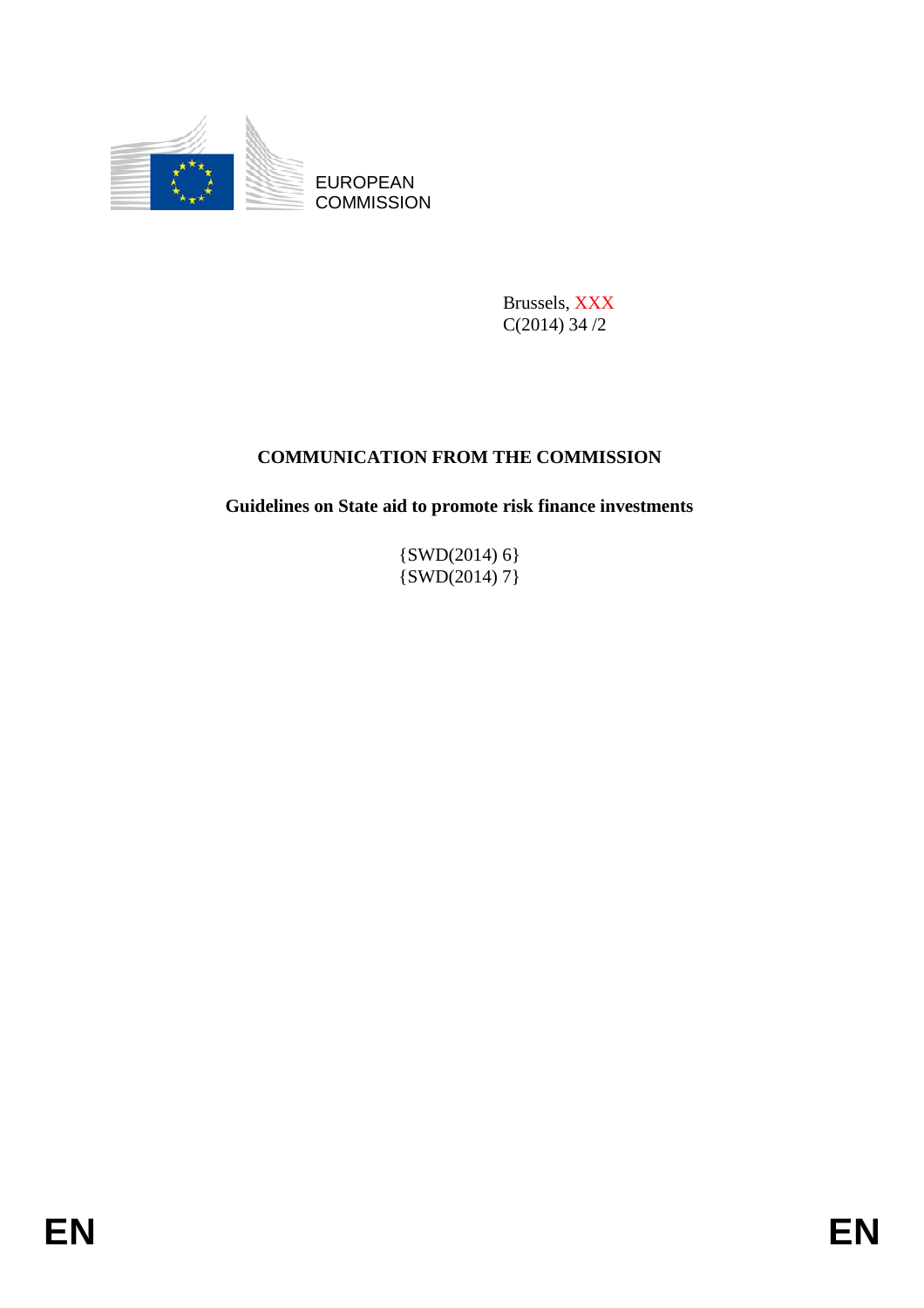# **COMMUNICATION FROM THE COMMISSION**

**Guidelines on State aid to promote risk finance investments**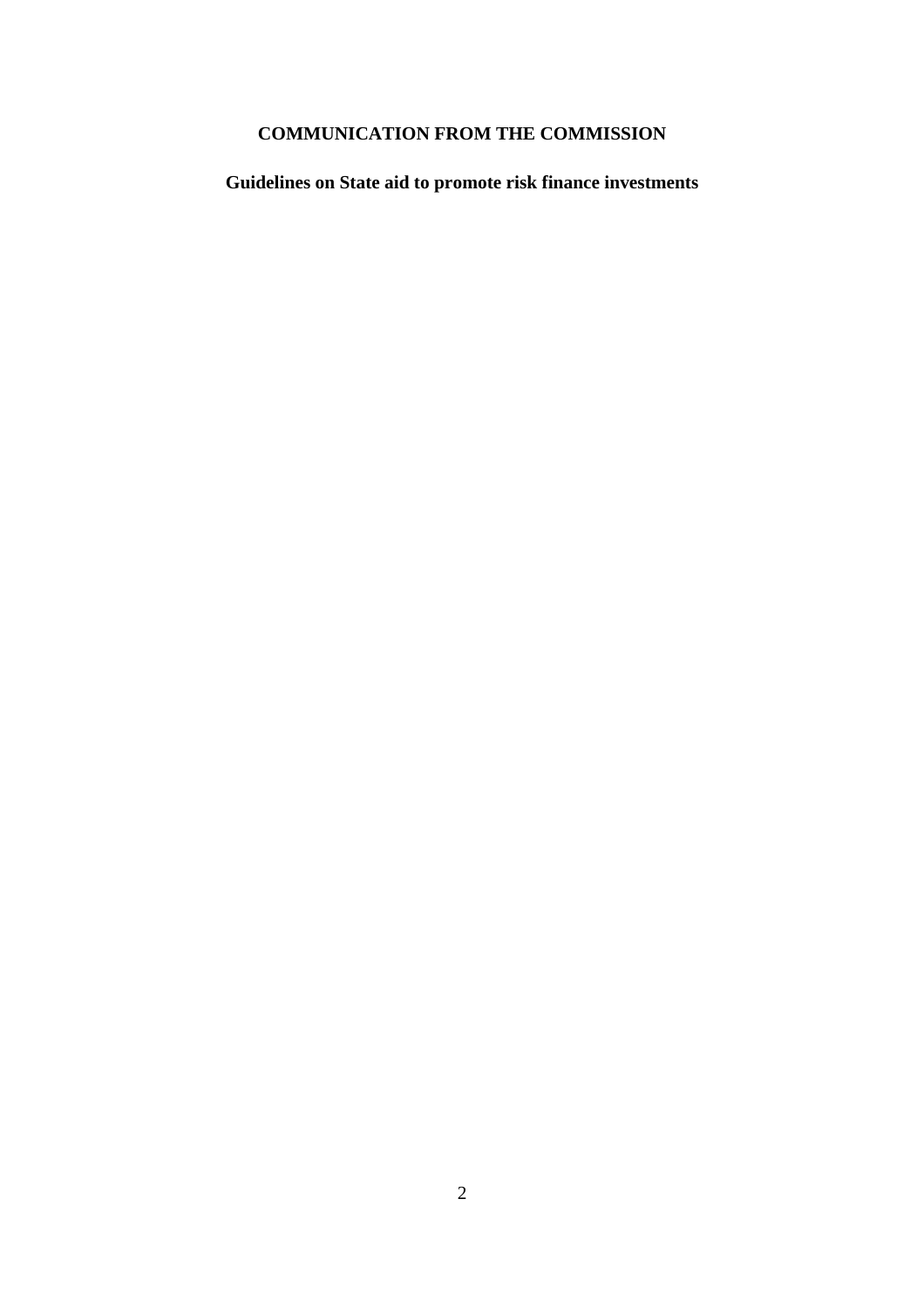# **Table of Contents**

| 1.     |                                                                                                                                                                           |
|--------|---------------------------------------------------------------------------------------------------------------------------------------------------------------------------|
| 2.     |                                                                                                                                                                           |
| 2.1.   |                                                                                                                                                                           |
| 2.1.1. |                                                                                                                                                                           |
| 2.1.2. |                                                                                                                                                                           |
| 2.1.3. |                                                                                                                                                                           |
| 2.2.   |                                                                                                                                                                           |
| 2.3.   |                                                                                                                                                                           |
| 3.     |                                                                                                                                                                           |
| 3.1.   |                                                                                                                                                                           |
| 3.2.   |                                                                                                                                                                           |
| 3.2.1. |                                                                                                                                                                           |
| 3.2.2. |                                                                                                                                                                           |
| 3.3.   |                                                                                                                                                                           |
| 3.3.1. | Measures targeted at categories of undertakings outside the scope of the General                                                                                          |
| (a)    |                                                                                                                                                                           |
| (b)    |                                                                                                                                                                           |
| (c)    | Undertakings receiving the initial risk finance investment more than seven years after                                                                                    |
| (d)    | Undertakings requiring a risk finance investment larger than EUR 15 million 22                                                                                            |
| (e)    | Alternative trading platforms not fulfilling the conditions of the General Block                                                                                          |
| 3.3.2. | Measures with design parameters not complying with the General Block Exemption                                                                                            |
| (a)    | Financial instruments with private investors' participation below the ratios provided                                                                                     |
| (b)    | Financial instruments with design parameters above the ceilings provided for in the                                                                                       |
| (c)    | Financial instruments other than guarantees where investors, financial intermediaries<br>and their managers are selected by giving preference to downside protection over |
| (d)    | Fiscal incentives to corporate investors including financial intermediaries or their                                                                                      |
| 3.4.   |                                                                                                                                                                           |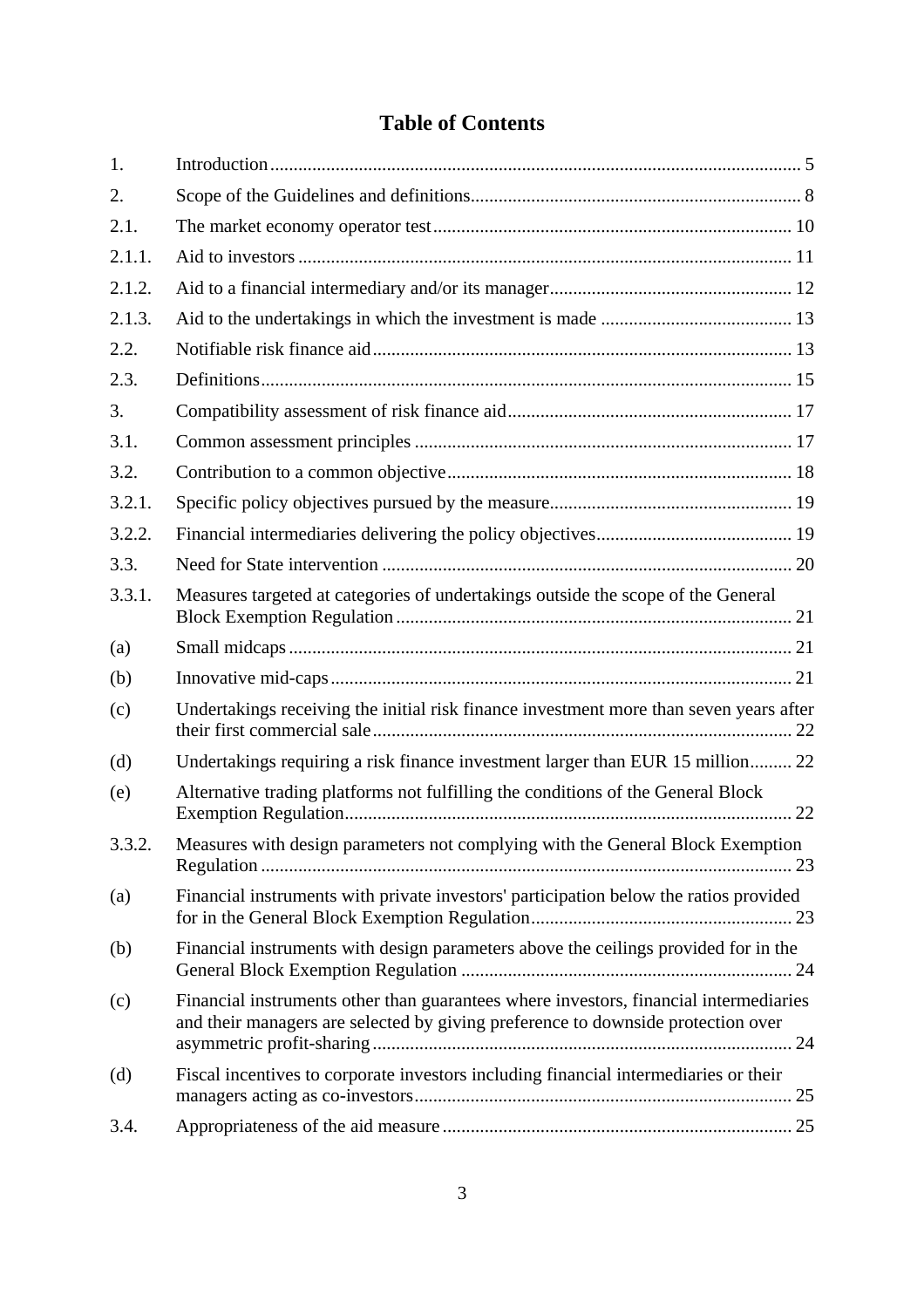| 3.4.1. | Appropriateness compared to other policy instruments and other aid instruments  25 |
|--------|------------------------------------------------------------------------------------|
| 3.4.2. |                                                                                    |
| (a)    |                                                                                    |
| (b)    |                                                                                    |
| (c)    |                                                                                    |
| 3.4.3. |                                                                                    |
| 3.4.4. |                                                                                    |
| 3.5.   |                                                                                    |
| 3.6.   |                                                                                    |
| 3.6.1. |                                                                                    |
| 3.6.2. |                                                                                    |
| 3.6.3. |                                                                                    |
| 3.7.   |                                                                                    |
| 3.8.   |                                                                                    |
| 3.9.   |                                                                                    |
| 4.     |                                                                                    |
| 5.     |                                                                                    |
| 5.1.   |                                                                                    |
| 5.2.   |                                                                                    |
| 5.3.   |                                                                                    |
| 5.4.   |                                                                                    |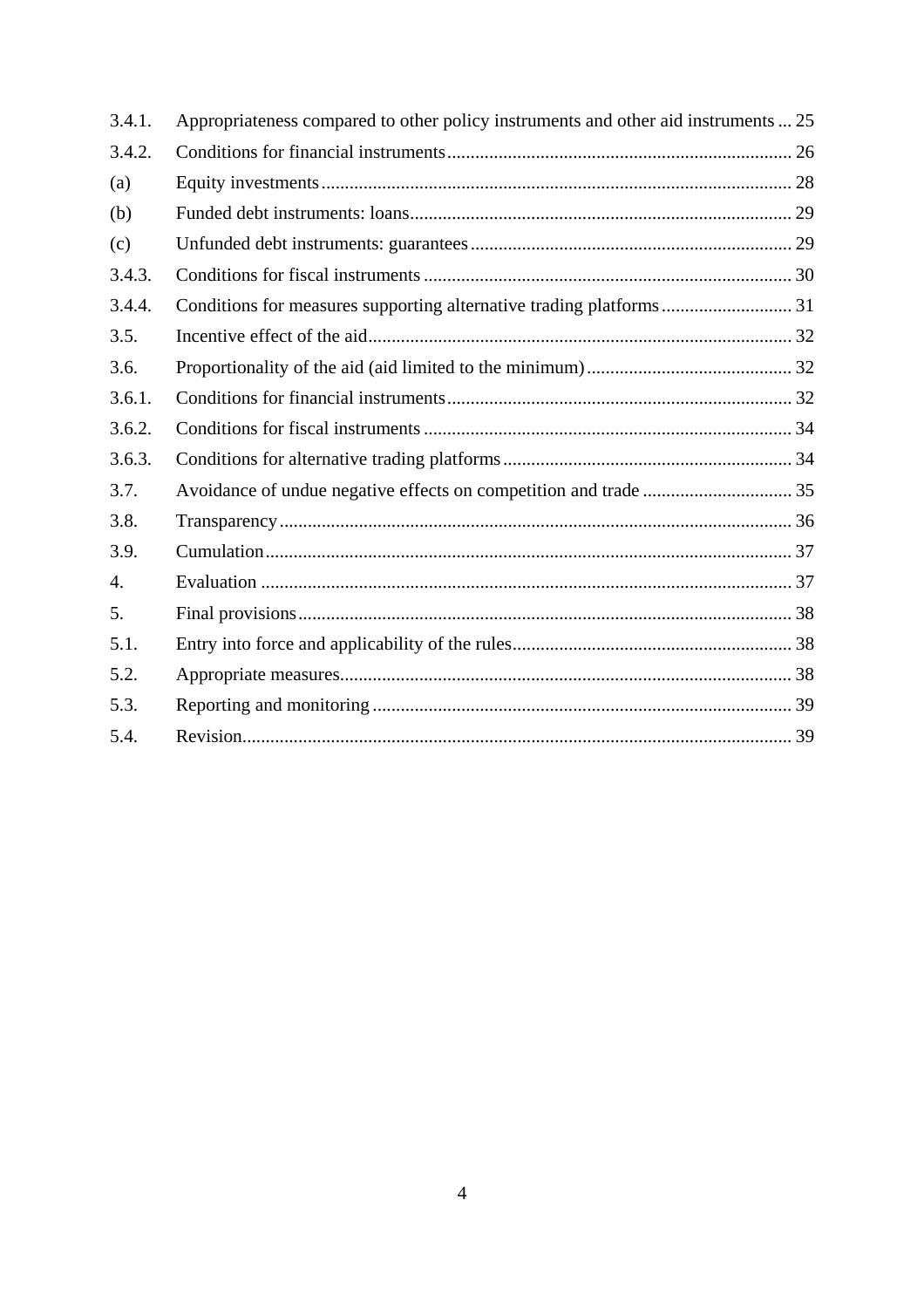#### **1. INTRODUCTION**

- 1. On the basis of Article 107(3)(c) of the Treaty on the Functioning of the European Union, the Commission may consider compatible with the internal market State aid designed to facilitate the development of certain economic activities, where such aid does not adversely affect trading conditions to an extent contrary to the common interest. For the reasons set out in these Guidelines, the Commission takes the view that the development of the risk finance market and the improvement of access to risk finance for small and medium sized enterprises ("SMEs"), small midcaps and innovative midcaps is of great importance to the Union economy at large.
- 2. Encouraging the development and expansion of new businesses, especially innovative and high-growth businesses, can have a great potential to create jobs. Therefore, an efficient risk finance market for SMEs is crucial for entrepreneurial companies to be able to access the necessary funding at each stage of their development.
- 3. Despite their growth prospects, SMEs may face difficulties in gaining access to finance, particularly in the early stages of their development. At the heart of those difficulties lies a problem of *asymmetric information*: SMEs, especially when they are young, are often unable to demonstrate their credit-worthiness or the soundness of their business plans to investors. In such circumstances, the type of active screening that is undertaken by investors for providing finance to larger companies may not be worth the investment in the case of transactions involving those SMEs because the screening costs are too high relative to the value of the investment. Therefore, irrespective of the quality of their project and growth potential, those SMEs are likely not to be able to access the necessary finance as long as they lack a proven track record and sufficient collateral. As a result of this asymmetric information, business finance markets may fail to provide the necessary equity or debt finance to newly-created and potentially high-growth SMEs resulting in a persistent capital market failure preventing supply from meeting demand at a price acceptable to both sides, which negatively affects SMEs' growth prospects. Small midcaps and innovative midcaps may, in certain circumstances, face the same market failure.
- <span id="page-4-0"></span>4. The consequences of a company not receiving finance may well go beyond that individual entity, due in particular to *growth externalities*. Many successful sectors witness productivity growth not because companies present in the market gain in productivity, but because the more efficient and technologically advanced companies grow at the expense of the less efficient ones (or ones with obsolete products). To the extent that this process is disturbed by potentially successful companies not being able to obtain finance, the wider consequences for productivity growth are likely to be negative. Allowing a wider base of companies to enter the market may then spur growth.
- 5. Therefore, the existence of a financing gap affecting SMEs, small midcaps and innovative midcaps may justify public support measures including through the grant of State aid in certain specific circumstances. If properly targeted, State aid to support the provision of risk finance to those companies can be an effective means to alleviate the identified market failures and to leverage private capital.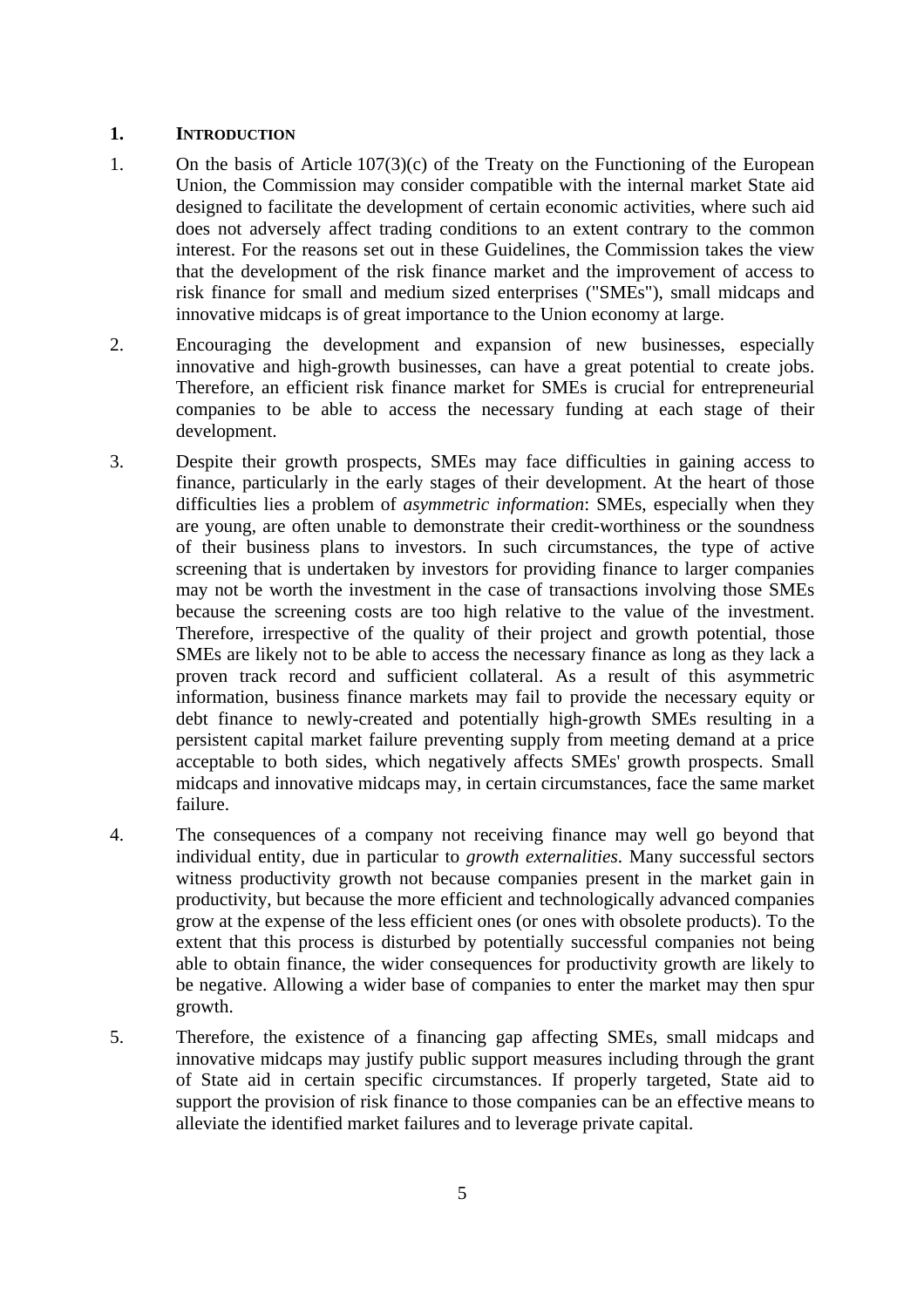- 6. Access to finance for SMEs is an objective of common interest underpinning the Europe 2020 Strategy<sup>[1](#page-5-0)</sup>. In particular, the "*Innovation Union*" flagship initiative<sup>[2](#page-5-1)</sup> aims to improve framework conditions and access to finance for research and innovation so as to ensure that innovative ideas can be turned into products and services that create growth and jobs. In addition, the "*Industrial policy for the globalisation era*" flagship initiative<sup>[3](#page-5-2)</sup> is designed to enhance the business environment and to support the development of a strong and sustainable industrial base able to compete globally. The Roadmap to a resource-efficient  $Europe<sup>4</sup>$  $Europe<sup>4</sup>$  $Europe<sup>4</sup>$  calls for framework conditions to increase investor certainty and ensure better access to finance for companies making green investments that are seen as riskier or that have longer payback times. Moreover, the Small Business  $Act^5$  $Act^5$  sets out a number of guiding principles for a comprehensive policy designed to support the development of SMEs. One of those principles is to facilitate access to finance for SMEs. That principle is also reflected in the Single Market  $Act^6$  $Act^6$ .
- 7. Within this policy context, the 2011 Action plan to improve access to finance for SMEs<sup>[7](#page-5-6)</sup> and the debate launched in 2013 by the Green Paper on Long term finance for the European economy<sup>[8](#page-5-7)</sup>, recognises that the Union's success depends largely on the growth of SMEs, which however often face significant difficulties in obtaining financing. In order to address this challenge, policy initiatives have been taken or proposed to make SMEs more visible for investors and finance markets more attractive and accessible for SMEs.
- 8. Most recently, two initiatives relevant to investments funds were taken: the Regulation on venture capital funds in the Union<sup>[9](#page-5-8)</sup> adopted in 2013, which enables venture capital funds in the Union to market their funds and raise capital across the internal market, and the proposal for a Regulation on European Long-term Investment Funds<sup>[10](#page-5-9)</sup>, which aims at introducing framework conditions to facilitate the operation of private investment funds that have a long-term commitment from their investors.

<span id="page-5-0"></span> $\frac{1}{1}$  In particular, the Communication from the Commission, Europe 2020, A strategy for smart, sustainable and inclusive growth, (COM(2010) 2020 final, 3.3.2010) sets out a strategy framework for a fresh approach to industrial policy that should put the Union economy on a dynamic growth path strengthening Union competitiveness. It underlines the importance of improving access to finance for businesses, especially for SMEs.<br>
<sup>2</sup> Communication from the C

<span id="page-5-1"></span>Communication from the Commission "Europe2020 Flagship Initiative Innovation Union"  $COM(2010)546$  final, 6.10.2010.

<span id="page-5-2"></span>Communication from the Commission "An Integrated Industrial Policy for the Globalisation Era"  $COM(2010)614, 28.10.2010$ 

<span id="page-5-3"></span>Communication from the Commission, "Roadmap to a Resource Efficient Europe", COM(2011) 571  $5 \t \text{final}, 20.9.2011$ 

<span id="page-5-4"></span>Communication from the Commission, "Think Small First", A "Small Business Act" for Europe,  $COM(2008)$  394 final, 25.6.2008.

<span id="page-5-5"></span>Communication from the Commission, Single Market Act, Twelve levers to boost growth and strengthen confidence, "Working together to create new growth", COM(2011) 206 final, 13.1.2011.

<span id="page-5-6"></span>Communication from the Commission, An action plan to improve access to finance for SMEs,  $COM(2011) 870$  final,  $7.12.2011$ .

COM(2013) 150 final, 25.3.2013.

<span id="page-5-8"></span><span id="page-5-7"></span><sup>9</sup> Regulation (EU) 345/2013 of the European Parliament and the Council of 17 April 2013 on European venture capital funds, OJ L 115, 25.4.2013, p. 1.<br>
<sup>10</sup> Proposal for a Regulation of the European Parliament and of the Council on Long-term Investment

<span id="page-5-9"></span>Funds, COM(2013) 462 final, 2013/0214 (COD)..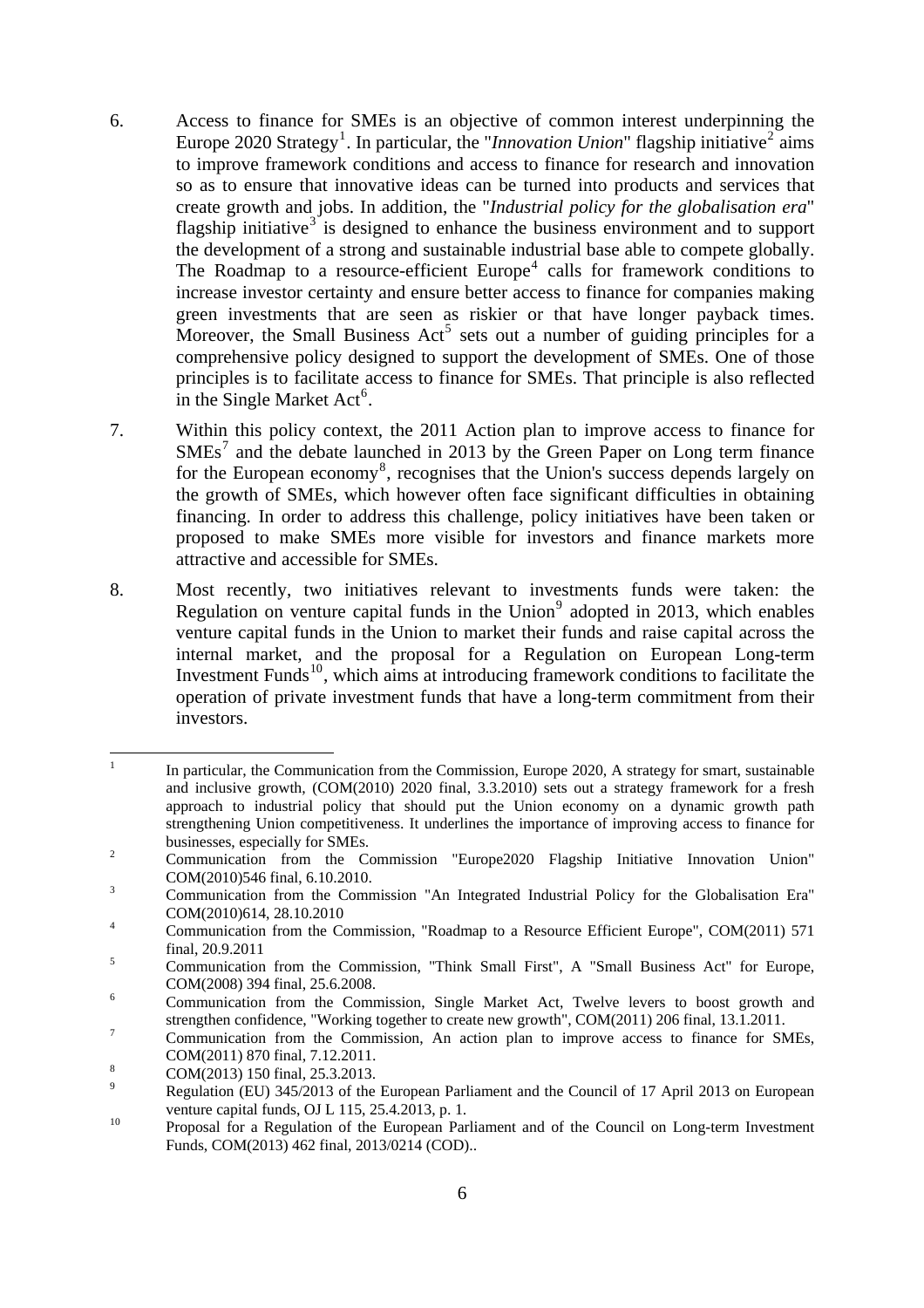- 9. Beyond these specific regulations, the regulatory framework for the management and operation of investment funds active in risk finance, such as private equity funds, is provided by the Directive on Alternative Investment Fund Managers ("AIFMD")<sup>[11](#page-6-0)</sup>.
- 10. In line with those policy initiatives, the Commission intends to use the Union budget to facilitate access to finance for SMEs with a view to addressing structural market failures that limit the growth of SMEs. To this end, proposals have been made with the view to enhancing the use of new financial instruments<sup>[12](#page-6-1)</sup> under the  $2014-2020$ Multiannual Financial Framework (MFF). In particular, the Union funding programmes  $COSME<sup>13</sup>$  $COSME<sup>13</sup>$  $COSME<sup>13</sup>$  and Horizon  $2020<sup>14</sup>$  $2020<sup>14</sup>$  $2020<sup>14</sup>$  will endeavour to improve the use of public resources through risk-sharing funding mechanisms to the benefit of SMEs in their start-up, growth and transfer phases, as well as small midcaps and innovative midcaps, with a particular emphasis on actions designed to provide seamless support from innovation to market, including the commercial implementation of research and development (" $R&D$ ") results<sup>[15](#page-6-4)</sup>.
- 11. In the field of Cohesion Policy, the Common Provisions Regulation<sup>[16](#page-6-5)</sup> aims to facilitate measures deploying financial instruments funded by Member States from their European Structural and Investment Funds' allocations, by extending the use of equity and debt instruments and by rendering their implementation simpler, more flexible and effective $17$ .
- 12. In 2012, the Commission launched a public consultation<sup>[18](#page-6-7)</sup> to gather information on the extent of the market failure affecting access to debt and equity financing by

<span id="page-6-0"></span> $11$ 11 Directive 2011/61/EU of 8 June 2011 on Alternative Investment Fund Managers and amending Directives 2003/41/EC and 2009/65/EC and Regulations (EC) No 1060/2009 and (EU) No 1095/2010, OJ L 174, 1.7.2011, p. 1.<br>
Financial instruments cover non-grant financial instruments, which may take the form of debt

<span id="page-6-1"></span>instruments (loans, guarantees) or equity instruments (pure equity, quasi-equity investments or other risk-sharing instruments). 13 Regulation No (EU) No 1287/2013 of the European Parliament and of the Council establishing a

<span id="page-6-2"></span>Programme for the Competitiveness of Enterprises and small and medium-sized enterprises (COSME) (2014 – 2020) and repealing Decision No 1639/2006/EC, OJ L 347, 20.12.2013, p. 33.<br>Regulation (EU) No 1291/2013 of the European Parliament and of the Council establishing Horizon

<span id="page-6-3"></span><sup>2020 –</sup> the Framework Programme for Research and Innovation (2014 – 2020) and repealing Decision No 1982/2006, OJ L 347, 20.12.2013, p. 104.<br>
Furthermore, in order to provide better access to loan finance, a specific Risk Sharing Instrument (RSI)

<span id="page-6-4"></span>has been created jointly by the Commission, the European Investment Fund and the European Investment Bank, under the Seventh Framework Programme for Research (FP7). See [http://www.eif.org/what\\_we\\_do/guarantees/RSI/index.htm.](http://www.eif.org/what_we_do/guarantees/RSI/index.htm) The RSI provides partial guarantees to financial intermediaries through a risk-sharing mechanism, thus reducing their financial risks and

<span id="page-6-5"></span>encouraging them to provide lending to SMEs undertaking R&D or innovation activities.<br>Regulation (EU) No 1303/2013 of the European Parliament and of the Council laying down common provisions on the European Regional Development Fund, the European Social Fund, the Cohesion Fund, the European Agricultural Fund for Rural Development and the European Maritime and Fisheries Fund and laying down general provisions on the European Regional Development Fund, the European Social Fund, the Cohesion Fund and the European Maritime and Fisheries Fund and repealing Council Regulation (EC) No 1083/2006, OJ L 347, 20.12.2013, p. 320.<br>It should be noted that numerous Member States have also set up measures deploying similar financial

<span id="page-6-6"></span>instruments but financed exclusively from national resources.<br>The questionnaire was published at:

<span id="page-6-7"></span>[http://ec.europa.eu/competition/consultations/2012\\_risk\\_capital/questionnaire\\_en.pdf](http://ec.europa.eu/competition/consultations/2012_risk_capital/questionnaire_en.pdf)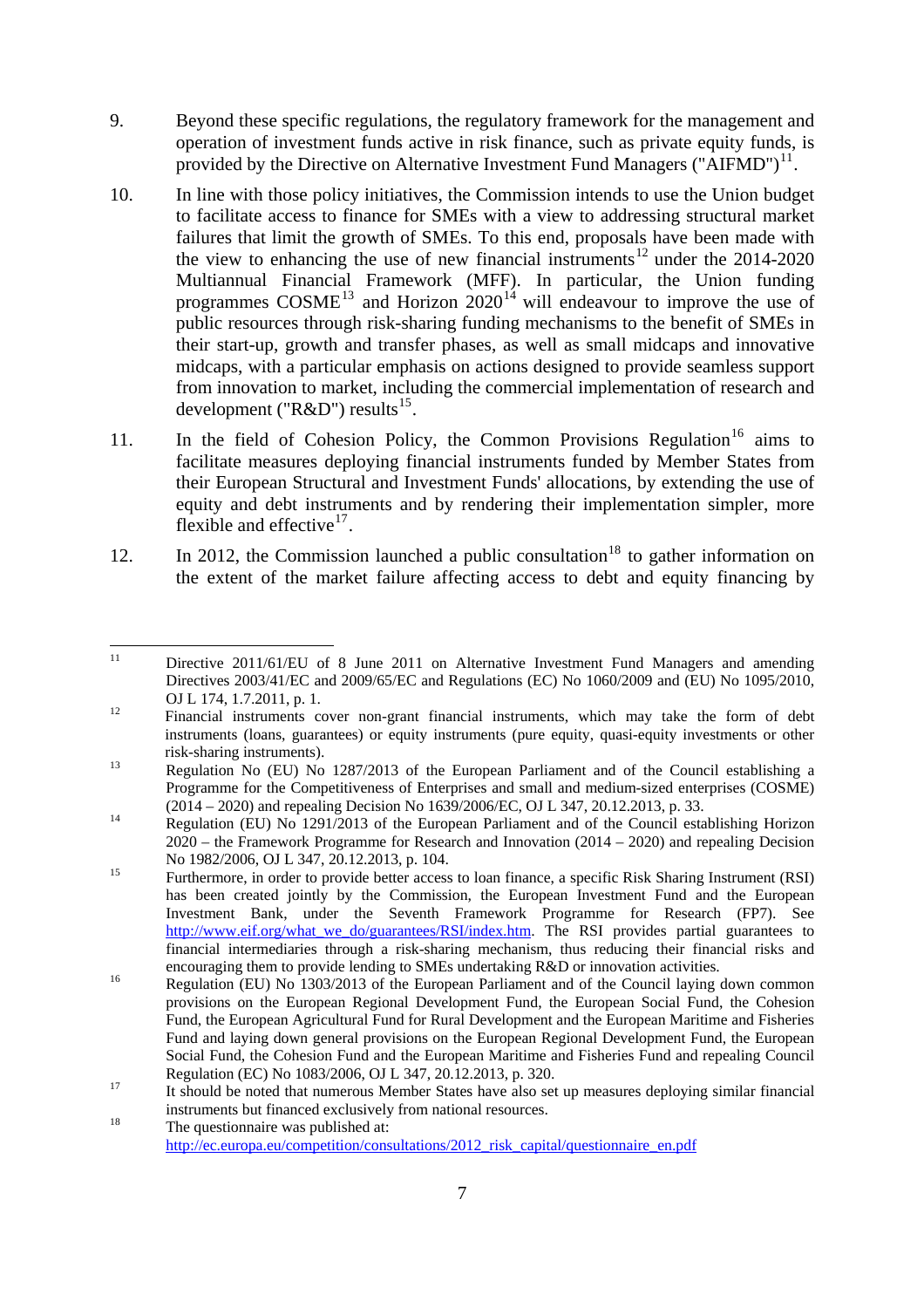SMEs and on the adequacy of the 2006 Risk Capital Guidelines<sup>[19](#page-7-1)</sup>. The outcome of the public consultation revealed that the basic principles enshrined in those guidelines have provided a sound basis for channelling Member States' resources to the intended target SMEs while limiting risks of crowding out. However, the public consultation also showed that the Risk Capital Guidelines were often considered to be too restrictive in terms of eligible SMEs, forms of financing, aid instruments and funding structures.

- 13. In the Communication on State aid modernisation<sup>[20](#page-7-2)</sup>, the Commission set out an ambitious State aid modernisation program based on three main objectives:
	- (a) fostering sustainable, smart and inclusive growth in a competitive internal market;
	- (b) focusing the Commission's *ex ante* scrutiny on cases with the biggest impact on the internal market while strengthening the cooperation with Member States in State aid enforcement; and
	- (c) streamlining the rules to ensure faster decision making.
- 14. In the light of the foregoing, it has been deemed appropriate to substantially review the State aid regime applicable to risk capital measures, including those covered by the General Block Exemption Regulation<sup>[21](#page-7-3)</sup>, so as to promote a more efficient and effective provision of various forms of risk finance to a larger category of eligible undertakings. For block-exempted measures, no notification is necessary because they are presumed to address a market failure through appropriate and proportionate means, while having an incentive effect and limiting any distortions of competition to the minimum.

## <span id="page-7-0"></span>**2. SCOPE OF THE GUIDELINES AND DEFINITIONS**

- 15. The Commission will apply the principles set out in these Guidelines to risk finance measures which do not satisfy all the conditions laid down in the General Block Exemption Regulation. The Member State concerned must notify those measure in accordance with Article 108(3) of the Treaty and the Commission will carry out a substantive compatibility assessment as set out in Section 3 of these Guidelines.
- 16. However, Member States may also choose to design risk finance measures in such a way that the measures do not entail State aid under Article 107(1) of the Treaty, for instance because they comply with the market economy operator test or because they fulfil the conditions of the applicable *de minimis* Regulation<sup>[22](#page-7-4)</sup>. Such cases do not need to be notified to the Commission.

<span id="page-7-1"></span><sup>19</sup> 19 Community guidelines on state aid to promote risk capital investments in small and medium-sized

<span id="page-7-2"></span>enterprises (OJ C 194, 18.8.2006, p. 2).<br>
20 Communication on EU State Aid Modernisation (SAM), COM(2012) 209 final, 8.5.2012.

<span id="page-7-3"></span><sup>21</sup> Commission Regulation (EC) No 800/2008 declaring certain categories of aid compatible with the common market in application of Articles 87 and 88 of the Treaty, OJ L 214, 9.8.2008, p. 3 (currently

<span id="page-7-4"></span><sup>22</sup> under review).<br>
22 Commission Regulation (EU) No 1407/2013 on the application of Articles 107 and 108 of the Treaty on the Functioning of the European Union to *de minimis* aid, OJ L 352, 24.12.2013, p. 1.; Commission Regulation (EU) No 1408/2013 on the application of Articles 107 and 108 of the Treaty on the Functioning of the European Union to *de minimis* aid in the agricultural sector, OJ L 352, 24.12.2013,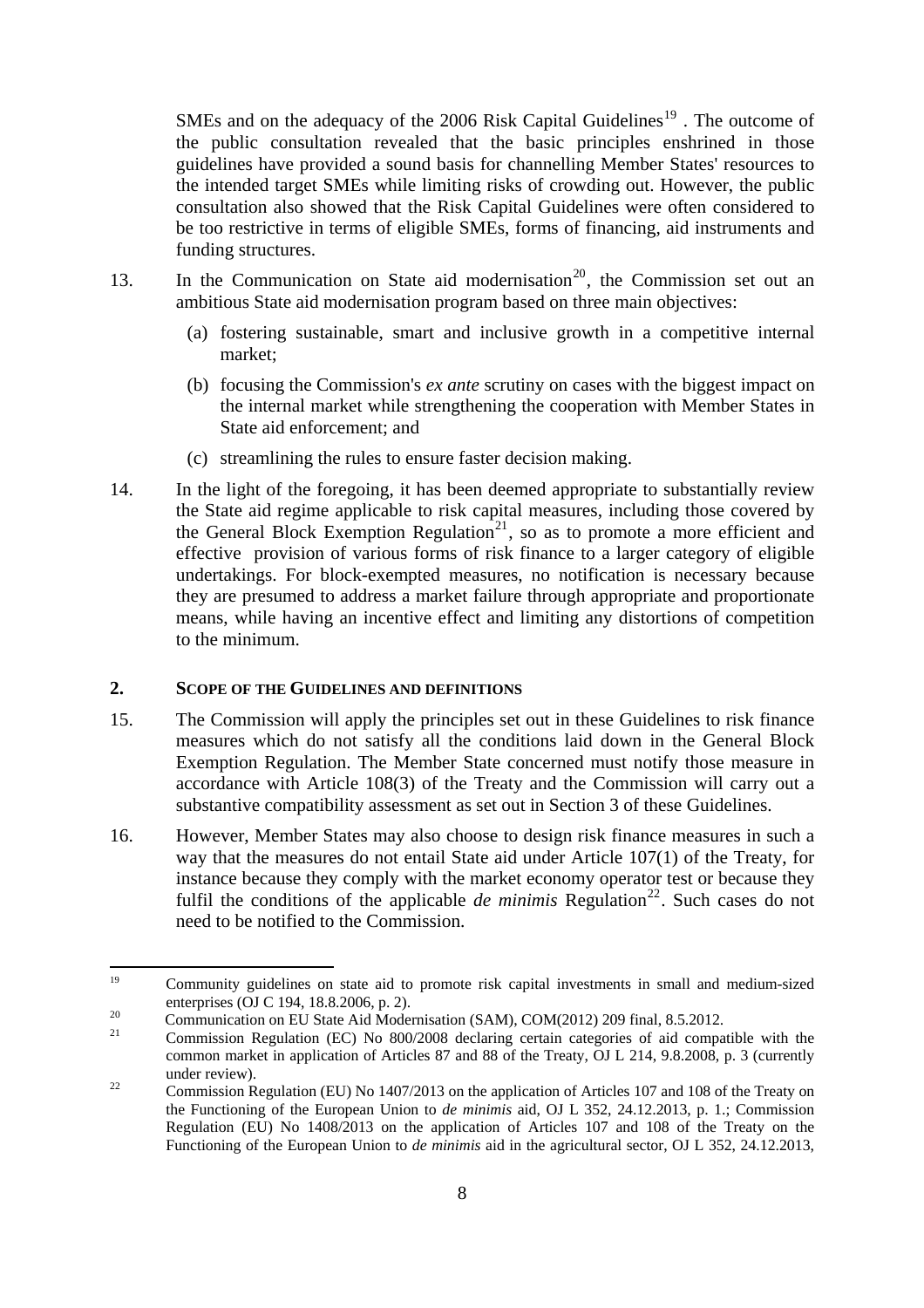- 17. Nothing in these Guidelines should be taken to call into question the compatibility of State aid measures which meet the criteria laid down in any other guidelines, frameworks or regulations. The Commission will pay particular attention to the need to prevent the use of these Guidelines to pursue policy objectives which are addressed principally by other frameworks, guidelines and regulations.
- 18. These Guidelines are without prejudice to other types of financial instruments than those covered herein, such as instruments providing for the securitisation of existing loans, whose assessment shall be carried out under the relevant State aid legal basis.
- 19. The Commission will only apply the principles set out in these Guidelines to risk finance schemes. They will not be applied in respect of ad hoc measures providing risk finance aid to individual undertakings, except in the case of measures aiming at supporting a specific alternative trading platform.
- 20. It is important to recall that risk finance aid measures have to be deployed through financial intermediaries or alternative trade platforms, except for fiscal incentives on direct investments in eligible undertakings. Therefore, a measure whereby the Member State or a public entity makes direct investments in companies without the involvement of such intermediary vehicles does not fall under the scope of the risk finance State aid rules of the General Block Exemption Regulation and these Guidelines.
- 21. In the light of their more established track record and higher collateralisation, the Commission does not consider that there is a general market failure related to access to finance by large undertakings. Exceptionally, a risk finance measure may be targeted at small mid-caps, in accordance with Section 3.3.1(a), or innovative midcaps that carry out R&D and innovation projects in accordance with section 3.3.1(b).
- 22. Companies listed on the official list of a stock exchange or a regulated market cannot be supported through risk finance aid, since the fact that they are listed demonstrates their ability to attract private financing.
- 23. Risk finance aid measures in the total absence of private investors will not be declared compatible. In such cases, the Member State must consider alternative policy options which may be more appropriate to achieve the same objectives and results, such as regional investment aid or start-up aid provided for by the General Block Exemption Regulation.
- 24. Risk finance aid measures where no appreciable risk is undertaken by the private investors, and/or where the benefits flow entirely to the private investors, will not be declared compatible. Sharing the risks and rewards is a necessary condition to limit the financial exposure of, and to ensure a fair return to, the State.
- 25. Without prejudice to risk finance aid in the form of replacement capital as defined by the General Block Exemption Regulation, risk finance aid may not be used to support buyouts.
- 26. Risk finance aid will not be considered compatible with the internal market if awarded to:

**.** 

p. 9.; Commission Regulation (EC) No 875/2007 on the application of Articles 87 and 88 of the EC Treaty to *de minimis* aid in the fisheries sector and amending Regulation (EC) No 1860/2004, OJ L 193, 25.7.2007, p. 6., or the regulation replacing it.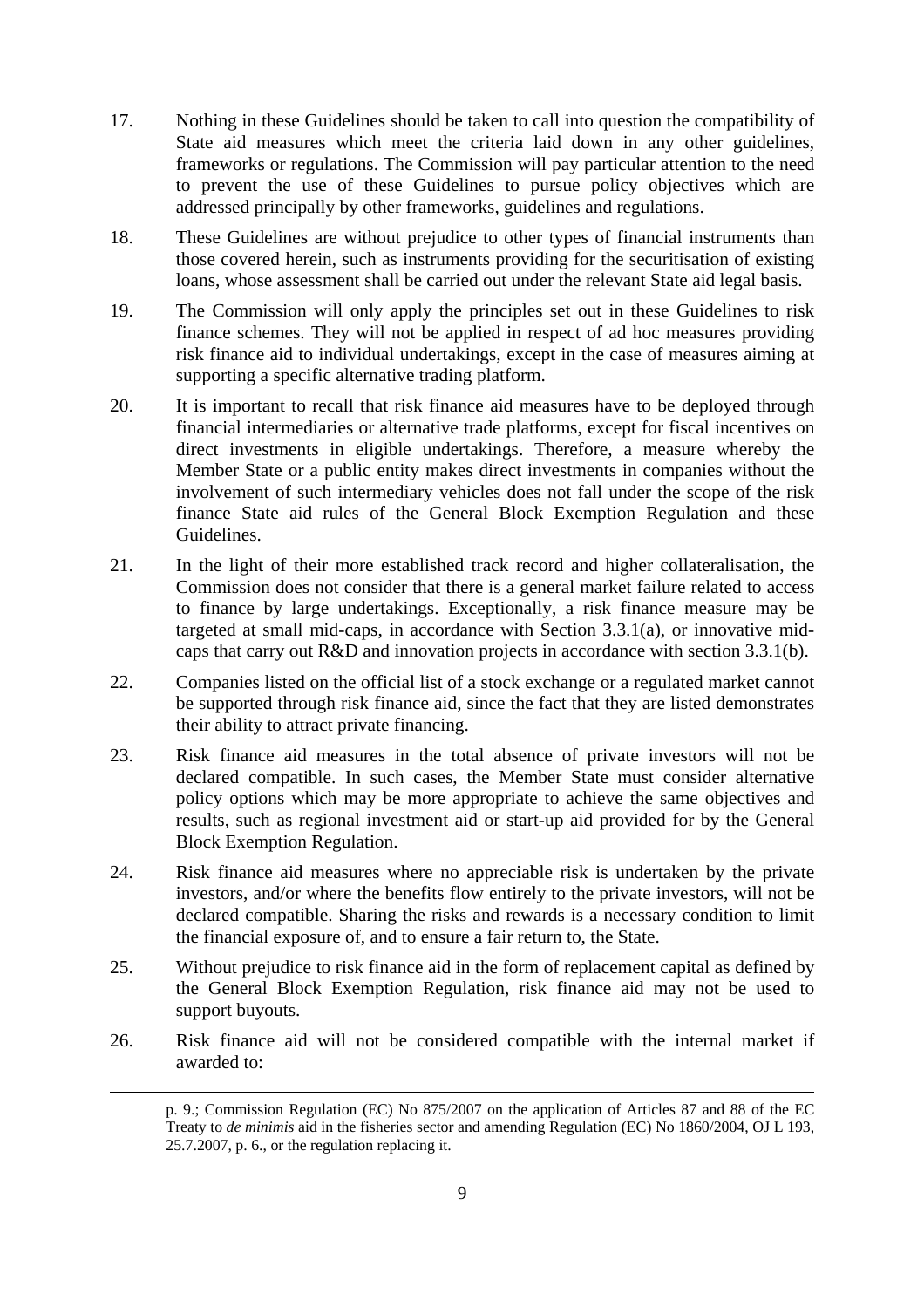- (a) undertakings in difficulty, as defined by the Community guidelines on State aid for rescuing and restructuring firms in difficulty<sup>[23](#page-9-1)</sup>, as amended or replaced. However, for the purposes of the present Guidelines, SMEs within seven years from their first commercial sale that qualify for risk finance investments following due diligence by the selected financial intermediary will not be considered as undertakings in difficulty, unless they are subject to insolvency proceedings or fulfil the criteria under their domestic law for being placed in collective insolvency proceedings at the request of their creditors;
- (b) undertakings that have received illegal State aid which has not been fully recovered.
- 27. The Commission will not apply these Guidelines to aid to export-related activities towards third countries or Member States, namely aid directly linked to the quantities exported, the establishment and operation of a distribution network or to other current costs linked to the export activity, as well as aid contingent upon the use of domestic over imported goods.
- 28. The Commission will not apply these Guidelines to measures which entail by themselves, by the conditions attached to them or by their financing method, a non-severable violation of Union law<sup>[24](#page-9-2)</sup>, in particular:
	- (a) measures where the aid is subject to the obligation to use nationally produced goods or national services;
	- (b) measures which violate Article 49 of the Treaty on the freedom of establishment, where the aid is subject to the obligation for financial intermediaries, their managers or final beneficiaries to have or move their headquarters in the territory of the Member State concerned. This is without prejudice to the requirement for financial intermediaries or their managers to have the necessary licence to carry out investment and management activities in the Member State concerned or for final beneficiaries to have an establishment and carry out economic activities in its territory;
	- (c) measures which violate Article 63 of the Treaty on the free movement of capital.

## <span id="page-9-0"></span>**2.1. The market economy operator test**

29. Risk finance measures often involve complex constructions creating incentives for one set of economic operators (investors) to provide risk finance to another set of operators (eligible undertakings). Depending on the design of the measure, and even if the intention of the public authorities may be only to provide benefits to the latter group, undertakings at either or both levels may benefit from State aid. Moreover, risk finance measures always involve one or more financial intermediaries which may have a status separate from that of the investors and the final beneficiaries in which investments are made. In such cases it is also necessary to consider whether the financial intermediary can be considered to benefit from State aid.

<span id="page-9-1"></span><sup>23</sup> <sup>23</sup> OJ C 244, 1.10.2004, p.2, as prolonged by OJ C 156, 9.7.2009, p. 3 and OJ C 296, 2.10.2012, p. 3.<br><sup>24</sup>

<span id="page-9-2"></span><sup>24</sup> See for instance Case C-156/98 *Germany* v *Commission* [2000] ECR I-6857, paragraph 78 and Case C-333/07 *Régie Networks v Rhone Alpes Bourgogne* [2008] ECR I-10807, paragraphs 94-116.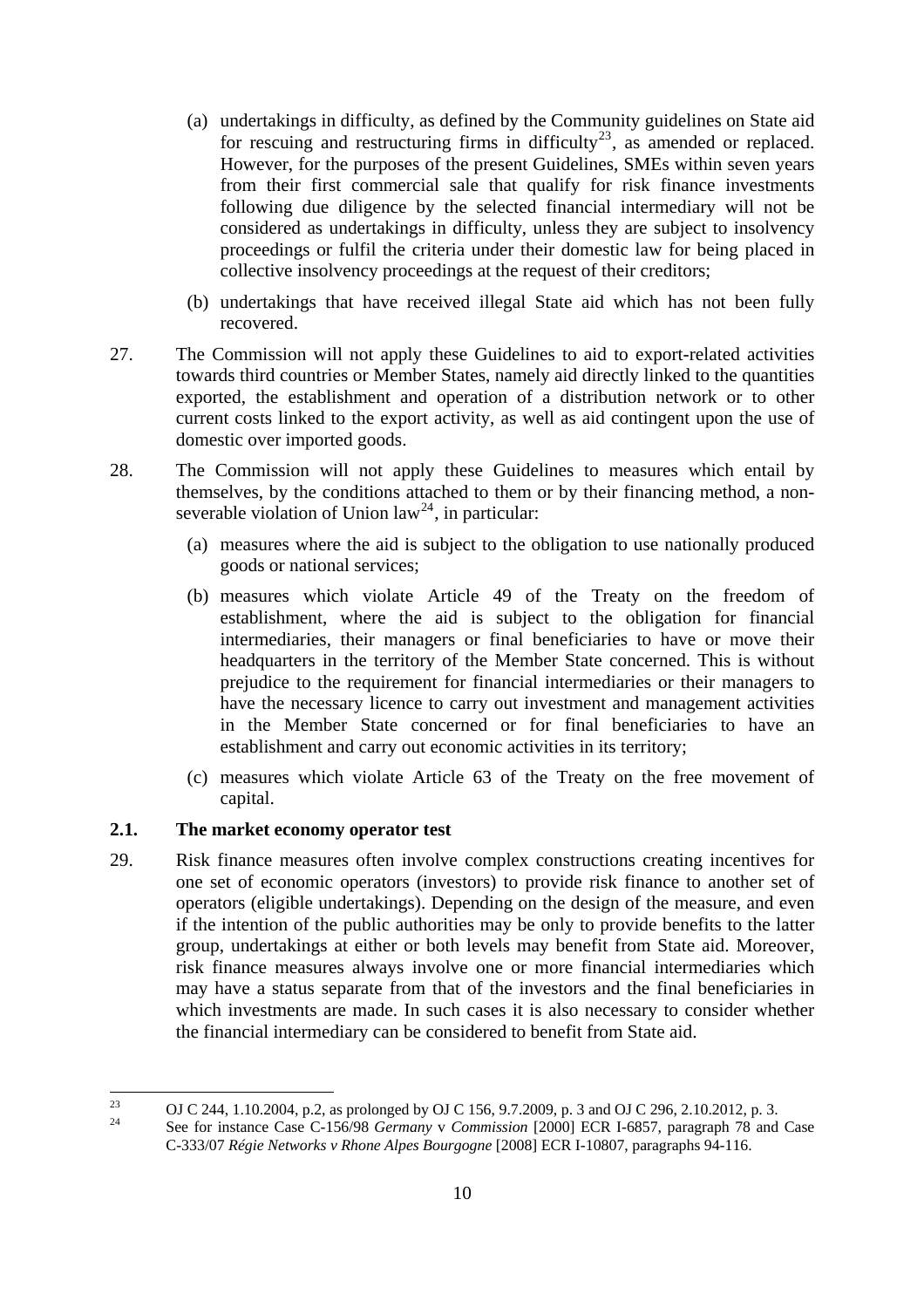- 30. In general, a public intervention may be considered not to constitute State aid for instance because it meets the market economy operator test. According to that test, economic transactions which are carried out by public bodies or undertakings in line with normal market conditions and do not give rise to an advantage to their counterpart do not constitute State aid. Without prejudice to the ultimate prerogative of the Court of Justice of the European Union to rule on the existence of aid, this section provides additional guidance on the application of the market economy operator test in the area of risk finance.
- <span id="page-10-0"></span>*2.1.1. Aid to investors*
- 31. In general, the Commission will consider an investment to be in line with the market economy operator test, and thus not to constitute State aid, if it is effected *pari passu* between public and private investors<sup>[25](#page-10-1)</sup>. An investment is considered *pari passu* when it is made under the same terms and conditions by public and private investors, where both categories of operators intervene simultaneously and where the intervention of the private investor is of real economic significance.
- 32. A transaction is presumed to be made under the same terms and conditions if public and private investors share the same risks and rewards and hold the same level of subordination in relation to the same risk class. If the public investor is in a better position than the private investor, for instance because it receives a priority return in time compared to the private investors, the measure may also be considered to be in line with normal market conditions, as long as the private investors do not receive any advantage.
- 33. In the area of risk finance, transactions by public and private investors will be considered to be made simultaneously if the private and public investors co-invest into the final beneficiaries via the same investment transaction. In the case of investments through public-private financial intermediaries, investments by the public and private investors will be presumed to be made simultaneously.
- 34. An additional condition is that the funding provided by private investors that are independent from the companies in which they invest, is economically significant<sup>[26](#page-10-2)</sup> in the light of the overall volume of the investment. The Commission considers that, in the case of risk finance measures, 30% independent private investment can be considered economically significant.

<span id="page-10-1"></span> $25$ <sup>25</sup> Private investors will typically include the EIF and the EIB investing at own risk and from own resources, banks investing at own risk and from own resources, private endowments and foundations, family offices and business angels, corporate investors, insurance companies, pension funds, private individuals, and academic institutions.<br><sup>26</sup> For instance, in the Citynet Amsterdam case, the Commission considered that two private operators

<span id="page-10-2"></span>taking up one third of the total equity investments in a company (considering also the overall shareholding structure and that their shares are sufficient to form a blocking minority regarding any strategic decision of the company) could be considered economically significant (see Commission Decision in case of C53/2006 Citynet Amsterdam, the Netherlands (OJ L 247, 16.09.2008, p. 27, paragraphs 96-100). By contrast, in case N429/2010 Agricultural Bank of Greece (ATE), (OJ C 317, 29.10.2011, p. 5), the private participation only reached 10% of the investment, as opposed to 90% by the State, so that the Commission concluded that *pari passu* conditions were not met, since the capital injected by the State was neither accompanied by a comparable participation of a private shareholder nor was it proportionate to the number of shares held by the State.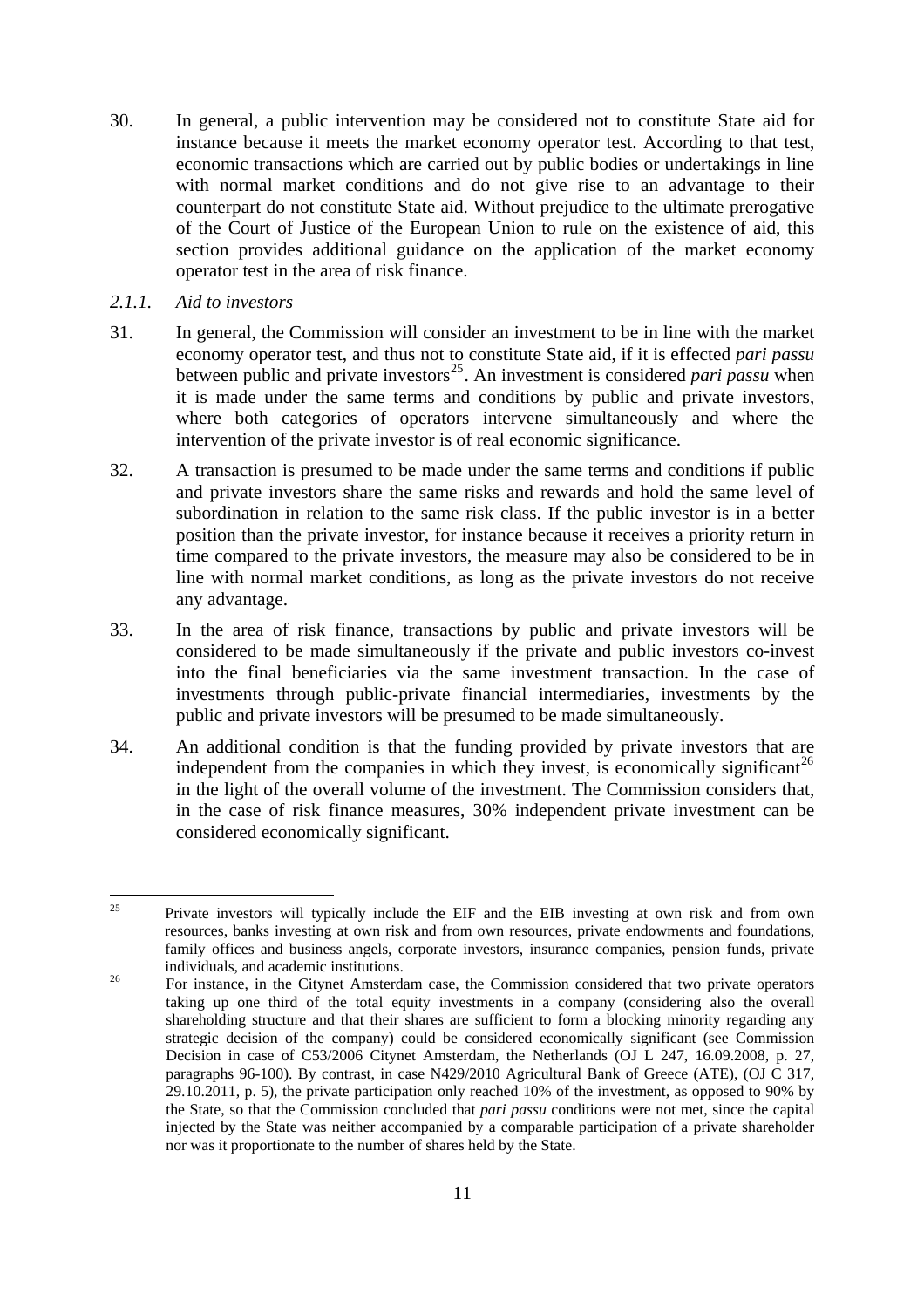- 35. Where the investment is in line with the market economy operator test, the Commission considers that the investee undertakings are not beneficiaries of State aid, because the investments they receive are considered to be made on market terms.
- 36. Where a measure allows private investors to carry out risk finance investments into a company or set of companies on terms more favourable than public investors investing in the same companies, then those private investors may receive an advantage (non *pari passu* investments). Such an advantage may take different forms, such as preferential returns (upside incentive) or reduced exposure to losses in the event of underperformance of the underlying transaction compared to the public investors (downside protection).

#### <span id="page-11-0"></span>*2.1.2. Aid to a financial intermediary and/or its manager*

- 37. In general, the Commission considers that a financial intermediary is a vehicle for the transfer of aid to investors and/or enterprises in which the investment is made, rather than a beneficiary of aid in its own right, irrespective of whether the financial intermediary has legal personality or is merely a bundle of assets managed by an independent management company.
- 38. However, measures involving direct transfers to, or co-investment by, a financial intermediary may constitute aid unless such transfers or co-investments are made on terms which would be acceptable to a normal economic operator in a market economy.
- 39. Where the risk finance measure is managed by an entrusted entity, without that entity co-investing with the Member State, the entrusted entity is considered as a vehicle to channel the financing and not a beneficiary of aid, as long as it is not overcompensated. However, where the entrusted entity provides funding to the measure or co-invests with the Member State in a manner similar to financial intermediaries, the Commission will have to assess whether the entrusted entity receives State aid.
- 40. Where the manager of the financial intermediary or the management company (hereafter referred to as "manager") are chosen through an open, transparent, nondiscriminatory and objective selection procedure or the manager's remuneration fully reflects the current market levels in comparable situations, it will be presumed that the manager does not receive State aid.
- 41. Where the financial intermediary and its manager are public entities and were not chosen through an open, transparent, non-discriminatory and objective selection procedure, they will not be considered recipients of aid if their management fee is capped and their overall remuneration reflects normal market conditions and is linked to performance. In addition, the public financial intermediaries must be managed commercially and their managers shall take investment decisions in a profit-oriented manner at arm's-length from the State. Furthermore, the private investors must be selected through an open, transparent, non-discriminatory and objective selection process, on a deal-by-deal basis. Appropriate mechanisms must be in place to exclude any possible interference by the State in the day-to-day management of the public fund.
- 42. Where the investment by the State through the financial intermediary is in the form of loans or guarantees, including counter-guarantees, and the conditions set out in the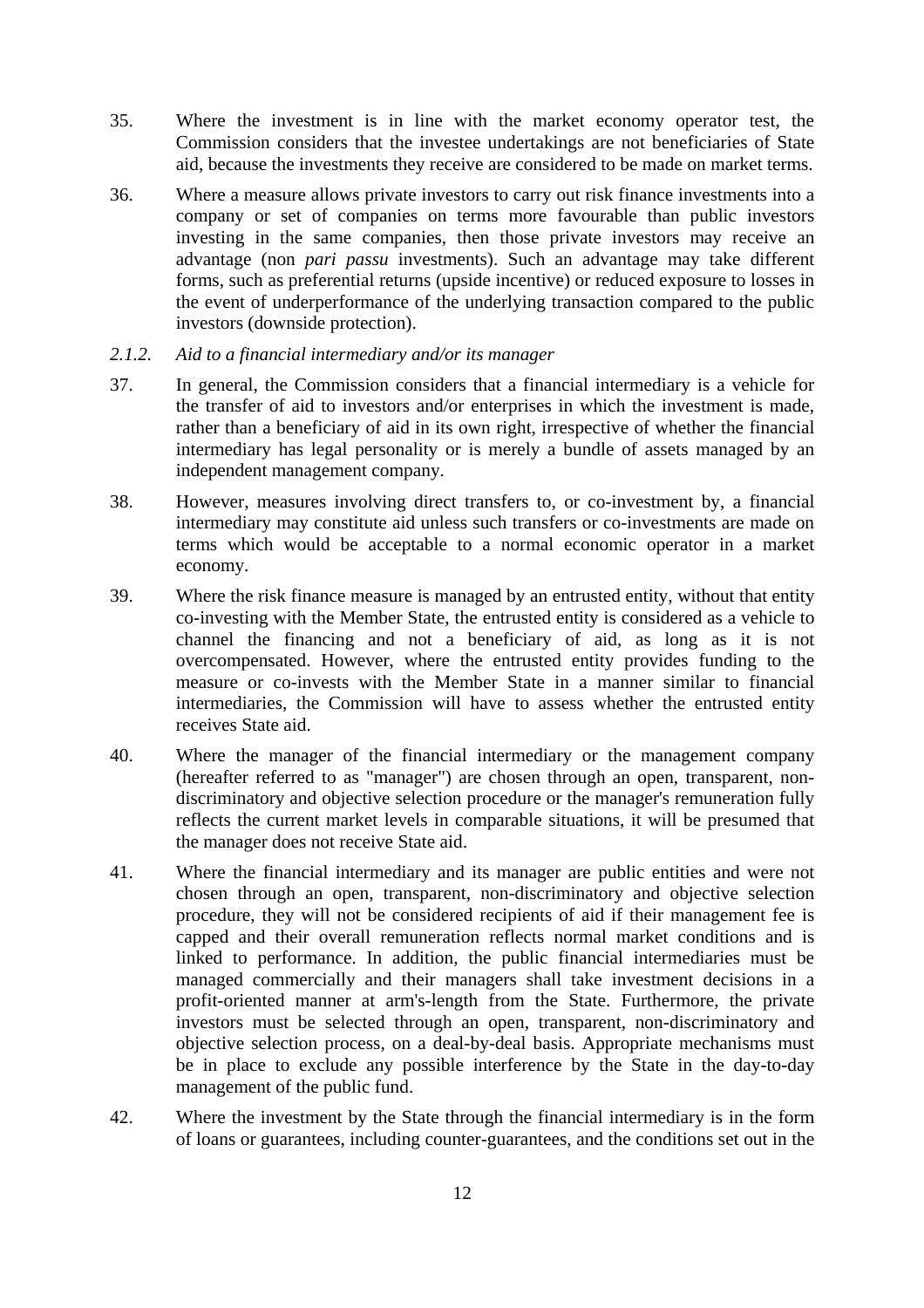the financial intermediary will not be regarded as a recipient of State aid. Communication on the reference rate<sup>[27](#page-12-2)</sup> or the Notice on guarantees<sup>[28](#page-12-3)</sup> are fulfilled,

43. The fact that financial intermediaries may increase their assets and their managers may achieve a larger turnover through their commissions is considered to constitute only a secondary economic effect of the aid measure and not aid to the financial intermediaries and/or their managers. However, if the risk finance measure is designed in such a way as to channel its secondary effects towards individual financial intermediaries identified in advance, those financial intermediaries will be considered to receive indirect aid.

#### <span id="page-12-0"></span>*2.1.3. Aid to the undertakings in which the investment is made*

- 44. Where aid is present at the level of the investors, the financial intermediary or its managers, the Commission will generally consider that it is at least partly passed on to the target undertaking. This is the case even where investment decisions are being taken by the managers of the financial intermediary with a purely commercial logic.
- 45. Where the loan or guarantee investments provided under a risk finance measure to the target undertakings fulfil the conditions set out in the Communication on the reference rate or the Notice on the guarantees, those undertakings will not be considered to be recipients of State aid.

## <span id="page-12-1"></span>**2.2. Notifiable risk finance aid**

- 46. Member States must notify pursuant to Article 108(3) of the Treaty risk finance measures which constitute State aid within the meaning of Article 107(1) of the Treaty (in particular if they do not comply with the market economy operator test), fall outside the scope of the *de minimis* Regulation, and do not satisfy all the conditions for risk finance aid as laid down in the General Block Exemption Regulation. The Commission will assess the compatibility of those measures with the internal market under Article 107(3)(c) of the Treaty. These Guidelines focus on those risk finance measures which are most likely to be found compatible with Article  $107(3)(c)$  of the Treaty, subject to a number of conditions which will be explained in greater detail in Section 3 of these Guidelines. Such measures fall into the following three categories.
- 47. The first category covers risk finance measures which target undertakings that do not fulfil all the eligibility requirements provided for risk finance aid under the General Block Exemption Regulation. For these measures, the Commission will require the Member State to conduct an in-depth *ex ante* assessment, since the market failure affecting the eligible undertakings covered by the General Block Exemption Regulation can no longer be presumed. This category encompasses in particular the measures targeting the following undertakings:
	- (a) small midcaps that exceed the thresholds set out in the definition of SME in the General Block Exemption Regulation<sup>[29](#page-12-4)</sup>;

<span id="page-12-4"></span><span id="page-12-2"></span> $27$ Communication from the Commission on the revision of the method for setting the reference and [discount rates](http://new.eur-lex.europa.eu/legal-content/EN/AUTO/?uri=uriserv:OJ.C_.2008.014.01.0006.01.ENG) (OJ C 14, 19.1.2008, p. 6).<br>
Commission Notice on the application of Articles 87 and 88 of the EC Treaty to State aid in the form of

<span id="page-12-3"></span>[guarantees](http://new.eur-lex.europa.eu/legal-content/EN/AUTO/?uri=uriserv:OJ.C_.2008.155.01.0010.01.ENG) (OJ C 155, 20.6.2008, p. 10).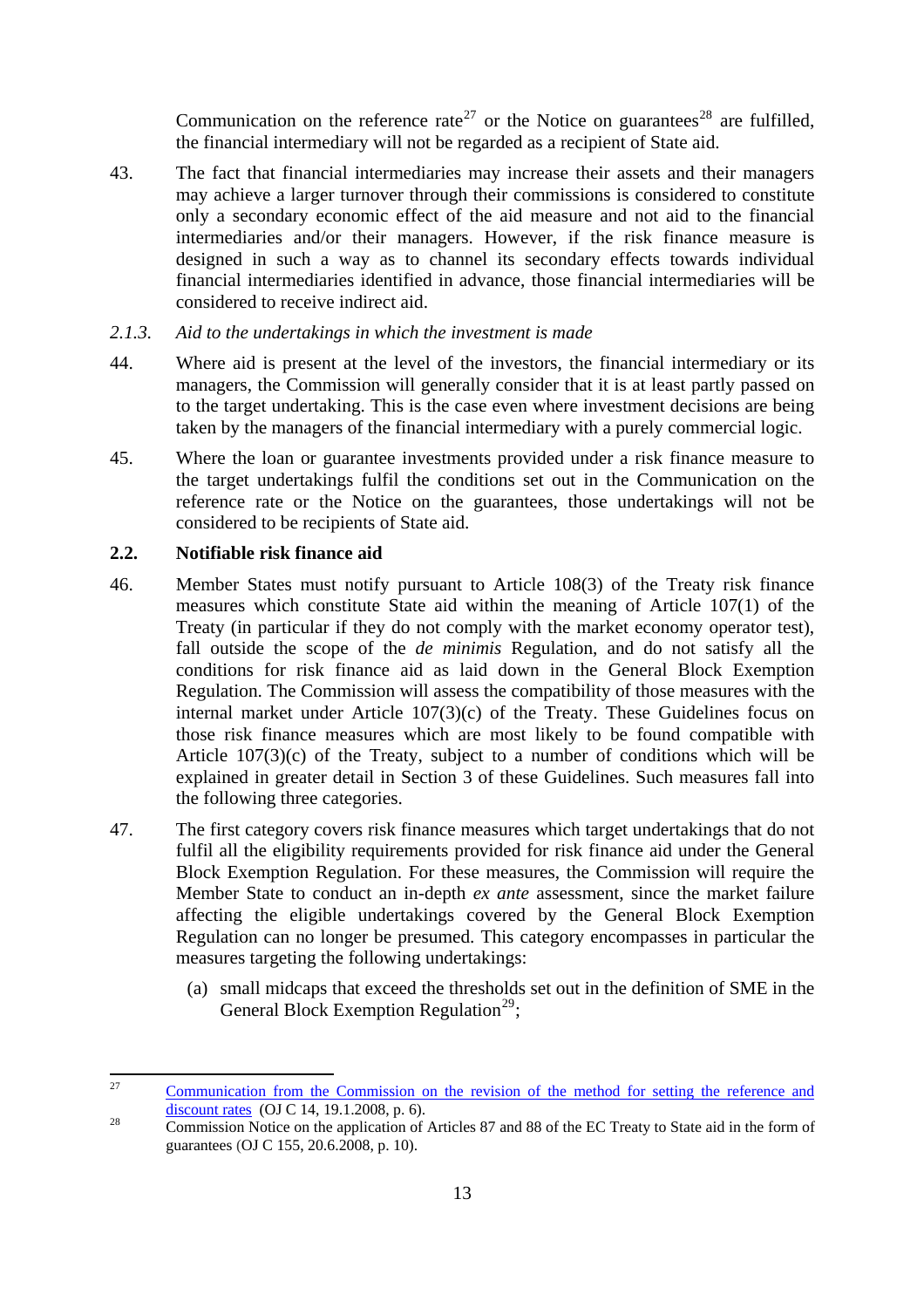- (b) innovative mid-caps carrying out R&D and innovation activities;
- (c) undertakings receiving the initial risk finance investment more than sevenyears after their first commercial sale;
- (d) undertakings requiring an overall risk finance investment of an amount exceeding the cap fixed in the General Block Exemption Regulation;
- (e) alternative trading platforms not fulfilling the conditions of the General Block Exemption Regulation.
- 48. The second category consists of those measures whose design parameters differ from those set out in the General Block Exemption Regulation, while targeting the same eligible undertakings as defined therein. For those measures, the existence of a market failure needs to be proven only to the extent necessary to justify the use of parameters going beyond the limits set out in the General Block Exemption Regulation. This category encompasses in particular the following cases:
	- (a) financial instruments with private investor participation below the ratios provided for in the General Block Exemption Regulation;
	- (b) financial instruments with design parameters above the ceilings provided for in the General Block Exemption Regulation;
	- (c) financial instruments other than guarantees where financial intermediaries, investors or fund managers are selected by giving preference to protection against potential losses (downside protection) over prioritised returns from profits (upside incentives);
	- (d) fiscal incentives to corporate investors, including financial intermediaries or their managers acting as co-investors.
- 49. The third category concerns large schemes which fall outside of the General Block Exemption Regulation by virtue of their large budget as defined therein. When carrying out this assessment, the Commission will verify whether the conditions laid down in the provisions for risk finance aid of the General Block Exemption Regulation are satisfied and, should this be the case, it will evaluate whether the design of the measure is appropriate in the light of the *ex-ante* assessment underpinning the notification. If a large scheme does not fulfil all the eligibility and compatibility conditions set out in the above mentioned provisions, the Commission will duly consider the evidence provided in the context of the *ex-ante* assessment both as regards the existence of a market failure and the appropriateness of the design of the measure. In addition, it will carry out an in-depth assessment of the potential negative effects that such schemes could have on the affected markets.
- 50. The different features described in paragraphs 47 to 49 may be combined within one risk finance measure subject to appropriate justifications underpinned by a full market failure analysis.
- 51. Apart from the derogations expressly allowed under the present Guidelines, all other compatibility conditions provided for risk finance aid under the General Block

<sup>29</sup> 29 Annex I to Commission Regulation (EC) No 800/2008 declaring certain categories of aid compatible with the common market in application of Articles 87 and 88 of the Treaty, OJ L 214, 9.8.2008, p. 3, or the Regulation replacing it.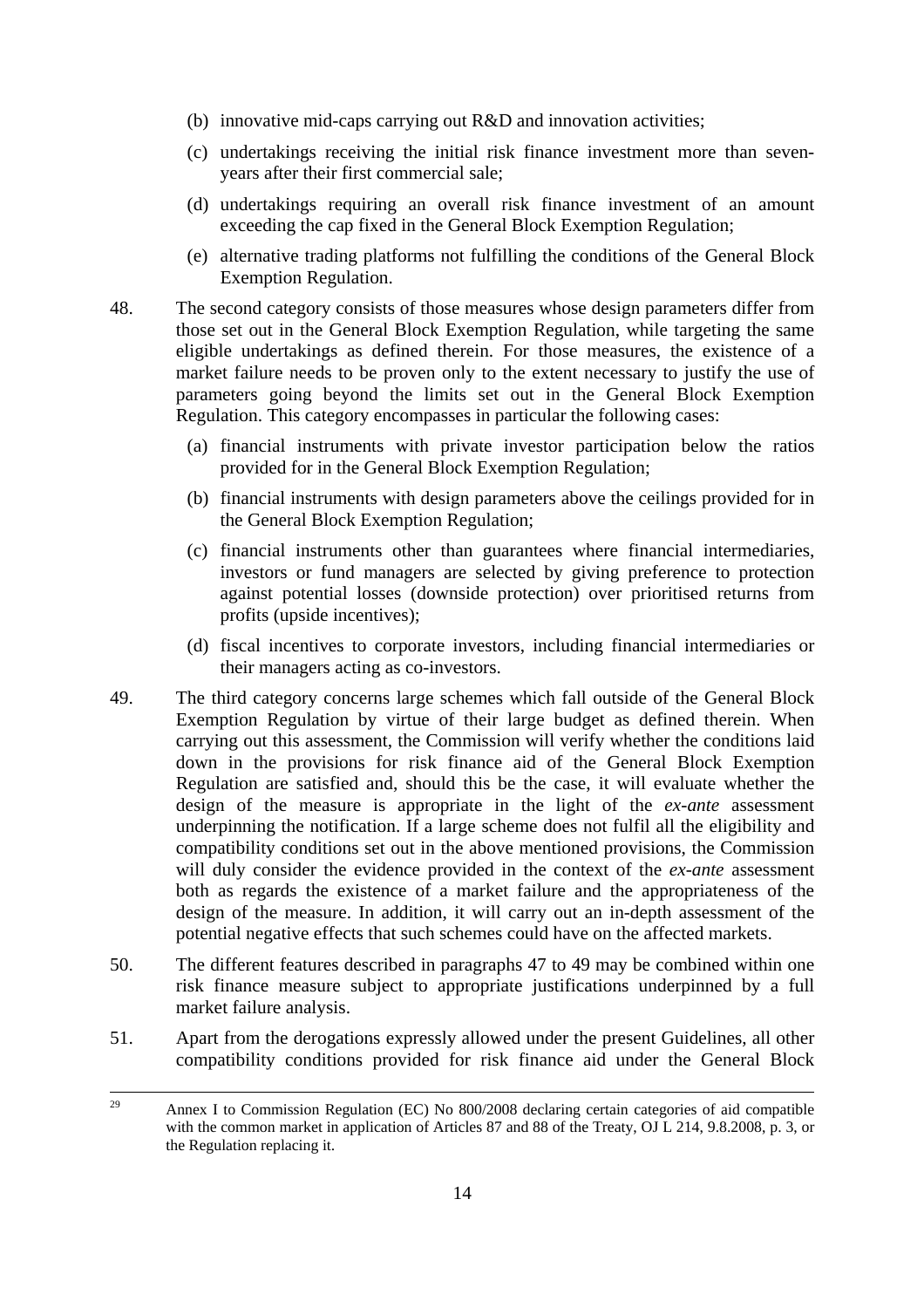Exemption Regulation shall guide the assessment of the above mentioned categories of notifiable measures.

### <span id="page-14-0"></span>**2.3. Definitions**

- 52. For the purposes of these Guidelines:
	- (i) 'alternative trading platform' means a multilateral trading facility as defined in Article 4(1)(15) of Directive 2004/39/EC<sup>[30](#page-14-1)</sup> where the majority of the financial instruments admitted to trading are issued by SMEs;
	- (ii) 'arm's-length' means that the conditions of the investment transaction between the contracting parties do not differ from those conditions which would be made between independent enterprises and contain no element of influence of the State;
	- (iii) 'buy-out' means the purchase of at least a controlling percentage of a company's equity from the current shareholders to take over its assets and operations;
	- (iv) 'eligible undertakings' means SMEs, small midcaps and innovative midcaps;
	- (v) 'entrusted entity' means the European Investment Bank, the European Investment Fund, an international financial institution in which a Member State is a shareholder, or a financial institution established in a Member State aiming at the achievement of public interest under the control of a public authority, a public law body, or a private law body with a public service mission. The entrusted entity can be selected or directly appointed in accordance with the provisions of Directive 2004/18/ $\text{EC}^{31}$  $\text{EC}^{31}$  $\text{EC}^{31}$  or any subsequent legislation replacing that Directive in full or in part;
	- (vi) 'equity investment' means the provision of capital to an undertaking, invested directly or indirectly in return for the ownership of a corresponding share of that undertaking;
	- (vii) 'exit' means the liquidation of holdings by a financial intermediary or investor, including trade sale, write-offs, repayment of shares/loans, sale to another financial intermediary or another investor, sale to a financial institution and sale by public offering, including an initial public offering;
	- (viii) 'fair rate of return' means the expected internal rate of return equivalent to a risk-adjusted discount rate reflecting the level of risk of the investment and the nature and volume of the capital to be invested by the private investors;
	- (ix) 'final beneficiary' means an eligible undertaking that has received investment under a risk finance State aid measure;
	- (x) 'financial intermediary' means any financial institution, regardless of its form and ownership, including fund of funds, private investment funds, public investment funds, banks, micro-finance institutions and guarantee societies;

<span id="page-14-1"></span> $30<sup>2</sup>$ 30 Directive 2004/39/EC of the European Parliament and of the Council of 21 April 2004 on markets in financial instruments, (OJ L 145 of 30.4.2004, p. 1). 31 Directive 2004/18/EC of the European Parliament and of the Council of 31 March 2004 on the

<span id="page-14-2"></span>coordination of procedures for the award of public works contracts, public supply contracts and public service contracts, (OJ L 134 of 30.4.2004, p. 114).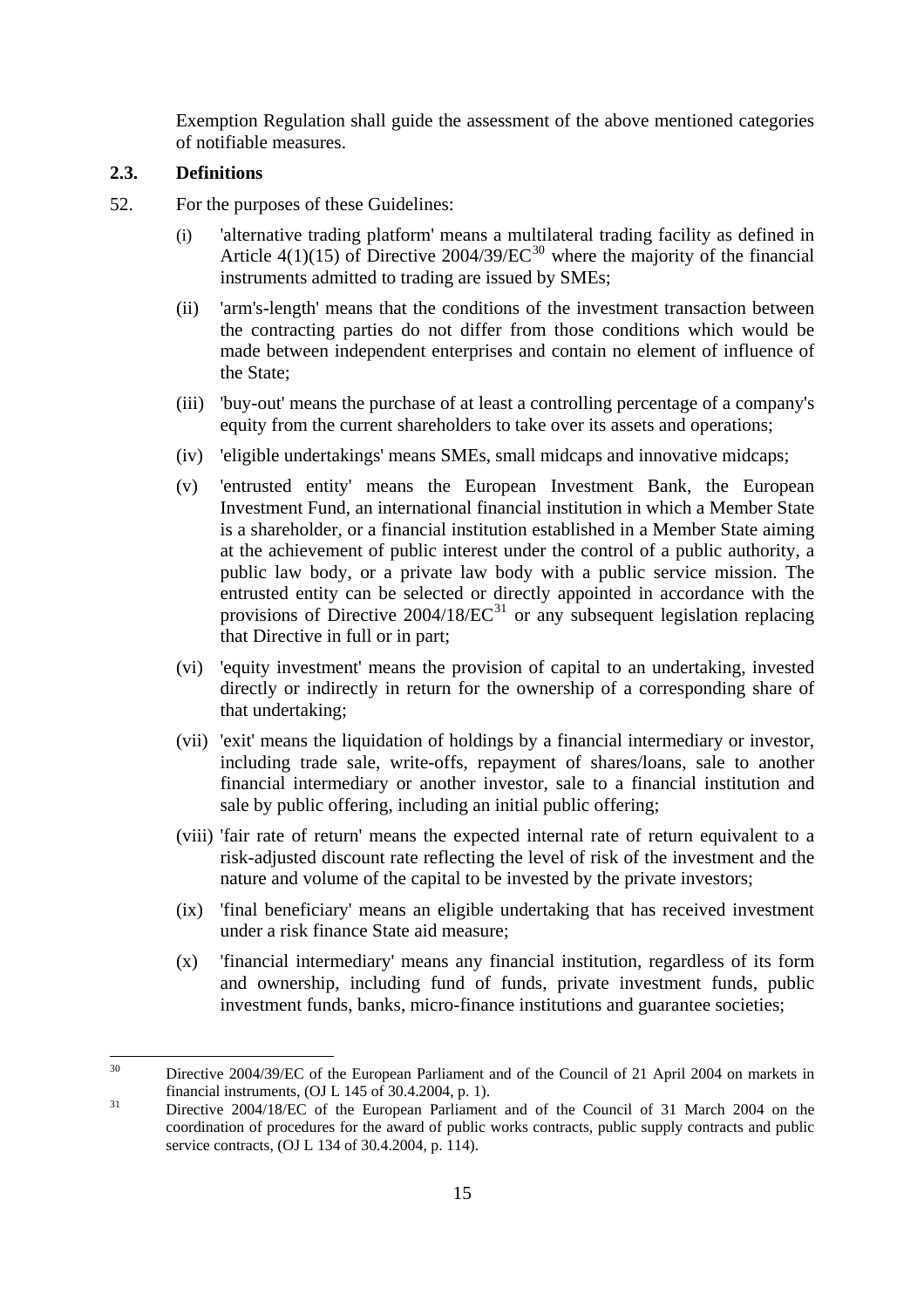- (xi) 'first commercial sale' means the first sale by an undertaking on a product or service market, excluding limited sales to test the market;
- (xii) 'first loss piece' means the most junior risk tranche that carries the highest risk of losses, comprising the expected losses of the target portfolio;
- (xiii) 'follow-on investment' means additional investment in a company subsequent to one or more previous risk finance investment rounds;
- (xiv) 'guarantee' means a written commitment to assume responsibility for all or part of a third party's newly originated risk finance loan transactions such as debt or lease instruments, as well as quasi-equity instruments;
- (xv) 'guarantee cap' means the maximum exposure of a public investor expressed as a percentage of the total investments made in a guaranteed portfolio;
- (xvi) 'guarantee rate' means the percentage of loss coverage by a public investor of each and every transaction eligible under the risk finance State aid measure;
- (xvii) 'independent private investor' means a private investor who is not a shareholder of the eligible undertaking in which it invests, including business angels and financial institutions, irrespective of their ownership, to the extent that they bear the full risk in respect of their investment; upon the creation of a new company, all private investors, including the founders, are considered to be independent from that company;
- (xviii)'innovative mid-cap' means a mid-cap whose R&D and innovation costs, as defined by the General Block Exemption Regulation, represent (a) at least 15% of its total operating costs in at least one of the three years preceding the first investment under the risk finance State aid measure, or (b) at least 10% per year of its total operating costs in the three years preceding the first investment under the risk finance State aid measure;
- (xix) 'loan instrument' means an agreement which obliges the lender to make available to the borrower an agreed amount of money for an agreed period of time and under which the borrower is obliged to repay the amount within the agreed period; it may take the form of a loan, or another funding instrument, including a lease, which provides the lender with a predominant component of minimum yield;
- (xx) 'mid cap' for the purposes of these Guidelines means an undertaking whose number of employees does not exceed 1 500, calculated in line with Articles 3, 4 and 5 of Annex I of the General Block Exemption Regulation. For the purpose of the application of these Guidelines, several entities shall be considered as one undertaking if any of the conditions listed in Article 3(3) of Annex I to the General Block Exemption Regulation is fulfilled. This definition is without prejudice to other definitions used for the deployment of financial instruments under EU programmes involving no State aid;
- (xxi) 'natural person' means a person other than a legal entity who is not an undertaking within the meaning of Article 107(1) of the Treaty;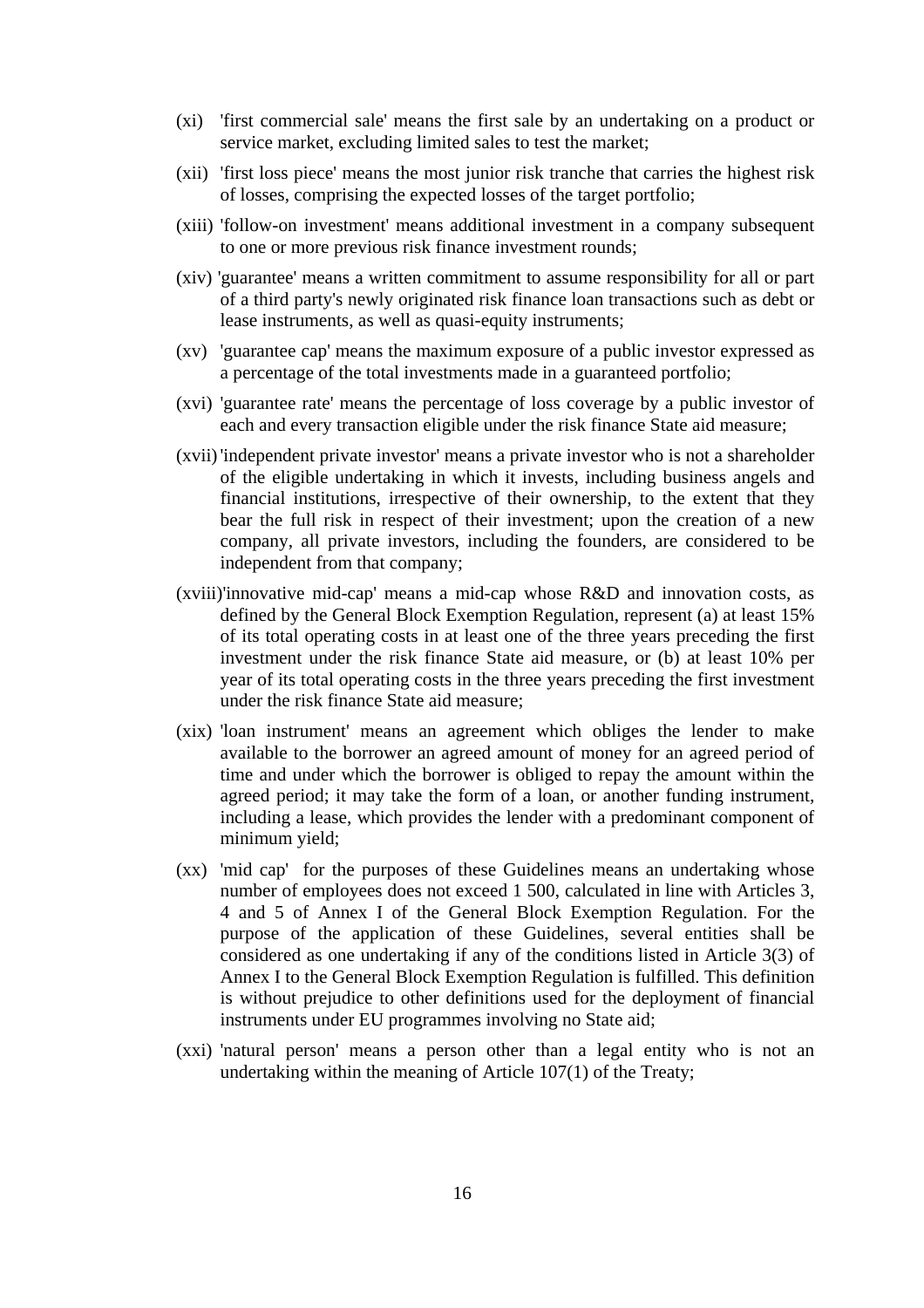- (xxii) 'new loan' means a newly initiated loan instrument designed to finance new investments or working capital, to the exclusion of refinancing of existing loans;
- (xxiii)'replacement capital' means the purchase of existing shares in a company from an earlier investor or shareholder;
- (xxiv) 'risk finance investment' means equity and quasi-equity investments, loans including leases, guarantees, or a mix thereof, to eligible undertakings;
- (xxv) 'quasi-equity investment' means a type of financing that ranks between equity and debt, having a higher risk than senior debt and a lower risk than common equity and whose return for the holder is predominantly based on the profits or losses of the underlying target undertaking and which is unsecured in the event of default. Quasi-equity investments may be structured as debt, unsecured and subordinated, including mezzanine debt, and in some cases convertible into equity, or as preferred equity;
- (xxvi) 'small and medium-size enterprise (SME)' means an undertaking as defined in Annex I to the General Block Exemption Regulation;
- (xxvii)'small midcap' means an undertaking whose number of employees does not exceed 499, calculated in accordance with Articles 3 to 5 of Annex I to the General Block Exemption Regulation, the annual turnover of which does not exceed EUR 100 million or the annual balance sheet of which does not exceed EUR 86 million. For the purpose of the application of these Guidelines, several entities shall be considered as one undertaking if any of the conditions listed in Article 3(3) of Annex I to the General Block Exemption Regulation is fulfilled. This definition is without prejudice to other definitions used for the deployment of financial instruments under EU programmes involving no State aid;
- (xxviii)'total financing' means the maximum overall investment amount made into an eligible undertaking via one or more risk finance investments, including follow-on investments, under any risk finance State aid measure, to the exclusion of entirely private investments provided on market terms and outside the scope of the risk finance State aid measure;
- (xxix) 'unlisted undertaking' means an undertaking which is not listed on the official list of a stock exchange, except for alternative trading platforms.

#### <span id="page-16-0"></span>**3. COMPATIBILITY ASSESSMENT OF RISK FINANCE AID**

# <span id="page-16-1"></span>**3.1. Common assessment principles**

- 53. To assess whether a notified aid measure can be considered compatible with the internal market, the Commission generally analyses whether the design of the aid measure ensures that the positive impact of the aid towards an objective of common interest exceeds its potential negative effects on trade between Member States and competition.
- 54. The Communication on State aid modernisation of 8 May 2012 called for the identification and definition of common principles applicable to the assessment of compatibility of all the aid measures carried out by the Commission. For this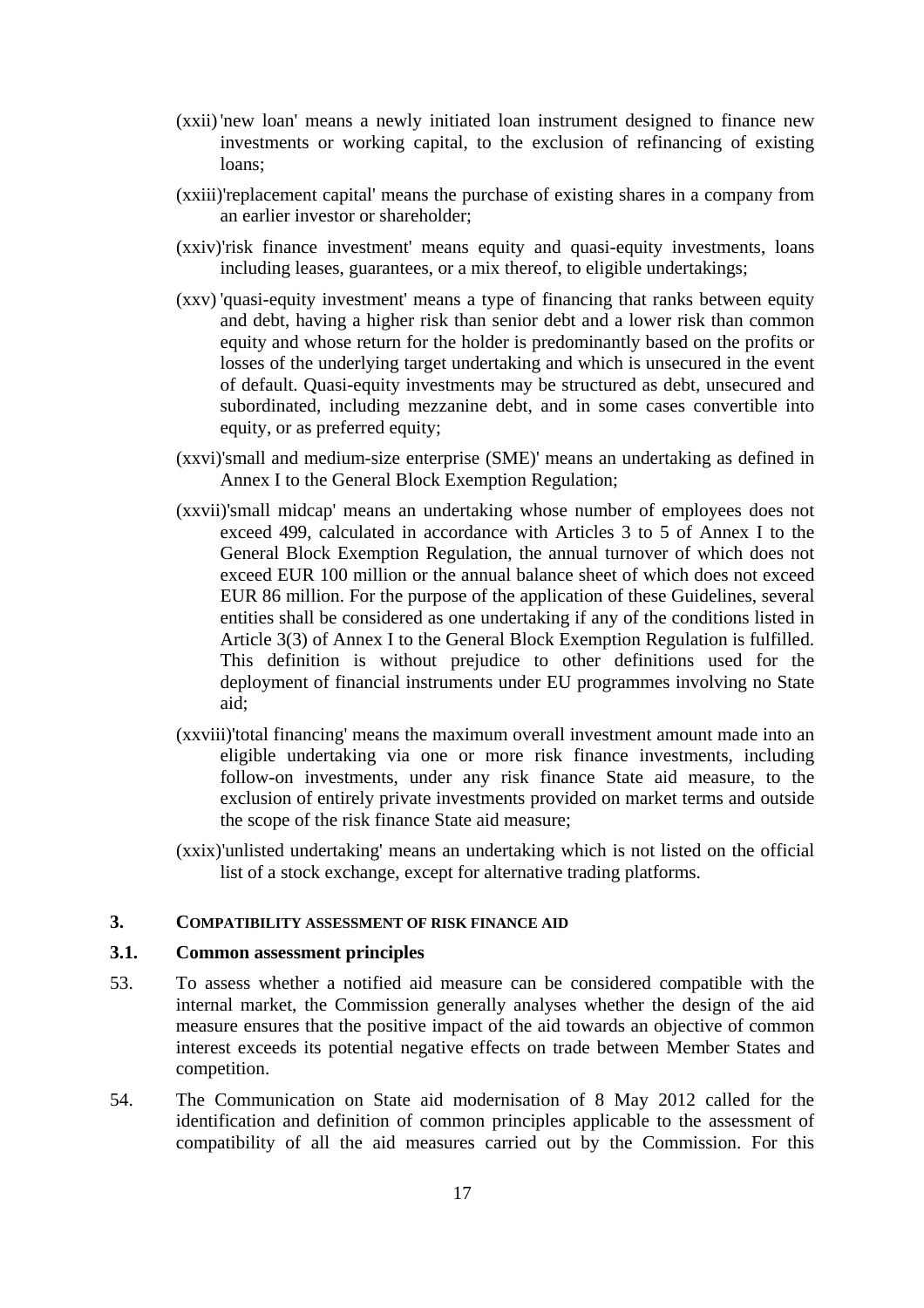purpose, the Commission will consider an aid measure compatible with the Treaty only if it satisfies each of the following criteria:

- (a) contribution to a well-defined objective of common interest: a State aid measure must aim at an objective of common interest in accordance with Article 107(3) of the Treaty (section 3.2);
- (b) need for State intervention: a State aid measure must be targeted towards a situation where aid can bring about a material improvement that the market cannot deliver itself by remedying a market failure (section 3.3);
- (c) appropriateness of the aid measure: the State aid measure must be an appropriate policy instrument to address the objective of common interest (section 3.4);
- (d) incentive effect: the State aid measure must change the behaviour of the undertaking(s) concerned in such a way that it engages in additional activity which it would not carry out without the aid or would carry out in a restricted or different manner (section 3.5);
- (e) proportionality of aid (aid limited to the minimum): the State aid measure must be limited to the minimum needed to induce the additional investment or activity by the undertaking(s) concerned (section 3.6);
- (f) avoidance of undue negative effects on competition and trade between Member States: the negative effects of State aid measure must be sufficiently limited, so that the overall balance of the measure is positive (section 3.7);
- (g) transparency of aid: Member States, the Commission, economic operators, and the public must have easy access to all relevant acts and to pertinent information about the aid awarded (section 3.8).
- 55. The overall balance of certain categories of schemes may further be made subject to a requirement of *ex post* evaluation as described in Section 4 below. In such cases, the Commission may limit the duration of those schemes, with a possibility to notify their prolongation.
- 56. In assessing the compatibility of any aid with the internal market, the Commission will take account of any proceedings concerning infringement of Articles 101 or 102 of the Treaty which may concern the beneficiary of the aid and which may be relevant for its assessment under Article 107(3) of the Treaty<sup>[32](#page-17-1)</sup>.

# <span id="page-17-0"></span>**3.2. Contribution to a common objective**

57. State aid must contribute to the achievement of one or more of the objectives of common interest within the meaning of Article 107(3) of the Treaty. For risk finance aid, the general policy objective is to improve the provision of finance to viable SMEs from their early-development up to their growth stages and, in certain circumstances, to small midcaps and innovative midcaps; so as to develop in the longer run a competitive business finance market in the Union, which should contribute to overall economic growth.

<span id="page-17-1"></span> $32$ 

<sup>32</sup> See Case C-225/91 *Matra v Commission*, [1993] ECR I-3203, paragraph 42.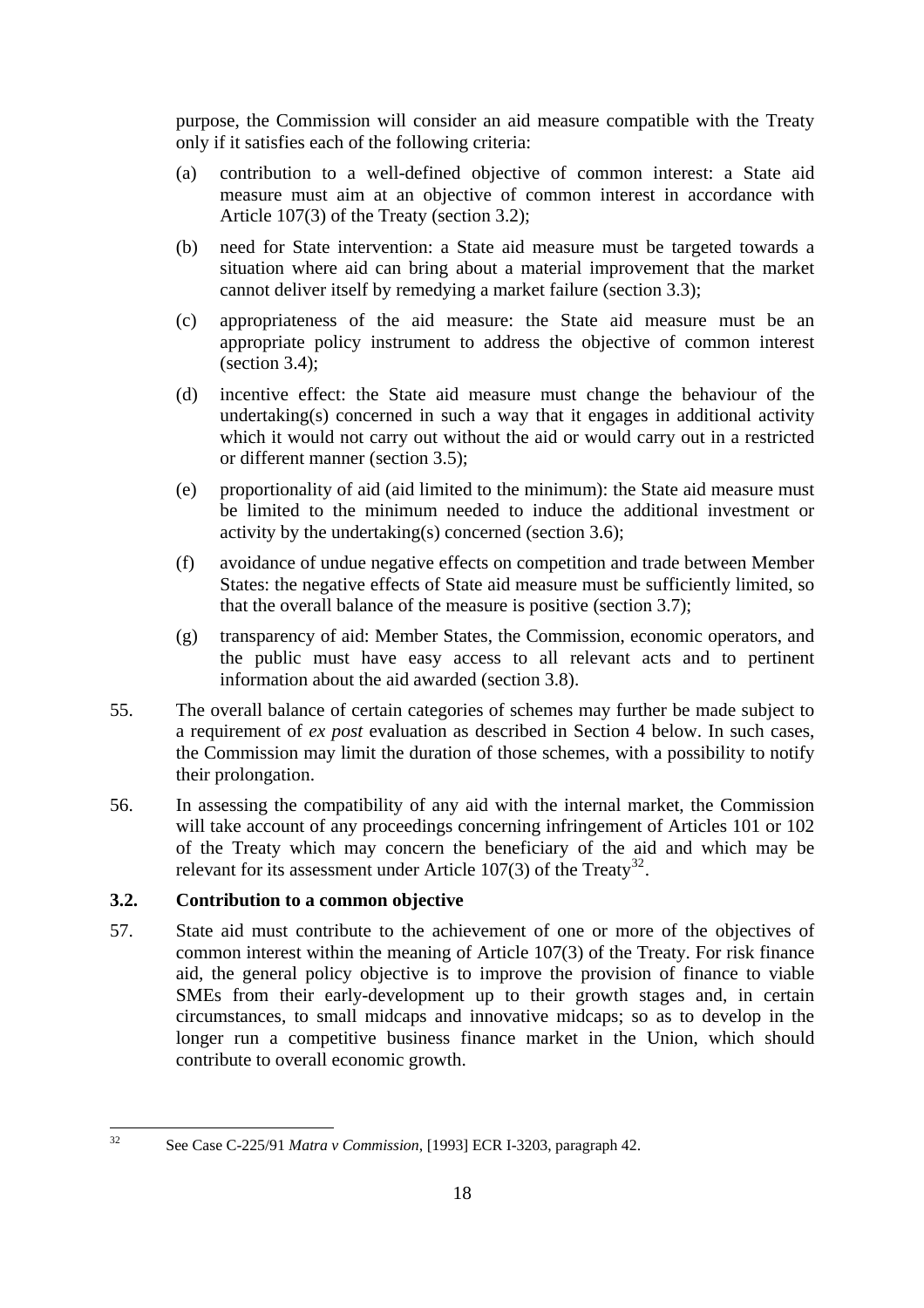#### <span id="page-18-0"></span>*3.2.1. Specific policy objectives pursued by the measure*

- 58. The measure must define specific policy objectives in view of the general policy objectives as set out in paragraph 57 above. To that end, the Member State must carry out an *ex-ante* assessment in order to identify the policy targets and define the relevant performance indicators. The size and duration of the measure should be adequate for the policy targets. In principle, the performance indicators may include:
	- (a) the required or envisaged private sector investment;
	- (b) the expected number of final beneficiaries invested in, including the number of start-up SMEs;
	- (c) the estimated number of new undertakings created during the implementation of the risk finance measure and as a result of the risk finance investments;
	- (d) the number of jobs created in the final beneficiary undertakings between the date of the first risk finance investment under the risk finance measure and the exit;
	- (e) where appropriate, the proportion of investments made in conformity with the market economy operator test;
	- (f) milestones and deadlines within which certain predefined amounts or percentage of the budget are to be invested;
	- (g) returns/yield expected to be generated from the investments;
	- (h) where appropriate, patent applications made by the final beneficiaries, during the implementation of the risk finance measure.
- 59. The indicators referred to in paragraph 58 are relevant both for the purpose of evaluating the effectiveness of the measure and for assessing the validity of the investment strategies drawn up by the financial intermediary in the context of the selection process.
- <span id="page-18-1"></span>*3.2.2. Financial intermediaries delivering the policy objectives*
- 60. To ensure that financial intermediaries involved in the risk finance measure deliver the relevant policy objectives, they must comply with the conditions set out in paragraphs 61 and 62 below.
- 61. The investment strategy of the financial intermediary must be aligned with the policy objectives of the measure. As part of the selection process, financial intermediaries must demonstrate how their proposed investment strategy may contribute to the achievement of the policy objectives and targets.
- 62. The Member State must ensure that the investment strategy of the intermediaries remains at all times aligned with the agreed policy targets, for instance via appropriate monitoring and reporting mechanisms and the participation of representatives of the public investors in the representation bodies of the financial intermediary, such as the supervisory board or the advisory board. An appropriate governance structure must ensure that material changes to the investment strategy require the prior consent of the Member State. For the avoidance of doubt, the Member State may not participate directly in individual investment and divestment decisions.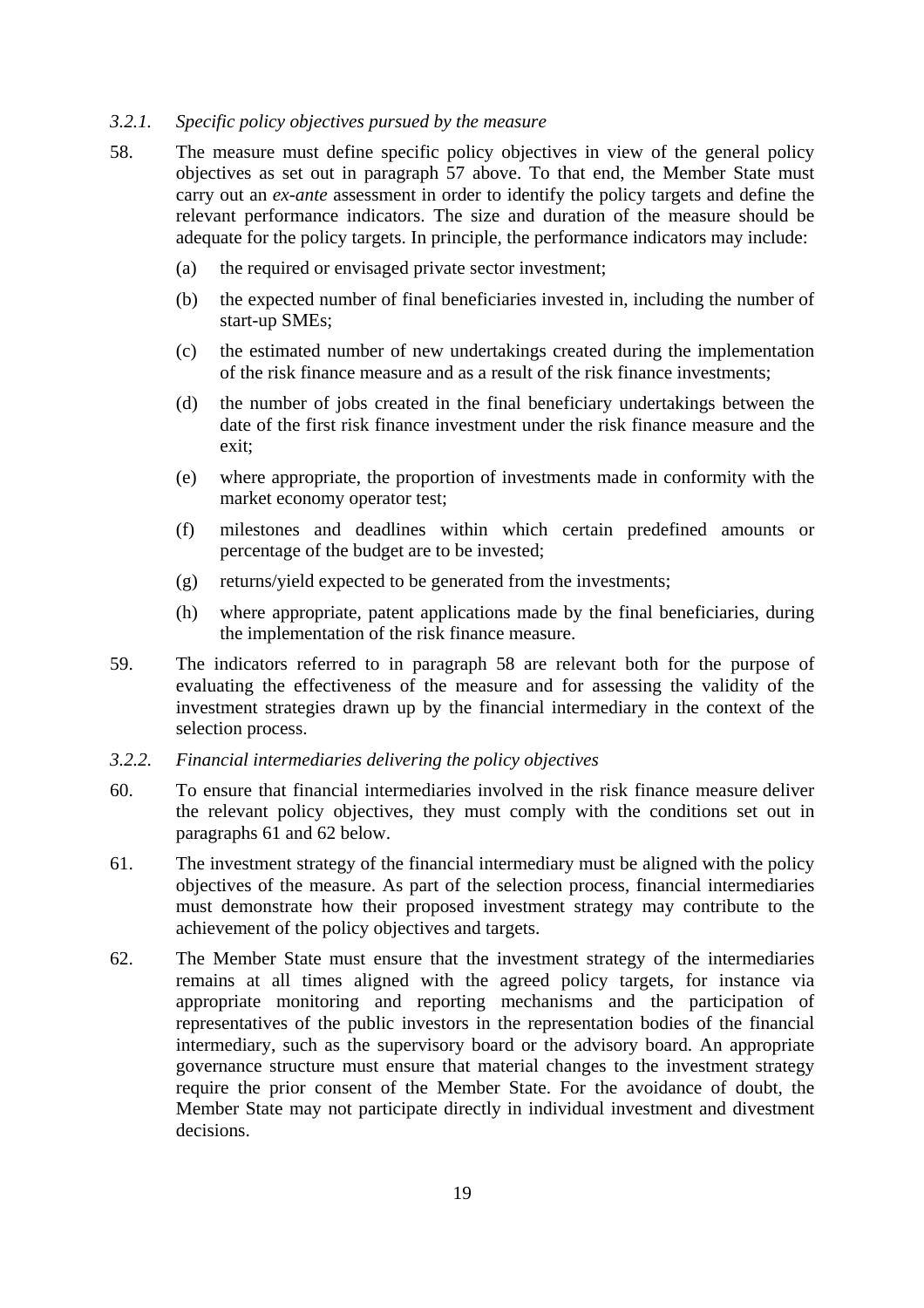# <span id="page-19-0"></span>**3.3. Need for State intervention**

- 63. State aid can only be justified if it is targeted at specific market failures affecting the delivery of the common objective. The Commission considers that there is no general market failure as regards access to finance for SMEs, but only a failure related to certain groups of SMEs, depending on the specific economic context of the Member State concerned. This particularly but not exclusively applies to SMEs in their early stages which, despite their growth prospects, are unable to demonstrate their creditworthiness or the soundness of their business plans to investors. The scope of such market failure, both in terms of the affected companies and their capital requirement, may vary depending on the sector in which they operate. Due to information asymmetries, the market finds it difficult to assess the risk/return profile of such SMEs and their ability to generate risk-adjusted returns. The difficulties those SMEs experience in sharing information about the quality of their project, their perceived riskiness and weak creditworthiness lead to high transaction and agency costs and may exacerbate investor risk-aversion. Small midcaps and innovative midcaps may be faced by similar difficulties and therefore be affected by the same market failure.
- 64. Therefore, the risk finance measure must be established on the basis of an *ex-ante* assessment demonstrating the existence of a funding gap affecting eligible undertakings in the targeted development stage, geographic area and, if applicable, economic sector. The risk finance measure must be designed in such a way as to address the market failures proven in the *ex-ante* assessment.
- 65. Both the structural and cyclical (that is to say, crisis-related) problems leading to sub-optimal levels of private funding must be analysed. In particular, the assessment must provide a comprehensive analysis of the sources of financing available to the eligible undertakings, taking into account the number of existing financial intermediaries in the target geographic area, their public or private nature, the investment volumes targeted to the relevant market segment, the number of potentially eligible undertakings and average values of individual transactions. This analysis should be based on data covering the 5 years preceding the notification of the risk finance measure and, on this basis, it should estimate the nature and size of the funding gap, that is to say, the level of unmet demand for finance from eligible undertakings.
- 66. The *ex-ante* assessment should preferably be conducted by an independent entity based on objective and up-to-date evidence. Member States may submit existing assessments, provided they date from less than three years preceding the notification of the risk finance measure. Where the risk finance measure is financed partially from the European Structural and Investment Funds, the Member State may submit the *ex-ante* assessment prepared in accordance with Article 37(2) of the Common Provisions Regulation<sup>[33](#page-19-1)</sup>, which will be considered to meet the requirements set by these Guidelines. When examining the findings of the *ex-ante* assessment, the Commission reserves the right to question the validity of the data in view of the evidence available.
- 67. To ensure that the financial intermediaries involved in the measure target the identified market failures, a due diligence process shall take place to ensure a

<span id="page-19-1"></span> $33$ See footnote 15.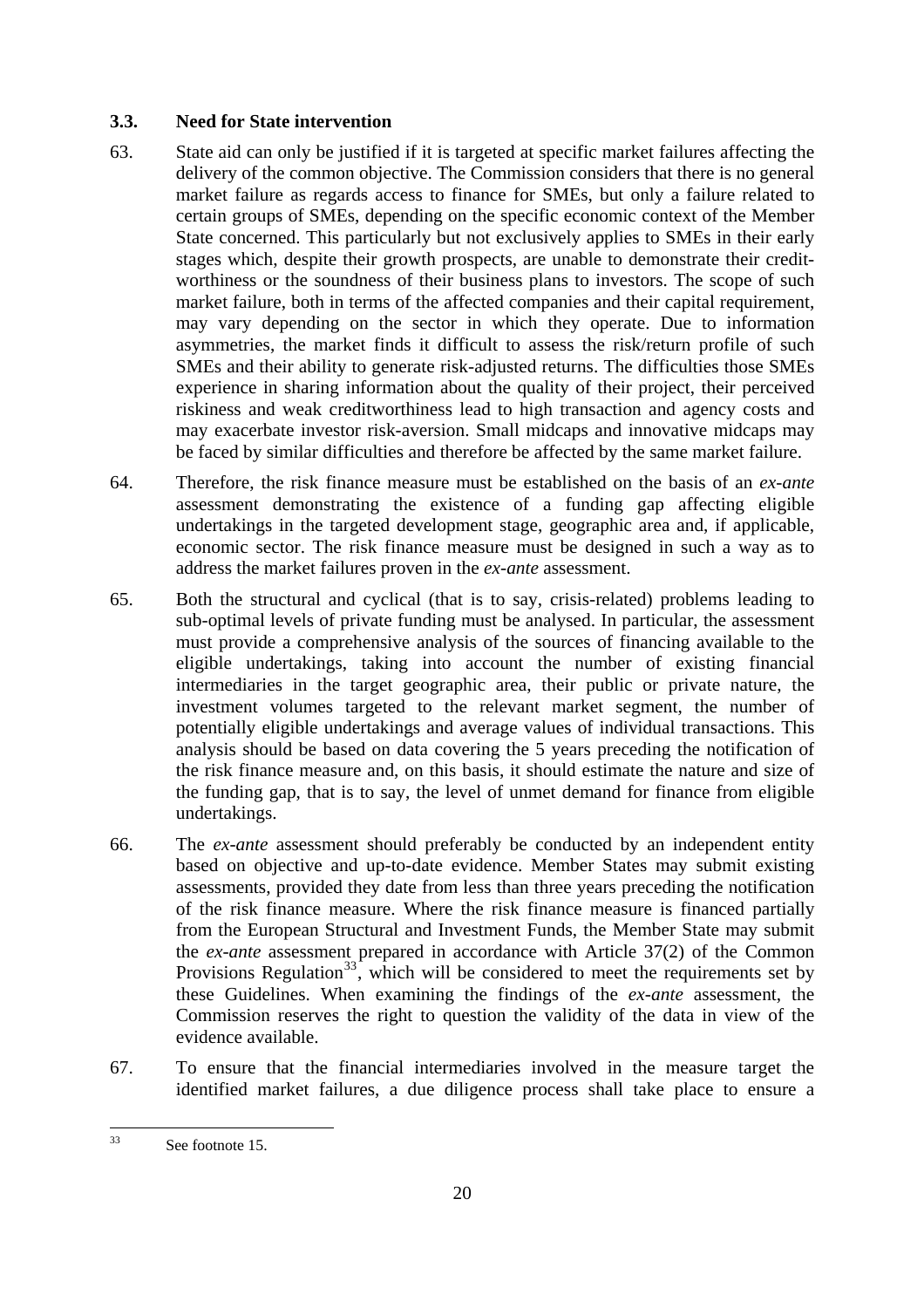commercially sound investment strategy focusing on the identified policy objective and respecting the defined eligibility requirements and funding restrictions. In particular, Member States must select financial intermediaries which can demonstrate that their proposed investment strategy is commercially sound and includes an appropriate risk diversification policy aimed at achieving economic viability and efficient scale in terms of size and territorial scope of the investments.

- 68. Moreover, the *ex-ante* assessment must take account of the specific market failures faced by eligible target undertakings based on the additional guidance set out in paragraphs 69 to 88.
- <span id="page-20-0"></span>*3.3.1. Measures targeted at categories of undertakings outside the scope of the General Block Exemption Regulation* 
	- (a) Small midcaps
- <span id="page-20-1"></span>69. The scope of the General Block Exemption Regulation is restricted to eligible SMEs. However, certain undertakings which do not meet the headcount and/or financial thresholds defining the concept of SME may face similar financing constraints.
- 70. Extending the scope of eligible undertakings under a risk finance measure to include small midcaps may be justified in so far as it provides an incentive to private investors to invest in a more diversified portfolio with enhanced entry and exit possibilities. Including small midcaps in the portfolio is likely to decrease the riskiness at a portfolio level and hence to increase the return on the investments. Therefore, this may be a particularly effective way to attract institutional investors to the riskier early stage companies.
- 71. In the light of the above, and provided the *ex-ante* assessment contains adequate economic evidence to this effect, it may be justified to support small mid-caps. In its assessment, the Commission will take into account the labour- and capital-intensity of the targeted undertakings, as well as other criteria reflecting specific financing constraints affecting small midcaps (for example, sufficient collateral for a large loan).
	- (b) Innovative mid-caps
- <span id="page-20-2"></span>72. Mid-caps, in certain circumstances, could also face financing constraints comparable to those affecting SMEs. Such may be the case for mid-caps carrying out R&D and innovation activities alongside initial investment in production facilities, including market replication, and whose track record does not enable potential investors to make relevant assumptions as regards the future market prospects of the results of such activities. In such a case, risk finance State aid may be necessary for innovative mid-caps to increase their production capacities to a sustainable scale where they are able to attract private financing on their own. As observed under point 3.3.1 (a), including such innovative mid-caps in its investment portfolio can be an effective way for a financial intermediary to offer a more diversified set of investment opportunities appealing to a wider range of potential investors.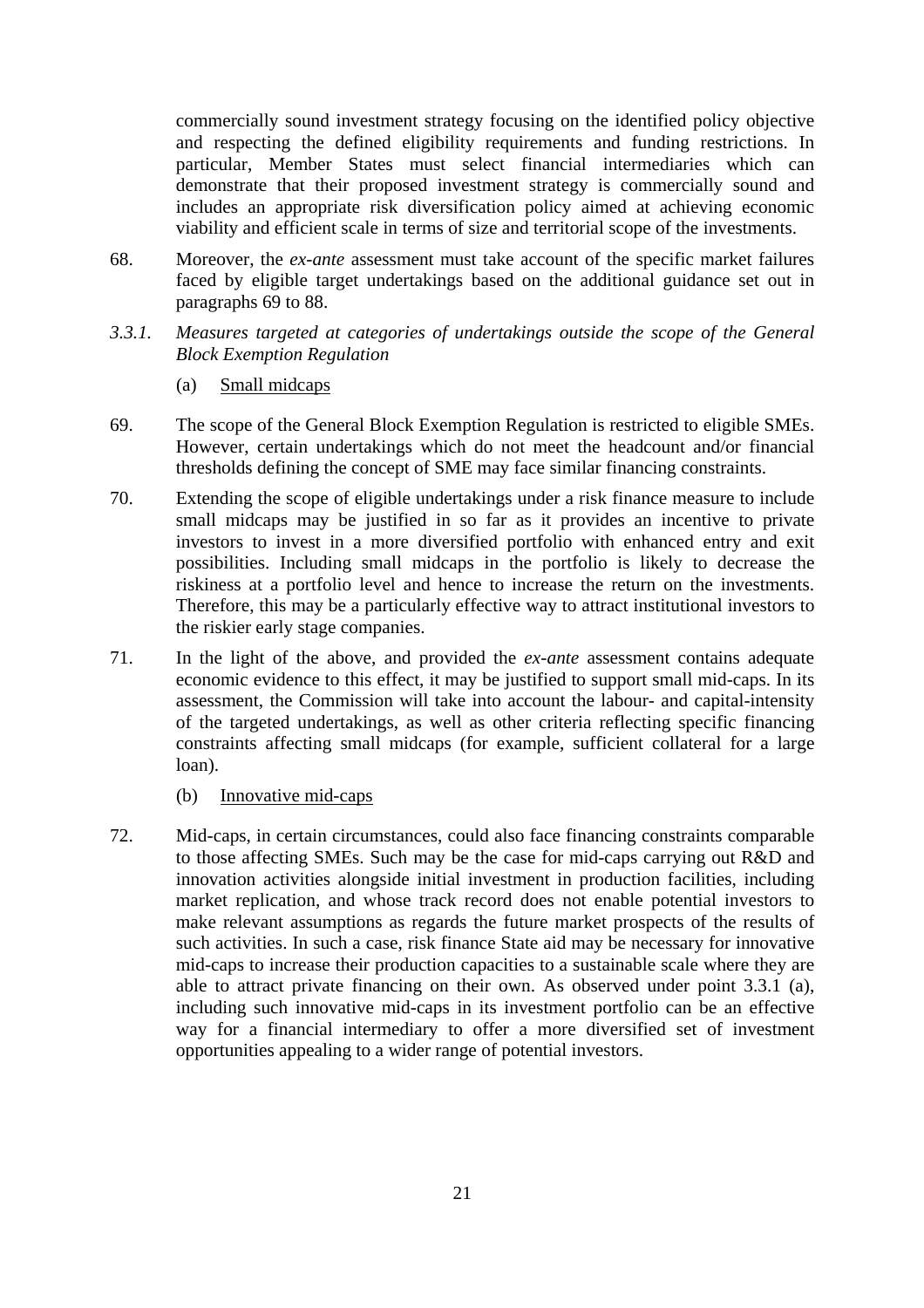- (c) Undertakings receiving the initial risk finance investment more than seven years after their first commercial sale
- <span id="page-21-0"></span>73. The General Block Exemption Regulation covers SMEs which receive the initial investment under the risk finance measure before their first commercial sale on a market or within seven years following their first commercial sale. Only follow-on investments are covered by the block exemption beyond this seven-year period. However, certain types of undertakings may be regarded as still being in their expansion/early growth stages if, even after this seven-year period, they have not yet sufficiently proven their potential to generate returns and/or do not have a sufficiently robust track record and collaterals. This may be the case in high-risk sectors, such as the biotech, cultural and creative industries, and more in general for innovative  $SMEs<sup>34</sup>$  $SMEs<sup>34</sup>$  $SMEs<sup>34</sup>$ . Moreover, undertakings that have sufficient internal equity to finance their initial activities may require external financing only at a later stage, for instance to increase their capacities from a small-scale to a larger scale business. This may require a higher amount of investment than they can meet from their own resources.
- 74. Therefore, it may be possible to allow measures whereby the initial investment is carried out more than seven years after the first commercial sale of the target undertaking. In such circumstances, the Commission may require that the measure clearly defines the eligible undertakings, in the light of evidence provided in the *exante* assessment regarding the existence of a specific market failure affecting such undertakings.
	- (d) Undertakings requiring a risk finance investment of an amount exceeding the cap fixed in the General Block Exemption Regulation
- <span id="page-21-1"></span>75. The General Block Exemption Regulation sets a maximum total amount of risk finance per eligible undertaking, including follow-on investments. However, in certain industries where the upfront research or investment costs are relatively high, for example in life sciences or green technology or energy, this amount may not be sufficient to achieve all the necessary investment rounds and set the company on a sustainable growth path. It may therefore be justified, under certain conditions, to allow for a higher amount of overall investment to eligible undertakings.
- 76. Hence, risk finance measures may provide support above such a maximum total amount, provided the envisaged amount of funding reflects the size and nature of the funding gap identified in the *ex-ante* assessment with respect to the target sectors and/or territories. In such cases, the Commission will take into account the capitalintensive nature of the targeted sectors and/or the higher costs of investments in certain geographic areas.
	- (e) Alternative trading platforms not fulfilling the conditions of the General Block Exemption Regulation
- <span id="page-21-2"></span>77. The Commission recognises that alternative trading platforms are an important part of the SME financing market because they both attract fresh capital into SMEs and

<span id="page-21-3"></span> $34$ The innovative character of an SME is to be appraised in the light of the definition set out in the General Block Exemption Regulation.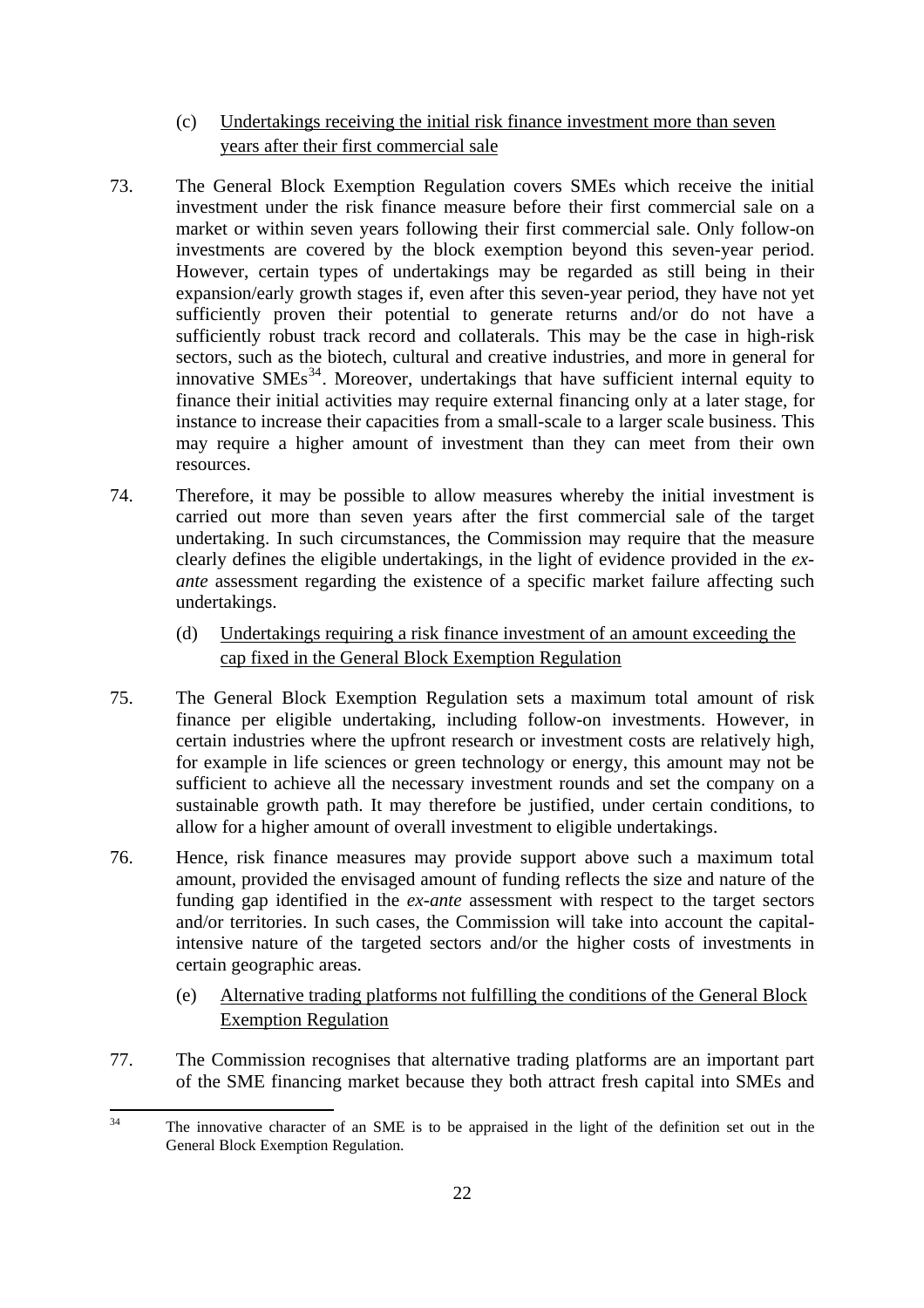facilitate the exit of earlier investors<sup>[35](#page-22-2)</sup>. The General Block Exemption Regulation recognises their importance by facilitating their activity either through fiscal incentives targeted at natural persons investing in companies listed on these platforms, or by allowing for start-up aid to the platform operator, subject to the condition that the platform operator qualifies as a small enterprise and up to certain thresholds.

- 78. However, operators of alternative trading platforms may not necessarily be small enterprises when they are established. Equally, the maximum amount of aid permissible as start-up aid under the General Block Exemption Regulation may not be sufficient to support the establishment of the platform. Moreover, in order to attract sufficient resources for the establishment and the roll-out of new platforms, it may be necessary to provide fiscal incentives to corporate investors. Finally, the platform may not only list SMEs, but also undertakings which exceed the thresholds in the definition of SME.
- 79. Therefore, it may be justified, under certain conditions, to allow fiscal incentives to corporate investors, to support platform operators that are not small enterprises, or to allow investments for the establishment of alternative trading platforms the amount of which exceeds the limits provided for start-up aid under the General Block Exemption Regulation, or to allow aid to alternative trading platforms where the majority of the financial instruments admitted to trading are issued by SMEs. This is in line with the policy objective of supporting access to finance for SMEs through a seamless funding chain. Therefore, the *ex-ante* assessment must demonstrate the existence of a specific market failure affecting such platforms in the relevant geographic market.
- <span id="page-22-1"></span><span id="page-22-0"></span>*3.3.2. Measures with design parameters not complying with the General Block Exemption Regulation* 
	- (a) Financial instruments with private investors' participation below the ratios provided for in the General Block Exemption Regulation
- 80. The market failures affecting enterprises in particular regions or Member States may be more pronounced due to the relative underdevelopment of the SME finance market within such areas in comparison to other regions in the same Member State or other Member States. This may particularly be the case in Member States without a well-established presence of formal venture capital investors or business angels. Therefore, the objective of encouraging the development of an efficient SME finance market in these regions and overcoming the structural barriers which may prevent SMEs from having effective access to risk finance, may justify a more favourable stance of the Commission towards measures allowing for private investor participation below the ratios provided for in the General Block Exemption Regulation.

<span id="page-22-2"></span> $35$ The Commission recognises the growing importance of crowd funding platforms in attracting funding for start-up companies. Therefore, if there is an established market failure and in cases a crowd-funding platform has an operator which is a separate legal entity, the Commission may apply, by analogy, the rules applicable to alternative trading platforms. This applies equally to fiscal incentives to invest via such crowd-funding platforms. In the light of the recent appearance of crowd funding in the Union, risk finance measures involving crowd funding are likely to be subject to an evaluation as mentioned in Section 4 of these Guidelines.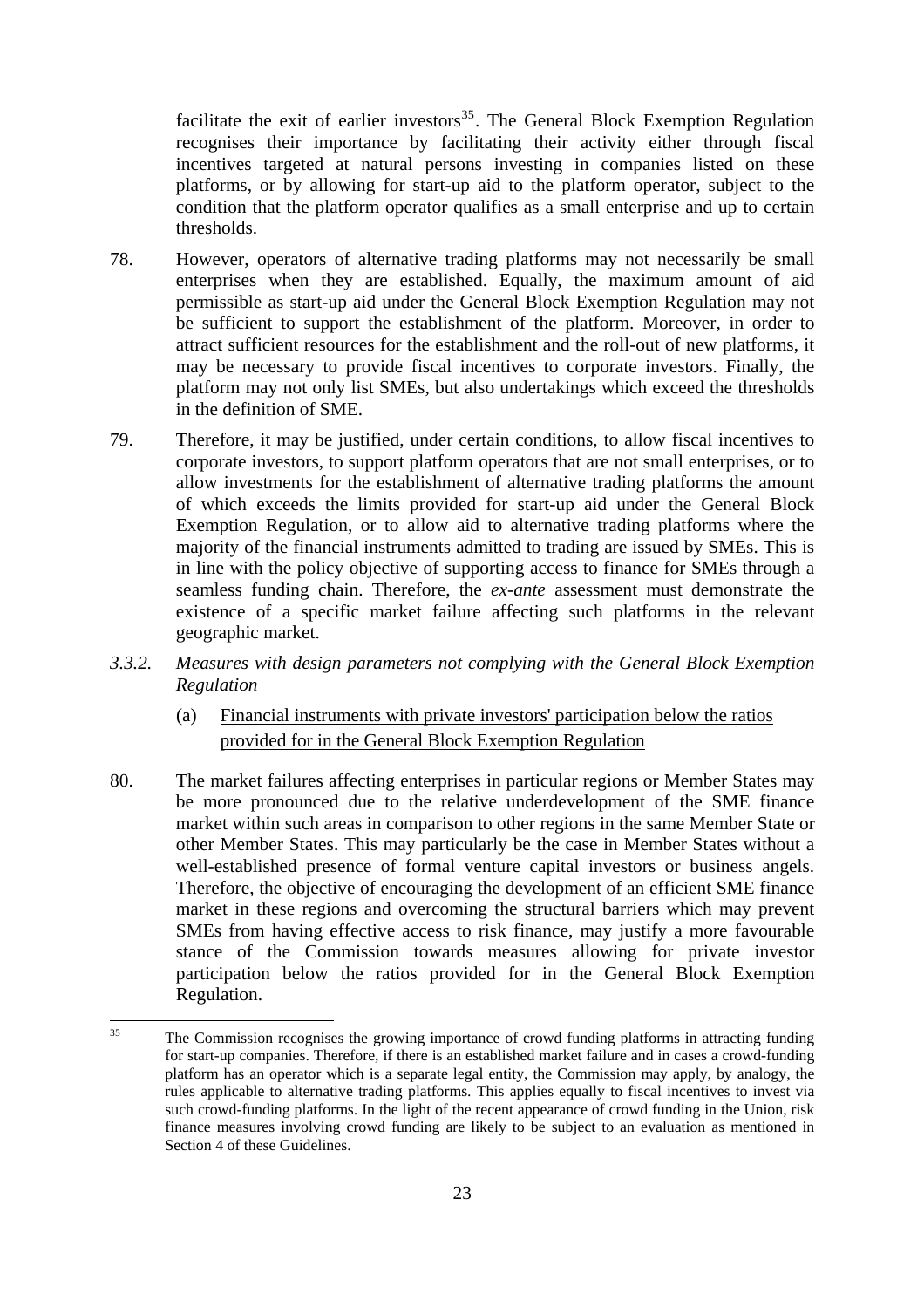- 81. Moreover, for risk finance measures with private investor participation below the ratios set out in the General Block Exemption Regulation, the Commission may take a positive stand, in particular if they specifically target SMEs before their first commercial sale or at the proof-of-concept stage, that is to say, undertakings affected by a more pronounced market failure provided that part of the risks of the investment are effectively borne by the participating private investors.
	- (b) Financial instruments with design parameters above the ceilings provided for in the General Block Exemption Regulation
- <span id="page-23-0"></span>82. The benefit of the General Block Exemption Regulation is reserved for measures whereby non-*pari passu* loss sharing between public and private investors is so designed as to limit the first loss assumed by the public investor. Similarly, in the case of guarantees, the block exemption sets limits on the guarantee rate and the total losses assumed by the public investor.
- 83. However, in certain circumstances, by taking a riskier financing position, public funding may allow private investors or lenders to provide additional financing. In assessing measures with financial design parameters exceeding the ceilings in the General Block Exemption Regulation, the Commission will take into account a number of factors as outlined in Section 3.4.2 of these Guidelines.
	- (c) Financial instruments other than guarantees where investors, financial intermediaries and their managers are selected by giving preference to downside protection over asymmetric profit-sharing
- <span id="page-23-1"></span>84. In accordance with the General Block Exemption Regulation, the selection of financial intermediaries, as well as the investors or the fund managers, must be based on an open, transparent and non-discriminatory call setting out clearly the policy objectives pursued by the measure and the type of financial parameters designed to achieve such objectives. This means that the financial intermediaries or their managers have to be selected via a procedure compliant with Directive  $2004/18/EC^{36}$  $2004/18/EC^{36}$  $2004/18/EC^{36}$ or any subsequent legislation replacing this directive. If this directive is not applicable, the selection procedure must be such as to ensure the widest possible choice amongst qualified financial intermediaries or fund managers. In particular, such a procedure shall enable the Member State concerned to compare the terms and conditions negotiated between the financial intermediaries or the fund managers and potential private investors so as to ensure that the risk finance measure attract private investors with the minimum State aid possible, or the minimum divergence from *pari passu* conditions, in the light of a realistic investment strategy.
- 85. According to the General Block Exemption Regulation, the applicable criteria for the selection of managers must include a requirement whereby, for instruments other than guarantees, "profit-sharing shall be given preference over downside protection" in order to limit a bias towards excessive risk-taking by the manager selecting the undertakings in which the investment is made. This is meant to ensure that whatever the form of the financial instrument foreseen by the measure, any preferential treatment granted to private investors or lenders has to be weighed against the public

<span id="page-23-2"></span> $36$ Directive 2004/18/EC, OJ L 134 of 30.4.2004, p. 114.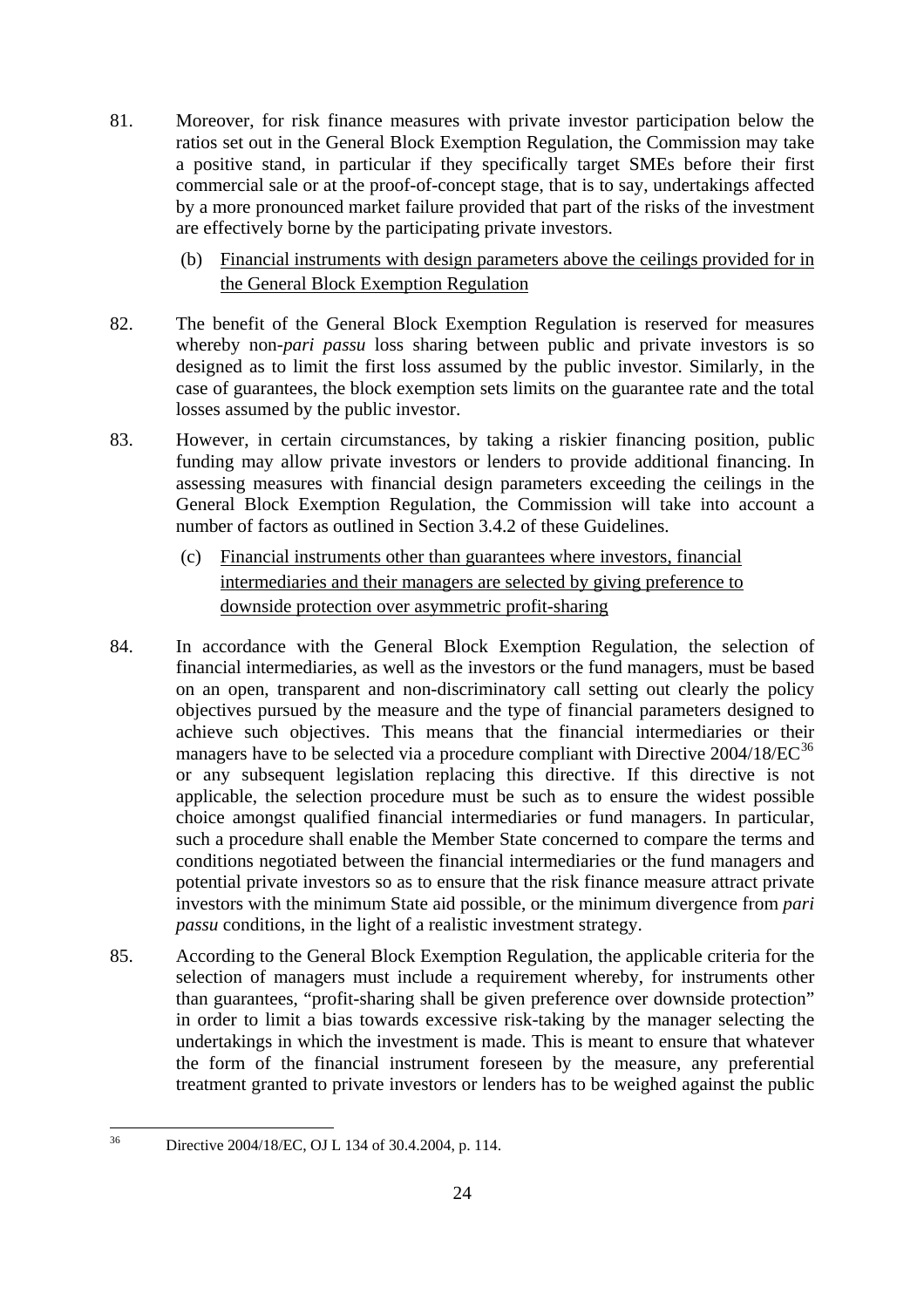interest which consists in ensuring the revolving nature of the public capital committed and the long-term financial sustainability of the measure.

- 86. In certain cases, however, it may prove necessary to give preference to downside protection, namely when the measure targets certain sectors in which the default rate of SMEs is high. This may be the case for measures targeting SMEs before their first commercial sale or at the proof-of-concept stage, sectors faced with important technological barriers, or sectors where the companies have a high dependence on single projects requiring large upfront investment and entailing high risk-exposure, such as the cultural and creative industries. A preference for downside protection mechanisms may also be justified for measures operating via a fund of funds and aiming at attracting private investors at this level.
	- (d) Fiscal incentives to corporate investors including financial intermediaries or their managers acting as co-investors
- <span id="page-24-0"></span>87. While the General Block Exemption Regulation covers fiscal incentives granted to independent private investors who are natural persons providing risk finance directly or indirectly to eligible SMEs, Member States may find it appropriate to put in place measures applying similar incentives to corporate investors. The difference lies in the fact that corporate investors are undertakings within the meaning of Article 107 of the Treaty. The measure must therefore be subject to specific restrictions in order to ensure that aid at the level of the corporate investors remains proportionate and has a real incentive effect.
- 88. Financial intermediaries and their managers may benefit from a fiscal incentive only insofar as they act as co-investors or co-lenders. No fiscal incentive can be granted in respect of the services rendered by the financial intermediary or its managers for the implementation of the measure.

#### <span id="page-24-1"></span>**3.4. Appropriateness of the aid measure**

#### <span id="page-24-2"></span>*3.4.1. Appropriateness compared to other policy instruments and other aid instruments*

- 89. In order to address the identified market failures and to contribute to the achievement of the policy objectives pursued by the measure, the proposed risk finance measure must be an appropriate instrument, while at the same time being the least distortive to competition. The choice of the specific form of the risk finance measure must be duly justified by the *ex-ante* assessment.
- 90. As a first step, the Commission will consider whether and to what extent the risk finance measure can be considered as an appropriate instrument compared to other policy instruments aimed at encouraging risk finance investments into the eligible undertakings. State aid is not the only policy instrument available to Member States to facilitate the provision of risk finance to eligible undertakings. They can use other complementary policy tools both on the supply and demand side, such as regulatory measures to facilitate the functioning of financial markets, measures to improve the business environment, advisory services for investment-readiness or public investments in line with the market economy operator test.
- 91. The *ex-ante* assessment must analyse the existing and, if possible, the envisaged national and European Union policy actions targeting the same identified market failures, taking into account the effectiveness and efficiency of other policy tools.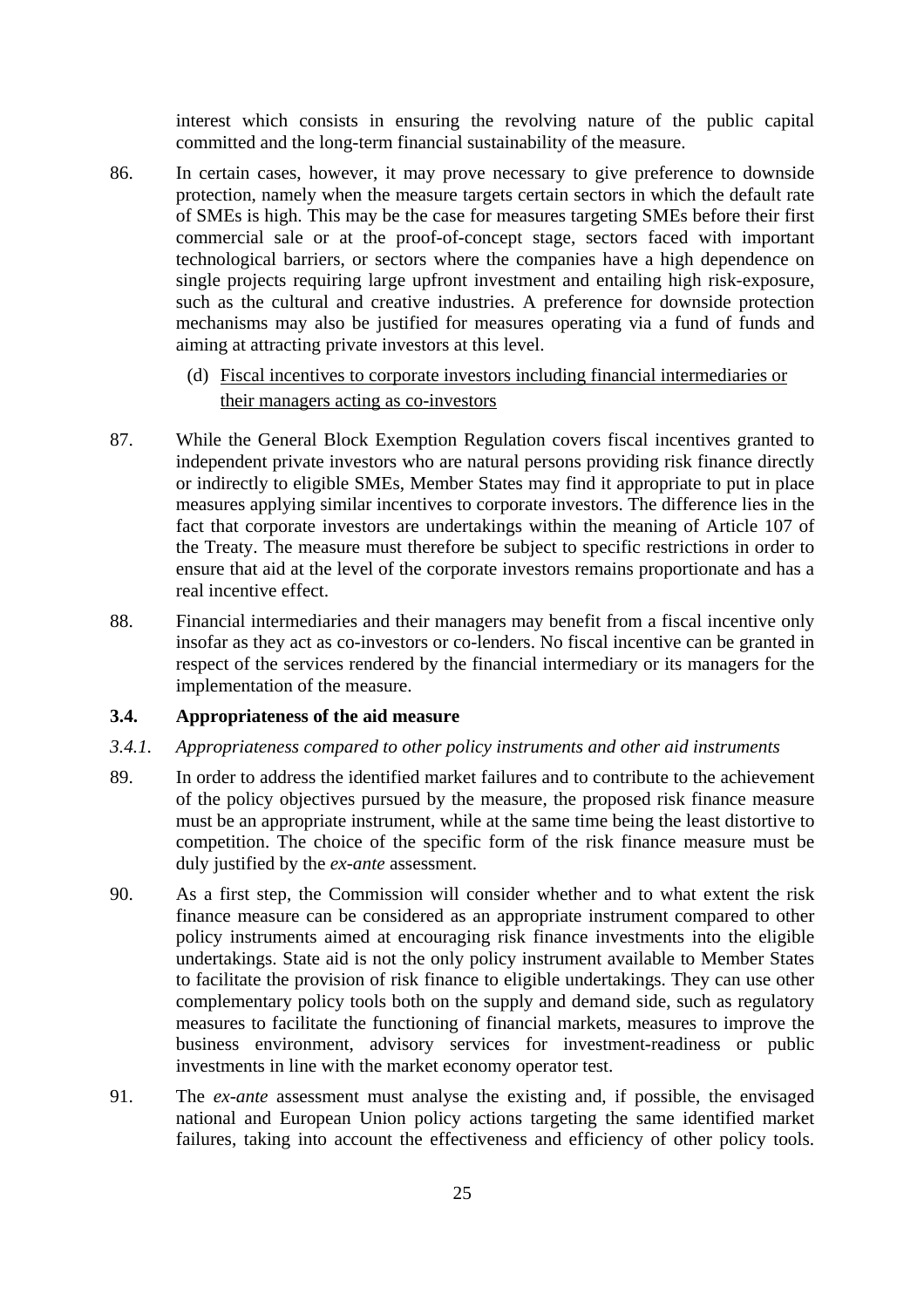The findings of the *ex-ante* assessment must demonstrate that the identified market failures cannot be adequately addressed by other policy tools that do not entail State aid. Moreover, the proposed risk finance measure must be consistent with the overall policy of the Member State concerned regarding SME access to finance and be complementary to other policy instruments addressing the same market needs.

- 92. As a second step, the Commission will consider whether the proposed measure is more appropriate than alternative State aid instruments addressing the same market failure. In this respect, there is a general presumption that financial instruments are less distortive than direct grants and therefore constitute a more appropriate instrument. However, State aid to facilitate the provision of risk finance can be granted in various forms, such as selective fiscal instruments or sub-commercial financial instruments, including a range of equity, debt or guarantees instruments with different risk-return characteristics, as well as various delivery modes and funding structures, the appropriateness of which depends on the nature of the targeted undertakings and the funding gap. Therefore, the Commission will assess whether the design of the measure provides for an efficient funding structure, taking into account the investment strategy of the fund, so as to ensure sustainable operations.
- 93. In this respect, the Commission will look positively at measures which involve sufficiently large funds in terms of portfolio size, geographic coverage, in particular if they operate across several Member States, and diversification of the portfolio, as such funds may be more efficient and therefore more attractive for private investors, compared to smaller funds. Certain fund of funds structures may meet these conditions provided that the overall management costs resulting from the different levels of intermediation are offset by substantial efficiency gains.
- <span id="page-25-0"></span>*3.4.2. Conditions for financial instruments*
- 94. For financial instruments falling outside the scope of the General Block Exemption Regulation, the Commission will consider the elements set out in paragraphs 95 to 119.
- 95. Firstly, the measure must mobilise additional funding from market participants. Minimum private investment ratios below those set out in the General Block Exemption Regulation may only be justified in the light of more pronounced market failures established in the *ex-ante* assessment. In this regard, the *ex-ante* assessment must reasonably estimate the level of private investment sought in the light of the market failure affecting the specific range of eligible undertakings targeted by the measure, that is to say the estimated potential to raise additional private investment on a portfolio or deal-by-deal basis. Furthermore, it must be demonstrated that the measure leverages additional private funding that would not have been provided otherwise or would have been provided in different forms or amounts or on different terms.
- 96. In the case of risk finance measures targeting specifically SMEs before their first commercial sale, the Commission may accept that the level of private participation is lower than the required ratios. Alternatively, for such investment targets, the Commission may accept that the private participation is non-independent in nature, that is to say, provided for instance by the owner of the beneficiary undertaking. In duly justified cases, the Commission may accept levels of private participation lower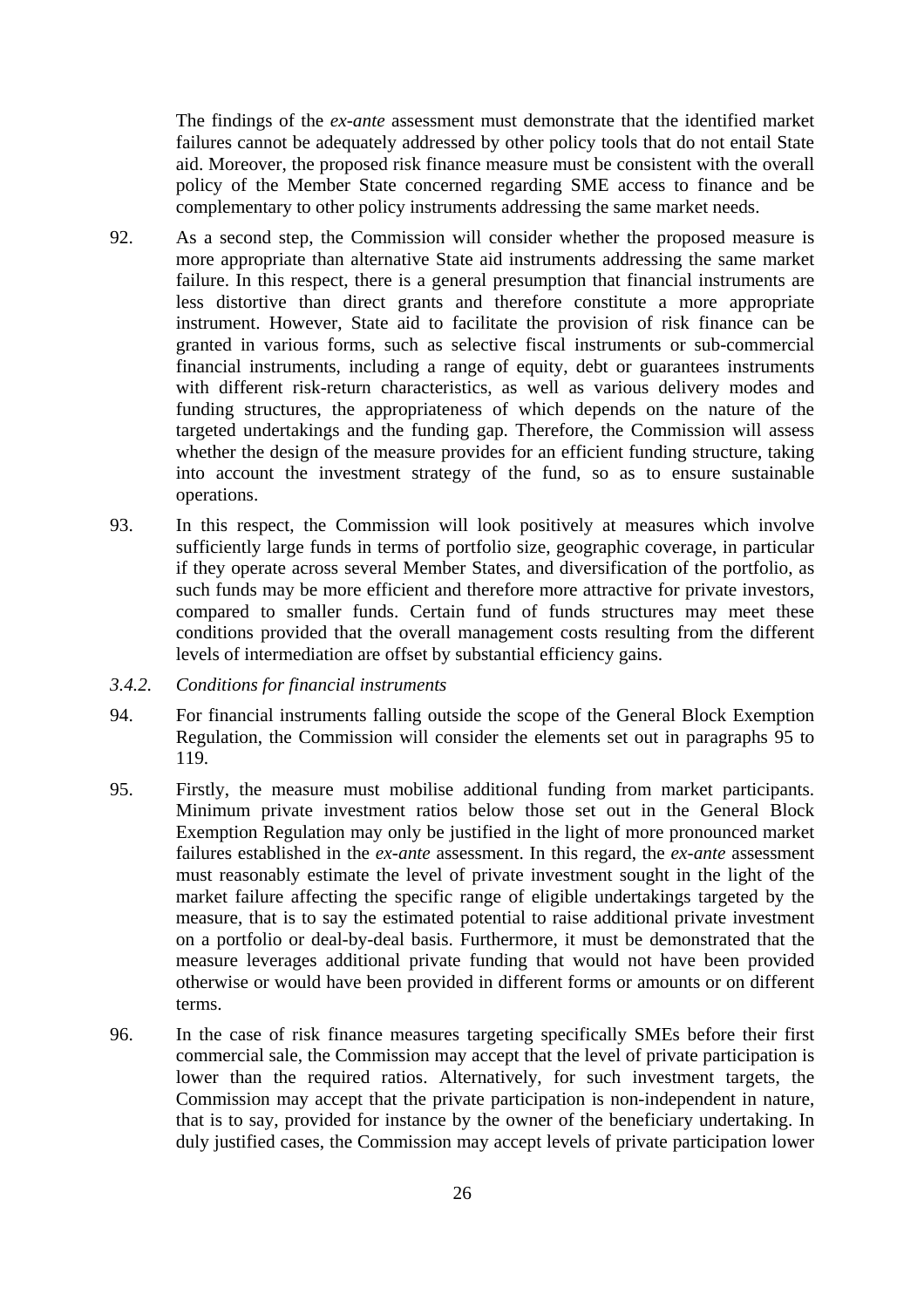than those established in the General Block Exemption Regulation also in respect of eligible undertakings that have been operating on a market for less than seven years from their first commercial sale, in the light of the economic evidence provided in the ex-ante assessment regarding the relevant market failure.

- 97. A risk finance measure targeting eligible undertakings that have been operating on a market for more than seven years from their first commercial sale at the time of the first risk finance investment must contain adequate restrictions whether in terms of time limits (for example, ten years instead of seven) or other objective criteria of a qualitative nature relating to the development stage of the target undertakings. For such investment targets the Commission would normally require a minimum private participation ratio of 60%.
- 98. Secondly, together with the proposed level of private participation, the Commission will also take into account the balance of risks and rewards between the public and private investors. In this regard, the Commission will consider positively measures whereby the losses are shared *pari passu* between the investors, and private investors only receive upside incentives. In principle, the closer the risk and reward sharing is to actual commercial practices, the more likely that the Commission will accept a lower level of private participation.
- 99. Thirdly, the level of the funding structure at which the measure aims to leverage private investment is of importance. At the level of the fund of funds, the ability to attract private funding may depend on a more extensive use of downside protection mechanisms. Conversely, an excessive reliance on such mechanisms may distort the selection of eligible undertakings and lead to inefficient outcomes where private investors intervene at the level of the investment into the undertakings and on a transaction-by-transaction basis.
- 100. In assessing the necessity of the specific design of the measure, the Commission may take into account the importance of the residual risk retained by the selected private investors relative to the expected and unexpected losses assumed by the public investor, as well as the balance of expected returns between the public investor and the private investors. Thus a different risk and reward profile could be accepted if this maximises the amount of private investment, without undermining the genuine profit-driven character of the investment decisions.
- 101. Fourthly, the exact nature of incentives must be determined through an open and non-discriminatory process of selecting financial intermediaries, as well as fund managers or investors. By the same token, the managers of the fund of funds should be required to legally commit as part of their investment mandate to determine via a competitive process for the selection of eligible financial intermediaries, fund managers or investors, the preferential conditions which could apply at the level of the sub-funds.
- 102. To prove the necessity of the specific financial conditions underpinning the design of the measure, Member States may be required to produce evidence demonstrating that, in the process of selecting private investors, all participants in the process were seeking conditions that would not be covered by the General Block Exemption Regulation, or that the tender was inconclusive.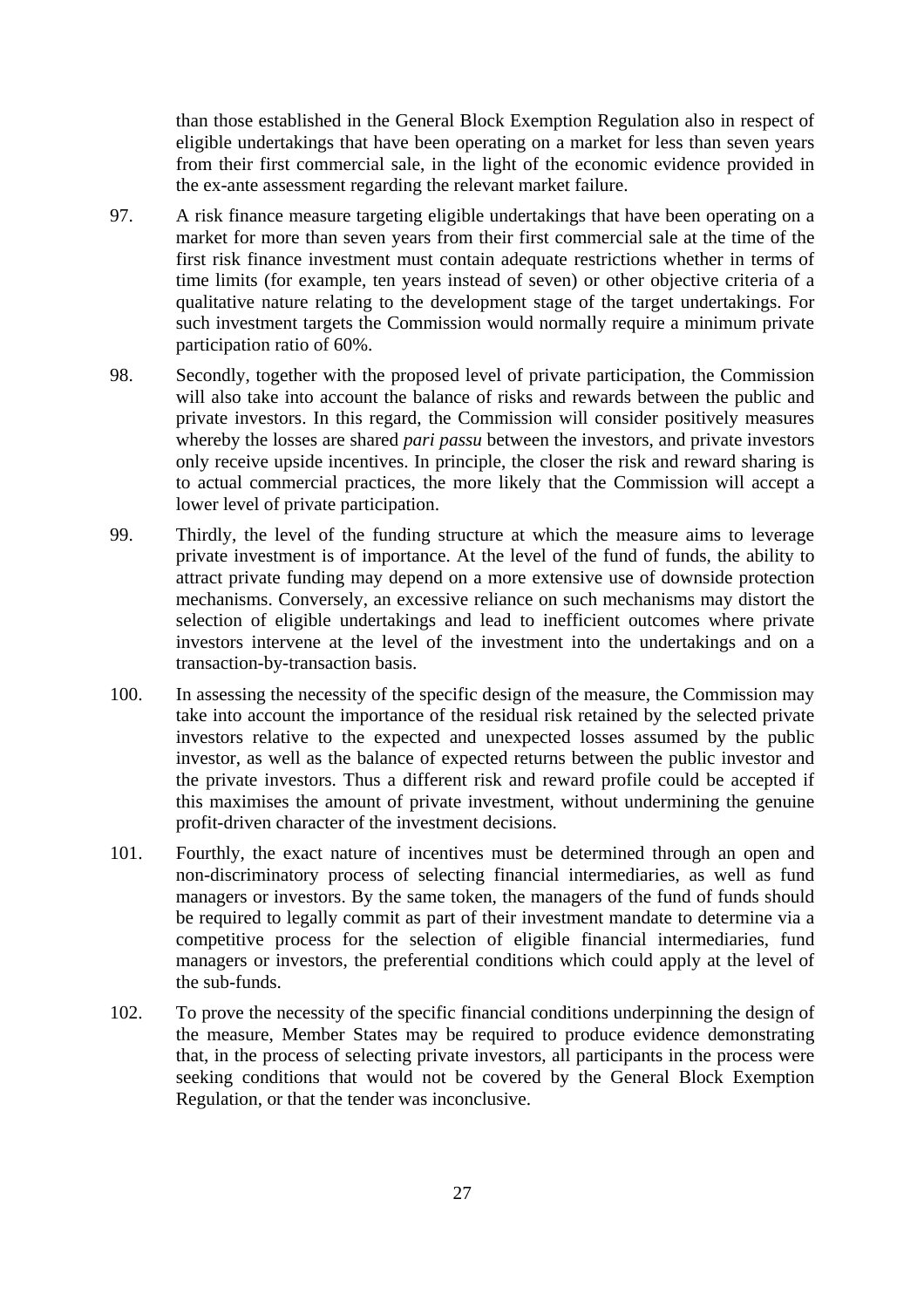- 103. Fifthly, the financial intermediary or the fund manager may co-invest alongside the Member State, so long as this avoids any potential conflict of interests. The financial intermediary must take at least 10% of the first loss piece. Such co-investment could contribute to ensure that investment decisions are aligned with the relevant policy targets. The ability of the manager to provide investment from its own resources can be one of the selection criteria.
- 104. Finally, risk finance measures making use of debt instruments must provide for a mechanism ensuring that the financial intermediary passes on the advantage it receives from the State to the final beneficiary undertakings, for instance in the form of lower interest rates, reduced collateral requirements or a combination of the two. The financial intermediary may also pass on the advantage by investing in undertakings that although potentially viable, according to the financial intermediary's internal rating criteria, would be in a risk class where the intermediary would not invest in the absence of the risk finance measure. The pass-on mechanism must include adequate monitoring arrangements, as well as a claw-back mechanism.
- 105. Member States can deploy a range of financial instruments as part of the risk finance measure, such as equity and quasi-equity investment instruments, loan instruments or guarantees on a non-*pari passu* basis. In paragraphs 106 to 119 below are set out the elements that the Commission will take into account in its assessment of such specific financial instruments.

(a) Equity investments

- <span id="page-27-0"></span>106. Equity investment instruments may take the form of equity or quasi-equity investments into an undertaking, by which the investor buys (part of) the ownership of that undertaking.
- 107. Equity instruments can have various asymmetric features, providing a differentiated treatment of investors as some may participate in a larger part of the risks and rewards than others. To mitigate private investors' risks, the measure may offer upside protection (the public investor giving up a part of the return) or protection against a part of the losses (limiting the losses for the private investor), or a combination of the two.
- 108. The Commission considers that upside incentives create a better alignment of interests between public and private investors. Conversely, downside protection whereby the public investor may be exposed to the risk of poor performance may lead to misalignment of interests and adverse selection by financial intermediaries or investors.
- 109. The Commission considers that equity instruments with capped return<sup>[37](#page-27-1)</sup>, call option<sup>[38](#page-27-2)</sup> and asymmetric income cash split<sup>[39](#page-27-3)</sup> offer good incentives, especially in situations characterised by a less severe market failure.

<span id="page-27-1"></span><sup>37</sup> Capped return for the public investor at a certain pre-defined hurdle rate: if the pre-defined rate of return is exceeded, all returns above are distributed to the private investors only.<br><sup>38</sup> Call options on public shares: private investors are given the right to exercise a call option to buy out

<span id="page-27-2"></span>the public investment share at a pre-agreed strike price.

<span id="page-27-3"></span><sup>&</sup>lt;sup>39</sup> Asymmetric income cash split: cash is drawn from both public and private investors on a *pari passu* basis, but returns are shared whenever they arise in an asymmetric way. Private investors receive a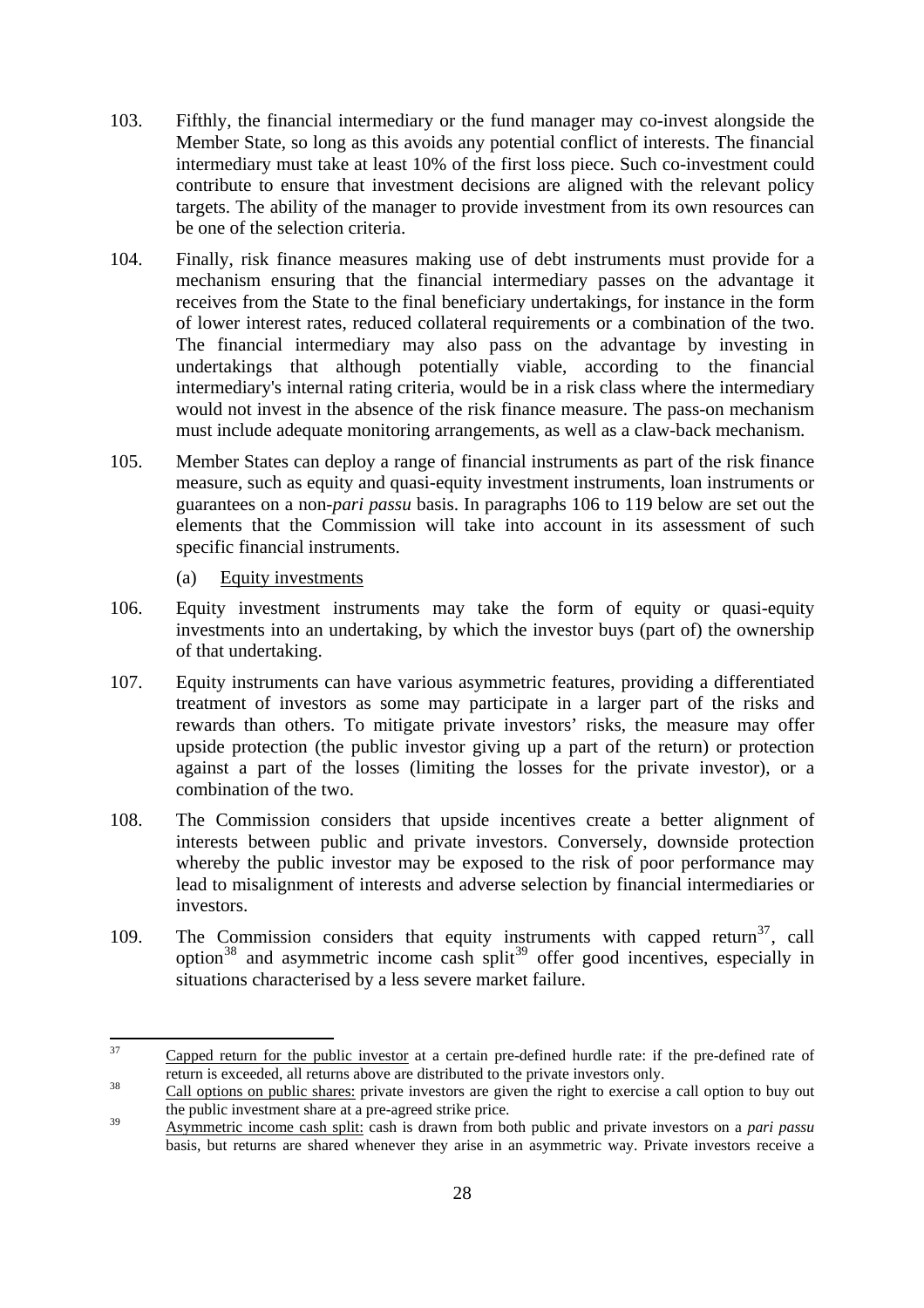- 110. Equity instruments with non-*pari passu* loss-sharing features going beyond the limits set out in the General Block Exemption Regulation may only be justified for measures addressing severe market failures identified in the *ex-ante* assessment, such as measures targeting predominantly SMEs before their first commercial sale or at the proof-of-concept stage. To prevent extensive downside risk protection, the first loss piece borne by the public investor must be capped.
	- (b) Funded debt instruments: loans
- <span id="page-28-0"></span>111. A risk finance measure may cover the provision of loans at the level of either the financial intermediaries or the final beneficiaries.
- 112. Funded debt instruments may take different forms, including subordinated loans and portfolio risk-sharing loans. Subordinated loans may be granted to financial intermediaries to strengthen their capital structure, with a view to providing additional financing to eligible undertakings. Portfolio risk-sharing loans are designed to provide loans to financial intermediaries who commit to co-finance a portfolio of new loans or leases to eligible undertakings up to a certain co-financing rate in combination with credit risk-sharing of the portfolio on a loan-by-loan (or lease–by-lease) basis. In both cases, the financial intermediary acts as a co-investor in the eligible undertakings but enjoys preferential treatment compared to the public investor/lender as the instrument mitigates its own exposure to credit risks resulting from the underlying loan portfolio.
- 113. In general, where the risk mitigation characteristics of the instrument lead the public investor/lender to assume, with respect to the underlying loan portfolio, a first loss position exceeding the cap set out by the General Block Exemption Regulation, the measure may only be justified in the event of a severe market failure which must be clearly identified in the *ex-ante* assessment. The Commission will consider positively measures which provide for an explicit cap on the first losses assumed by the public investor, notably where such a cap does not exceed 35%.
- 114. Portfolio risk sharing loan instruments should ensure a substantial co-investment rate by the selected financial intermediary. This is presumed to be the case if such a rate is not lower than 30% of the value of the underlying loan portfolio.
- 115. If funded debt instruments are used to refinance existing loans, they are not considered to generate an incentive effect and any aid element in such instruments cannot be regarded as compatible with the internal market under Article 107(3)(c) of the Treaty.
	- (c) Unfunded debt instruments: guarantees

**.** 

- <span id="page-28-1"></span>116. A risk finance measure may cover the provision of guarantees or counter-guarantees to the financial intermediaries and/or guarantees to the final beneficiaries. Eligible transactions covered by the guarantee must be newly originated eligible risk finance loan transactions, including lease instruments, as well as quasi-equity investment instruments, to the exclusion of equity instruments.
- 117. Guarantees should be provided on a portfolio basis. Financial intermediaries may select the transactions they wish to include in the portfolio covered by the guarantee,

larger share of the distribution proceeds than they should receive pro rata their respective holdings, up to the pre-defined hurdle rate.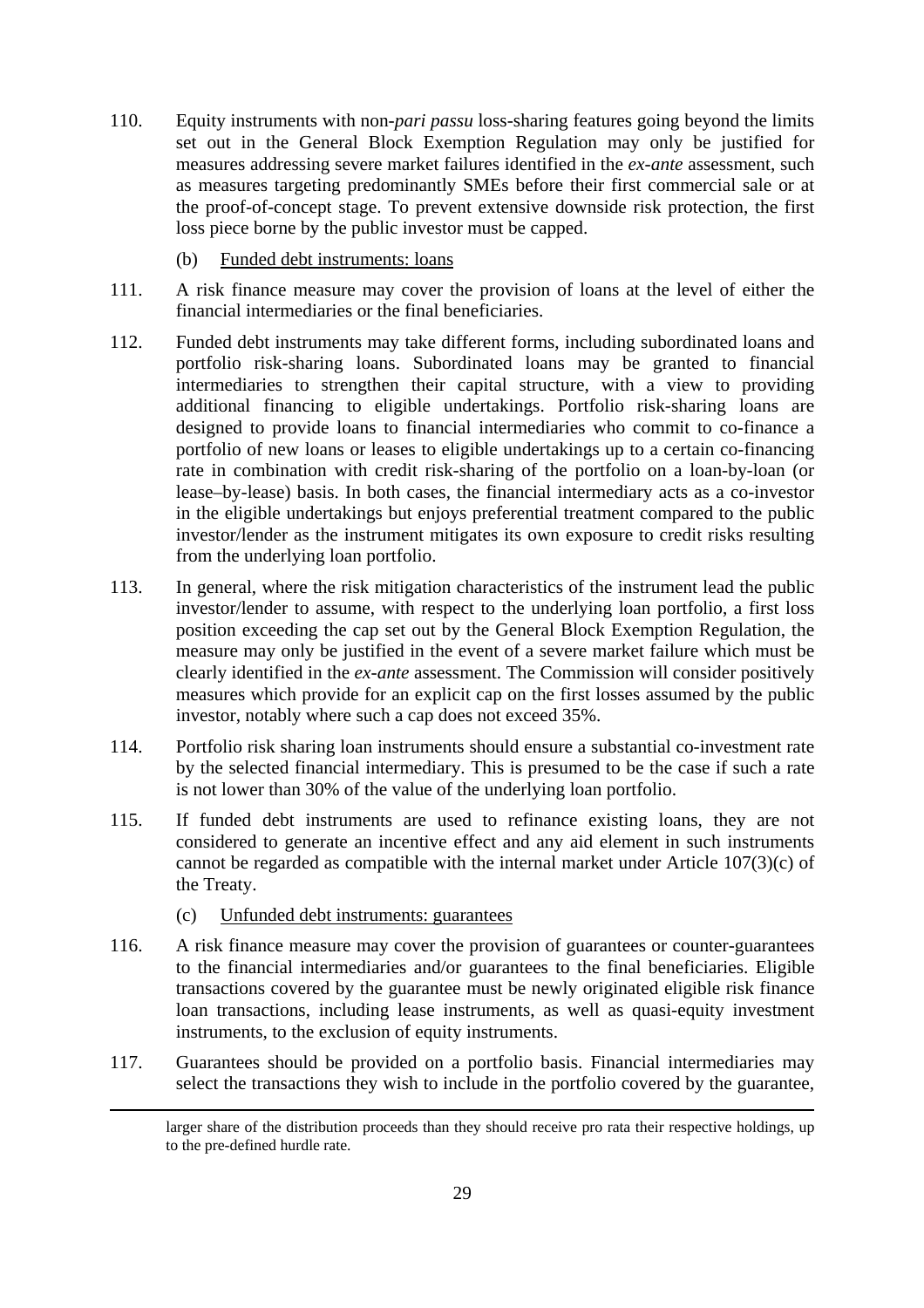so long as the included transactions meet the eligibility criteria as defined by the risk finance measure. Guarantees should be offered at a rate ensuring an appropriate level of risk and reward sharing with the financial intermediaries. In particular, in duly justified cases and subject to the results of the *ex-ante* assessment, the guarantee rate may be higher than the maximum rate provided for in the General Block Exemption Regulation, but must not exceed 90%. This could be the case of guarantees on loans or quasi-equity investments in SMEs before their first commercial sale.

- 118. In the case of capped guarantees, the cap rate should cover in principle only the expected losses. Should it also cover the unexpected losses, the latter should be priced at a level that reflects the additional risk coverage. In general, the cap rate should not exceed 35%. Uncapped guarantees (guarantees with a guarantee rate, but with no cap rate) may be provided in duly justified cases and be priced to reflect the additional risk coverage provided by the guarantee.
- 119. The duration of the guarantee should be limited in time, normally up to a maximum of 10 years, without prejudice to the maturity of individual debt instruments covered by the guarantee, which can be longer. The guarantee shall be reduced if the financial intermediary does not include a minimum amount of investment in the portfolio during a specific period. Commitment fees shall be required for unused amounts. Methods such as commitment fees, trigger events or milestones can be used in order to incentivise the intermediaries to achieve the agreed volumes.
- <span id="page-29-0"></span>*3.4.3. Conditions for fiscal instruments*
- 120. As pointed out in Section 3.3.2(d), the scope of the General Block Exemption Regulation is limited to fiscal incentives targeted at investors who are natural persons. Therefore, measures using tax incentives to encourage corporate investors to provide finance to eligible undertakings, either directly or indirectly through the acquisition of shares in a dedicated fund or other types of investment vehicles that invest into such undertakings, are subject to notification to the Commission.
- 121. As a general rule, Member States have to base their fiscal measures on the findings of a market failure in the *ex-ante* assessment, and therefore target their instrument towards a well-defined category of eligible undertakings.
- 122. Tax incentives to corporate investors may take the form of income tax reliefs and/or tax reliefs on capital gains and dividends, including tax credits and deferrals. In the context of its enforcement practice, the Commission has generally considered compatible income tax reliefs that are designed in such a way so as to contain specific limits as to the maximum percentage of the invested amount that the investor can claim for the purposes of the tax relief, as well as a maximum tax break amount which can be deducted from the investor's tax liabilities. Moreover, capital gains tax liability on disposal of shares can be deferred if reinvested in eligible investments within a certain period, while losses arising upon disposal of such shares may be deducted from profits accruing from other shares subject to the same tax.
- 123. In general, the Commission considers that such types of fiscal measures are appropriate and therefore have an incentive effect if the Member State can produce evidence demonstrating that the selection of the eligible undertakings is based on a well-structured set of investment requirements, made public through appropriate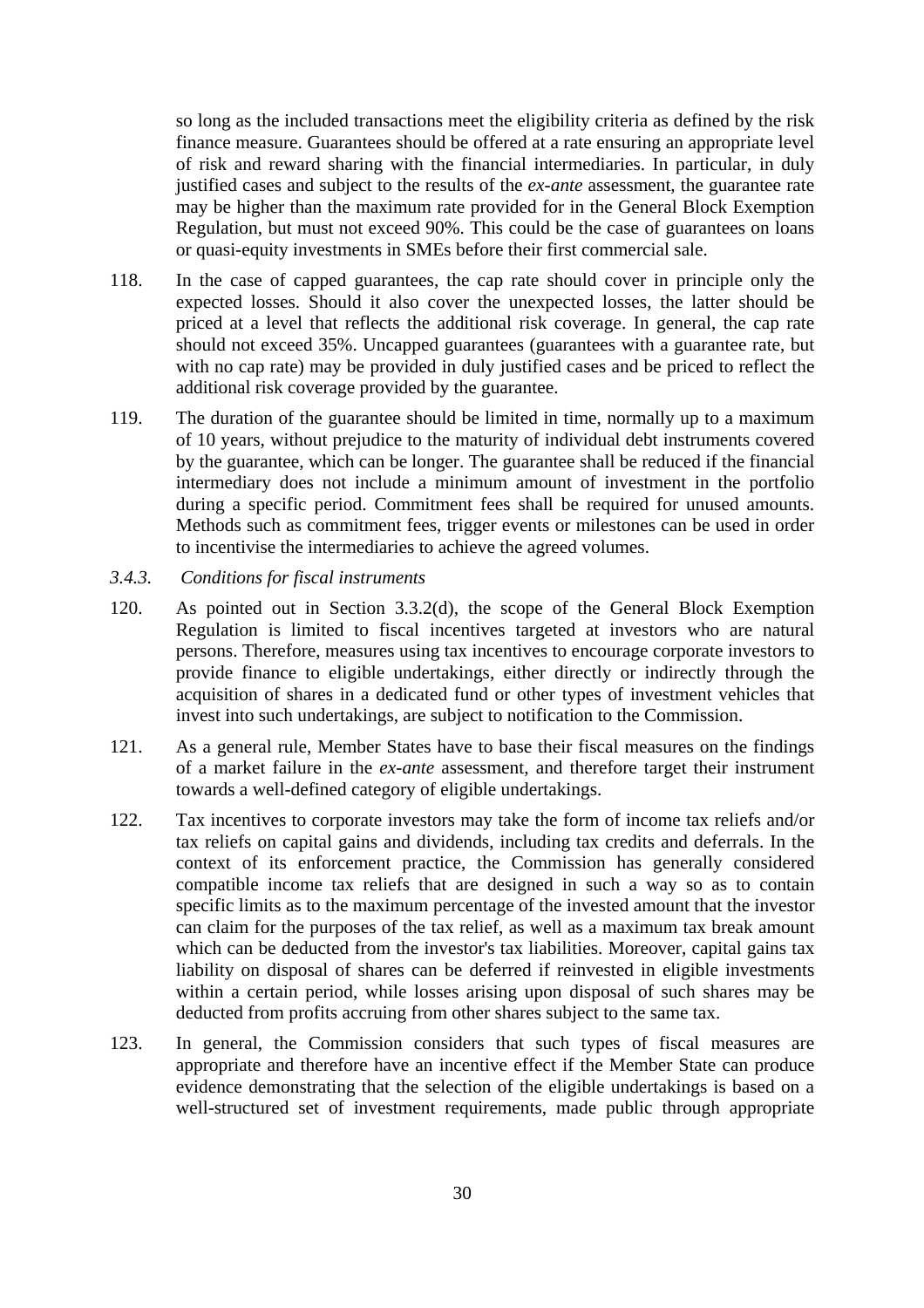publicity, and setting out the characteristics of the eligible undertakings which are subject to a demonstrated market failure.

- 124. Without prejudice to the possibility of prolonging a measure, fiscal schemes must have a maximum duration of 10 years. If, after 10 years, the scheme is prolonged, the Member State must carry out a new *ex-ante* assessment together with an evaluation of the effectiveness of the scheme during the period of its implementation.
- 125. In its analysis, the Commission will take account of the specific characteristics of the relevant national fiscal system and the fiscal incentives that already exist in the Member State, as well as the interplay between those incentives, taking into account the objectives set out in the Action Plan to strengthen the fight against tax fraud and evasion<sup>[40](#page-30-1)</sup> and the two Commission Recommendations on aggressive tax planning<sup>[41](#page-30-2)</sup> and on measures intended to encourage third countries to apply minimum standards of good governance in tax matters<sup>[42](#page-30-3)</sup>. It should also be ensured that the rules on information exchange between tax administrations to prevent tax fraud and evasion duly apply.
- 126. The fiscal advantage must be open to all investors fulfilling the required criteria, without discrimination as to their place of establishment and provided that the Member State concerned complies with minimum standards on good governance in tax matters. Member States should therefore ensure an adequate publicity regarding the scope and the technical parameters of the measure. These should include the necessary ceilings and caps defining the maximum advantage that each individual investor may draw from the measure, as well as the maximum investment amount which can be made in individual eligible undertakings.

#### <span id="page-30-0"></span>*3.4.4. Conditions for measures supporting alternative trading platforms*

- 127. As regards aid measures supporting alternative trading platforms beyond the limits set out in the General Block Exemption Regulation, the operator of the platform must provide a business plan demonstrating that the aided platform can become selfsustainable in less than 10 years. Moreover, plausible counterfactual scenarios must be provided in the notification, comparing the situations with which the tradable undertakings would be confronted if the platform did not exist, in terms of access to the necessary finance.
- 128. The Commission will look favourably at alternative trading platforms set up by and operating across several Member States, because they may be particularly efficient and attractive to private investors, in particular to institutional investors.
- 129. For existing platforms, the proposed business strategy of the platform must show that, due to a persistent shortage of listings, and therefore a shortage of liquidity, the platform concerned needs to be supported in the short-term, despite its long-term viability. The Commission will consider positively aid for the setting up of an alternative trading platform in Member States where no such platform exists. Where the alternative trading platform to be supported is a sub-platform or subsidiary of an

<span id="page-30-1"></span> $40$ An Action Plan to strengthen the fight against tax fraud and tax evasion, COM(2012) 722 final of 6.12.2012.<br>
Commission Recommendation of 6.12.2012 on aggressive tax planning, C(2012) 8806 final.

<span id="page-30-2"></span>

<span id="page-30-3"></span><sup>42</sup> Commission Recommendation of 6.12.2012 regarding measures intended to encourage third countries to apply minimum standards of good governance in tax matters, C(2012) 8805 final.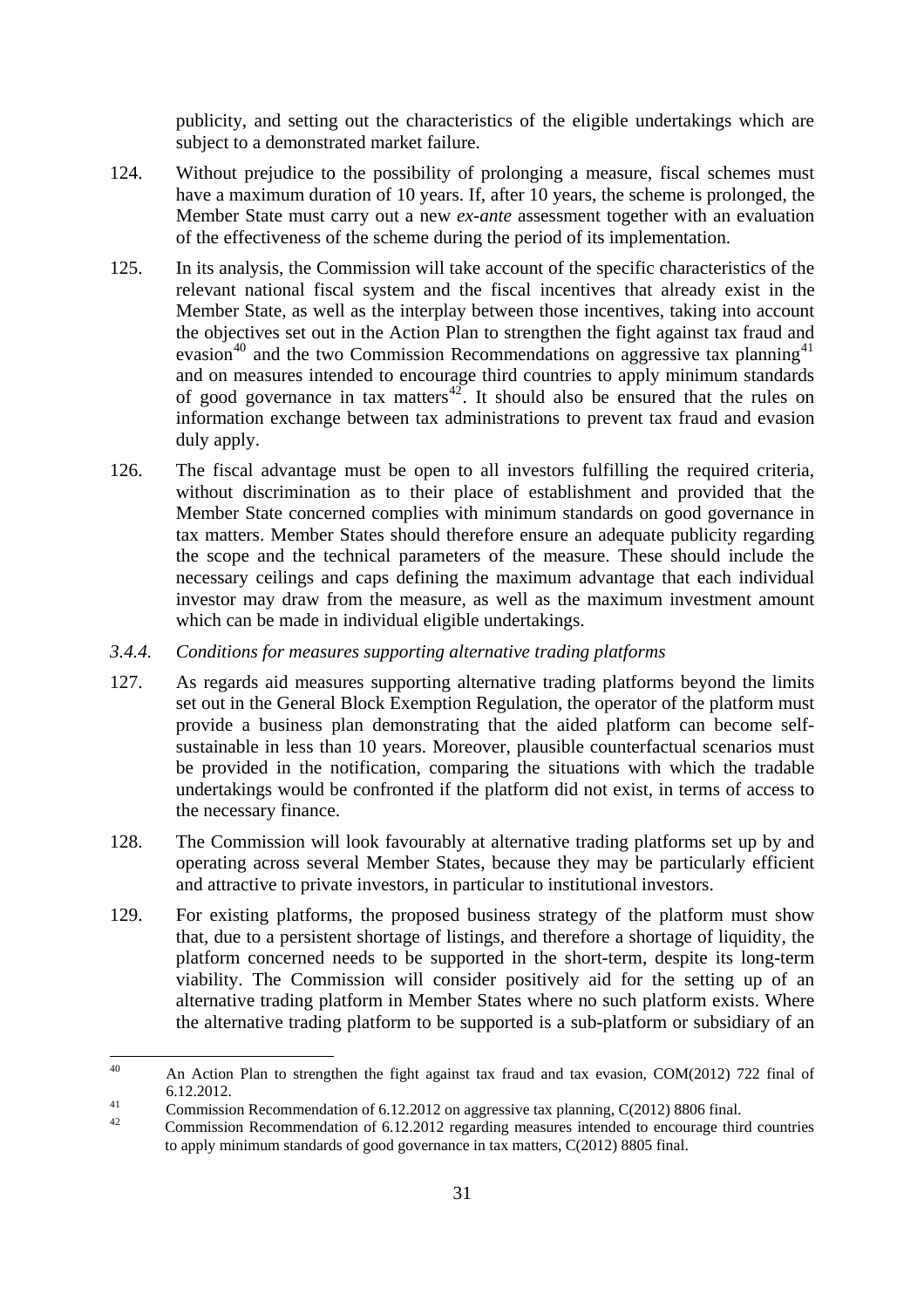existing stock exchange, the Commission will pay particular attention to the assessment of the lack of finance such a sub-platform would face.

# <span id="page-31-0"></span>**3.5. Incentive effect of the aid**

- 130. State aid can only be found compatible with the internal market if it has an incentive effect that induces the aid beneficiary to change its behaviour by undertaking activities which it would not carry out without the aid or would carry out in a more restrictive manner due to the existence of a market failure. At the level of the eligible undertakings, an incentive effect is present when the final beneficiary can raise finance that would not be available otherwise in terms of form, amount or timing.
- 131. Risk finance measures must incentivise market investors to provide funding to potentially viable eligible undertakings above the current levels and/or to assume extra risk. A risk finance measure is considered to have an incentive effect if it mobilises investments from market sources so that the total financing provided to the eligible undertakings exceeds the budget of the measure. Hence, a key element in selecting the financial intermediaries and fund managers should be their ability to mobilise additional private investment.
- 132. The assessment of the incentive effect is closely linked to the assessment of the market failure discussed in Section 3.3. Further, the suitability of the measure to achieve the leverage effect ultimately depends on the design of the measure as regards the balance of risks and rewards between public and private financeproviders, which is also closely related to the question whether the design of the risk finance State aid measure is appropriate (see section 3.4 above). Therefore, once the market failure has been properly identified and the measure has an appropriate design, it can be assumed that an incentive effect is present.

## <span id="page-31-1"></span>**3.6. Proportionality of the aid**

- 133. State aid must be proportionate in relation to the market failure being addressed in order to achieve the relevant policy objectives. It must be designed in a cost-efficient manner, in line with the principles of sound financial management. For an aid measure to be considered proportionate, aid must be limited to the strict minimum necessary to attract funding from the market to close the identified funding gap, without generating undue advantages.
- 134. As a general rule, at the level of the final beneficiaries, risk finance aid is considered to be proportionate if the total amount of syndicated funding (public and private) provided under the risk finance measure is limited to the size of the funding gap identified in the *ex-ante* assessment. At the level of the investors, aid must be limited to the minimum necessary to attract private capital in order to achieve the minimum leverage effect and bridge the funding gap.
- <span id="page-31-2"></span>*3.6.1. Conditions for financial instruments*
- 135. The measure must ensure a balance between the preferential conditions offered by a financial instrument in order to maximise the leverage effect while addressing the identified market failure and the need for the instrument to generate sufficient financial returns to remain operationally viable.
- 136. The exact nature and value of the incentives must be determined through an open and non-discriminatory selection process in the context of which financial intermediaries,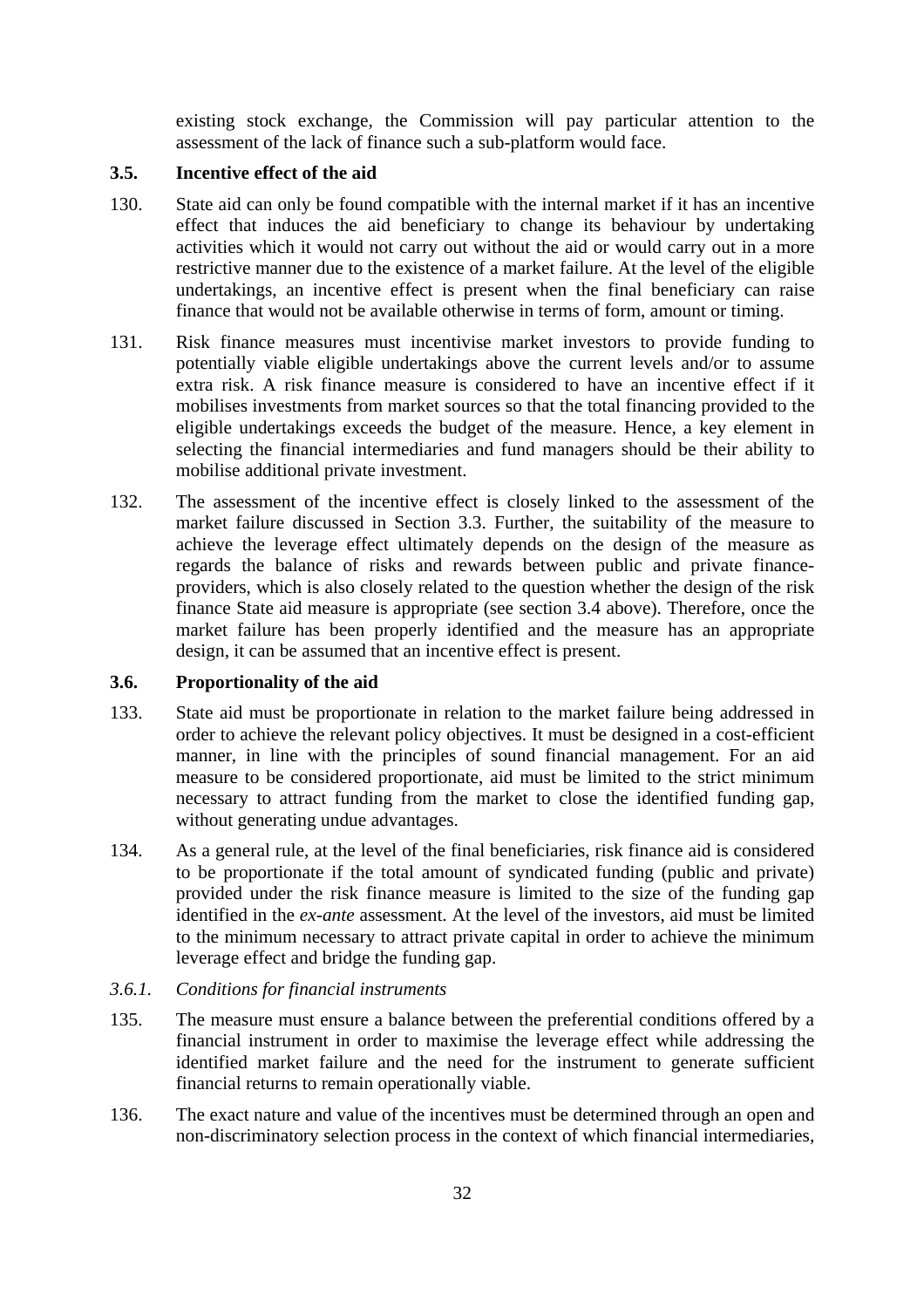as well as fund managers or investors are called to present competing bids. The Commission considers that where any asymmetric risk-adjusted returns or losssharing is established through such a process, the financial instrument is to be regarded as proportionate and to reflect a fair rate of return (FRR). Where the fund managers are selected through an open, transparent, and non-discriminatory call requiring the applicants to present their investor base as part of the selection process, the private investors are considered to be duly selected.

- 137. In the case of co-investment by a public fund with private investors participating on a deal-by-deal basis, the latter should be selected through a separate competitive process in respect of each transaction, which is the preferred way of establishing the FRR.
- 138. Where private investors are not selected through such a process (for instance because the selection procedure has proven to be ineffective or inconclusive) the FRR must be established by an independent expert on the basis of an analysis of market benchmarks and market risk using the discounted cash flow valuation methodology in order to avoid over-compensation of investors. On that basis, the independent expert must calculate a minimum level of FRR and add to that an appropriate margin to reflect the risks.
- 139. In such a case, there must be appropriate rules in place for the appointment of the independent expert. As a minimum, the expert must be licensed to provide such advice, be registered with the relevant professional associations, comply with deontological and professional rules issued by those associations, be independent and be liable for the accuracy of its expertise. In principle, independent experts are to be selected via an open, transparent and non-discriminatory selection procedure. The same independent expert may not be used twice within a period of three years.
- 140. In the light of the above, the design of the measure may contain various asymmetric profit-sharing or asymmetrically timed public and private investments, as long as the expected risk-adjusted returns for the private investors are limited to the FRR.
- 141. As a general principle, the Commission considers that economic alignment of interests between the Member State and the financial intermediaries or their managers, as appropriate, can minimise the aid. The interests must be aligned both as regards the achievement of the specific policy targets and the financial performance of the public investment into the instrument.
- 142. The financial intermediary or the fund manager may co-invest alongside the Member State, as long as the terms and conditions of such a co-investment are such as to exclude any possible conflict of interests. Such co-investment could incentivise the manager to align its investment decisions with the set policy targets. The ability of the manager to provide investment from its own resources can be one of the selection criteria.
- 143. The remuneration of the financial intermediaries or the fund managers, depending on the type of risk finance measure, must include an annual management fee, as well as performance-based incentives, such as carried interest.
- 144. The performance-based component of the remuneration must be significant and designed to reward the financial performance, as well as the attainment of the specific policy targets set in advance. Policy-related incentives must be balanced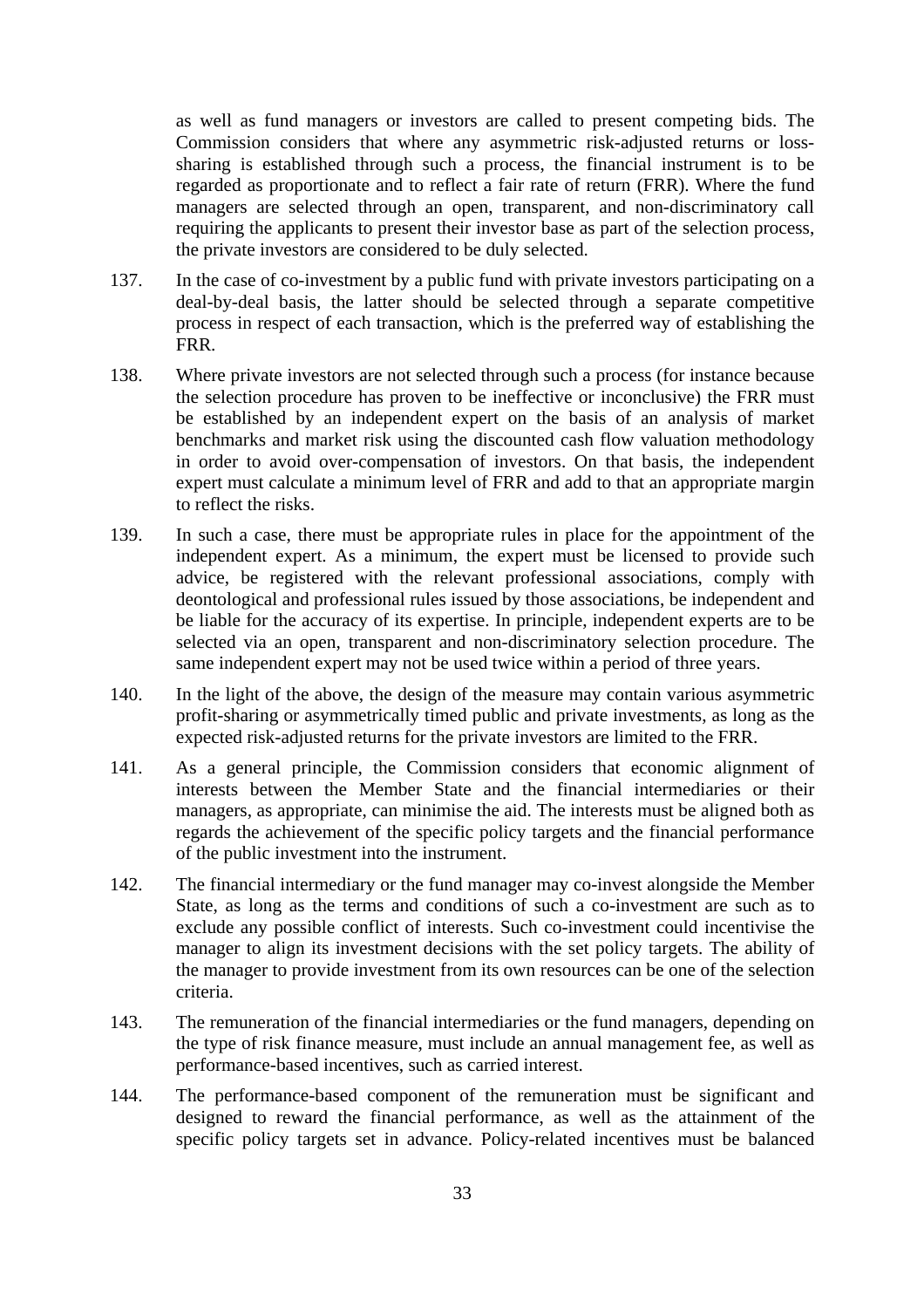with the financial performance incentives which are required to ensure an efficient selection of eligible undertakings in which investments will be made. In addition, the Commission will take into account possible penalties provided for in the funding agreement between the Member State and the financial intermediary, which apply if the defined policy targets are not met.

- 145. The level of performance-based remuneration should be justified based on the relevant market practice. The managers must be remunerated not only for the successful disbursement and the amount of private capital raised, but also for the successful returns on investments, such as income receipts and capital receipts above a certain minimum rate of return or hurdle rate.
- 146. The total management fees must not exceed operational and management costs necessary for the execution of the financial instrument concerned, plus a reasonable profit, in line with market practice. The fees must not include investment costs.
- 147. As financial intermediaries or their managers, as appropriate, must be selected through an open, transparent and non-discriminatory call, the overall fee structure can be evaluated as part of the scoring of that selection process and the maximum remuneration can be established as a result of such selection.
- 148. In case of direct appointment of an entrusted entity, the Commission considers that the annual management fee should in principle not exceed 3% of the capital to be contributed to the entity, excluding the performance-based incentives.
- <span id="page-33-0"></span>*3.6.2. Conditions for fiscal instruments*
- 149. Total investment for each beneficiary undertaking may not exceed the maximum amount fixed by the risk finance provision of the General Block Exemption Regulation.
- 150. Irrespective of the type of tax relief, eligible shares must be full-risk, ordinary shares, newly-issued by an eligible undertaking as defined in the *ex-ante* assessment, and they must be held for at least three years. The relief cannot be available to investors who are not independent from the company invested in.
- 151. In the case of income tax relief, investors providing finance to eligible undertakings may receive relief of up to a reasonable percentage of the amount invested in eligible undertakings, provided the maximum income tax liability of the investor, as established prior to the fiscal measure, is not exceeded. In the Commission's experience, capping the tax relief at 30% of the invested amount is considered reasonable. Losses arising upon disposal of the shares may be set against income tax.
- 152. In the case of tax-relief on dividends, any dividend received in respect of qualifying shares may be fully exempt from income tax. Similarly, in the case of capital gain tax relief, any profit on the sale of qualifying shares can be fully exempt from capital gain tax. Moreover, capital gains tax liability on disposal of qualifying shares can be deferred if reinvested in new qualifying shares within one year.
- <span id="page-33-1"></span>*3.6.3. Conditions for alternative trading platforms*
- 153. In order to allow a proper analysis of the proportionality of the aid to the operator of the alternative trading platform, State aid can be granted in order to cover up to 50% of the investment costs incurred for the establishment of such a platform.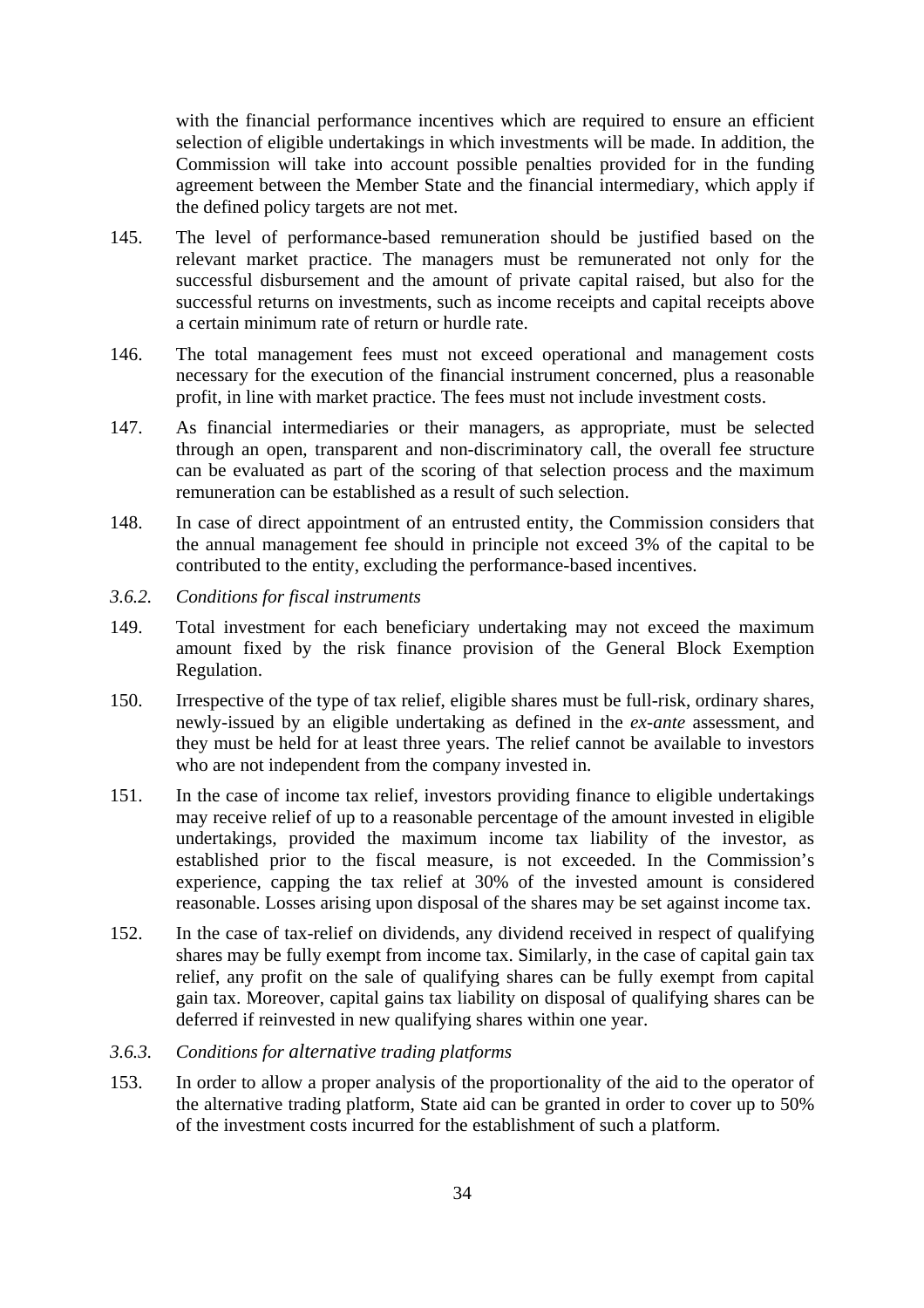154. In the case of fiscal incentives to corporate investors, the Commission will assess the measure against the conditions set out for fiscal instruments in these Guidelines.

# <span id="page-34-0"></span>**3.7. Avoidance of undue negative effects on competition and trade**

- 155. The State aid measure must be designed in such a way that it limits distortions of competition within the internal market. The negative effects have to be balanced against the overall positive effect of the measure. In the case of risk finance measures, the potential negative effects have to be assessed at each level where aid may be present: the investors, the financial intermediaries and their managers, and the final beneficiaries.
- 156. To enable the Commission to assess the likely negative effects, the Member State may submit, as part of the *ex-ante* assessment, any study at its disposal, as well as *expost* evaluations carried out for similar schemes, in terms of the eligible undertakings, funding structures, design parameters and geographic area.
- 157. First, at the level of the market for the provision of risk finance, State aid may result in crowding out private investors. This might reduce the incentives for private investors to provide funding to eligible undertakings and encourage them to wait until the State provides aid for such investments. This risk becomes more relevant, the higher the amount of the total financing into the final beneficiaries, the larger the size of those beneficiary undertakings and the more advanced their development stage, as private financing becomes progressively available in those circumstances. Moreover, State aid should not replace the normal business risk of investments that the investors would have undertaken even in the absence of State aid. However, to the extent that the market failure has been properly defined, it is less likely that the risk finance measure will result in such crowding out.
- 158. Second, at the level of financial intermediaries, aid may have distortive effects in terms of increasing or maintaining an intermediary's market power, for example in the market of a particular region. Even where aid does not strengthen the financial intermediary's market power directly, it may do so indirectly, by discouraging the expansion of existing competitors, inducing their exit or discouraging the entry of new competitors.
- 159. Risk finance measures must be targeted at growth-oriented undertakings which are unable to attract an adequate level of financing from private resources but may become viable with risk finance State aid. However, a measure which provides for the setting up of a public fund the investment strategy of which does not demonstrate sufficiently the potential viability of the eligible undertakings is unlikely to meet the balancing test, as in such a case the risk finance investment may amount to a grant.
- 160. Since the conditions on commercial management and profit-oriented decisionmaking set out in the risk finance provisions of the General Bock Exemption Regulation are essential to ensure that the selection of the final beneficiary undertakings is based on a commercial logic, those conditions cannot be derogated from under these Guidelines, including where the measure involves public financial intermediaries.
- 161. Investment funds of a small scale, with limited regional focus and without adequate governance arrangements will be analysed with a view to avoiding the risk of maintaining inefficient market structures. Regional risk finance schemes may not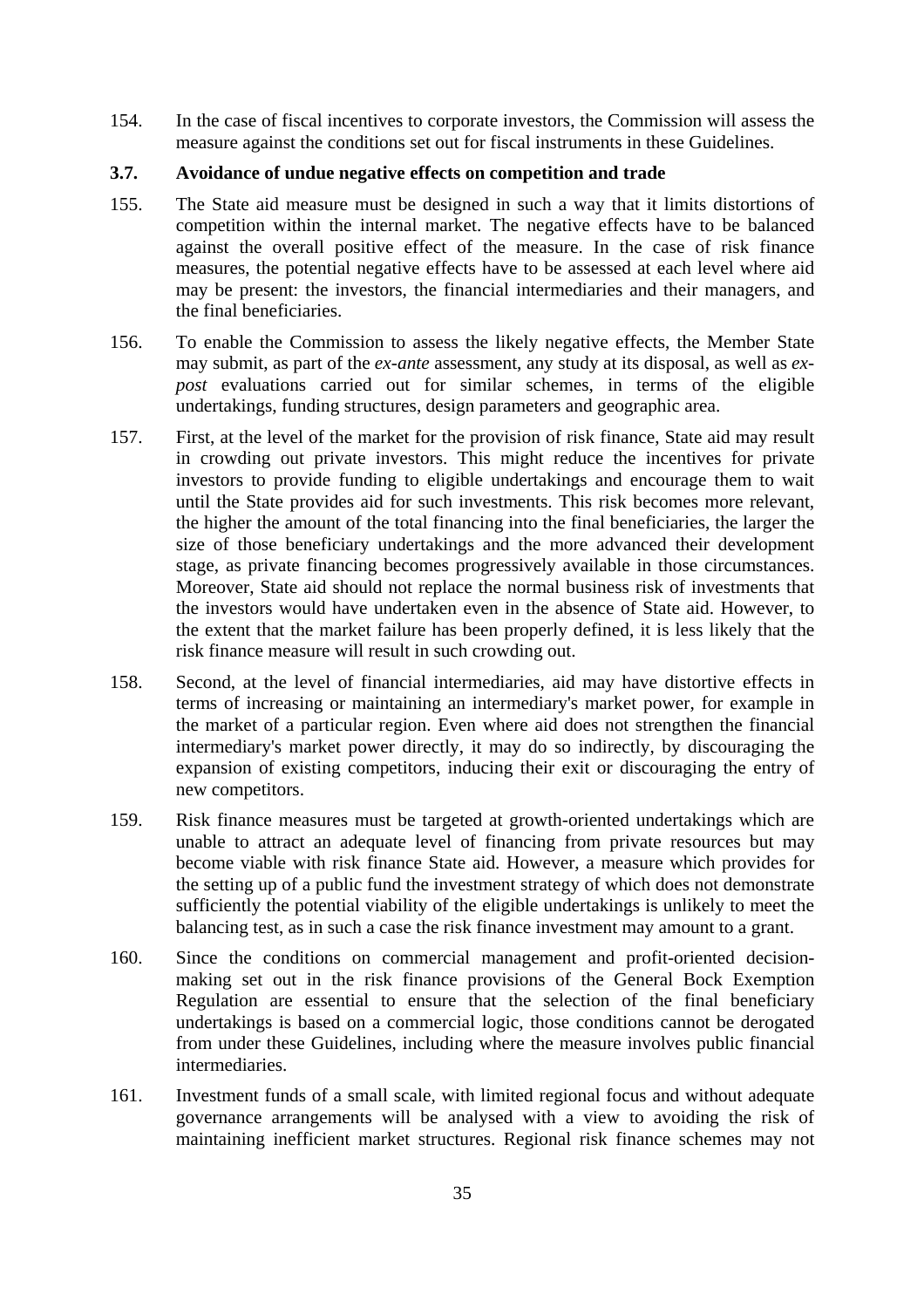have sufficient scale and scope due to a lack of diversification linked to the absence of a sufficient number of eligible undertakings as investment targets, which could reduce the efficiency of such funds and result in the granting of aid to less viable companies. Those investments could distort competition and provide undue advantages to certain undertakings. Moreover, such funds may be less attractive to private investors, in particular institutional investors, as they may be seen more as a vehicle to serve regional policy objectives, rather than a viable business opportunity offering acceptable returns on investment.

- 162. Third, at the level of the final beneficiaries, the Commission will assess whether the measure has distortive effects on the product markets where those undertakings compete. For instance, the measure may distort competition if it targets companies in underperforming sectors. A substantial capacity expansion induced by State aid in an underperforming market might, in particular, unduly distort competition, as the creation or maintenance of overcapacity could lead to a squeeze on profit margins, a reduction of competitors' investments or even their exit from the market. It may also prevent companies from entering the market. This results in inefficient market structures which are also harmful to consumers in the long run. Where the market in the targeted sectors is growing, there is normally less reason to fear that the aid will negatively affect dynamic incentives or will unduly impede exit or entry. Therefore, the Commission will analyse the level of production capacities in the given sector, in the light of the potential demand. In order to enable the Commission to carry out such an assessment, the Member State must indicate whether the risk finance measure is sector specific, or gives preference to certain sectors over others.
- 163. State aid may prevent the market mechanisms from delivering efficient outcomes by rewarding the most efficient producers and putting pressure on the least efficient to improve, restructure or exit the market. Where inefficient undertakings receive aid, this may prevent other undertakings from entering or expanding in the market and weaken incentives for competitors to innovate.
- 164. The Commission will also assess any potential negative delocalisation effects. In this regard, the Commission will analyse whether regional funds are likely to incentivise delocalisation within the internal market. Where the financial intermediary's activities are focused on a non-assisted region bordering assisted regions, or a region with higher regional aid intensity than the target region, the risk of such distortion is more pronounced. A regional risk finance measure focussing only on certain sectors might also have negative delocalisation effects.
- 165. Where the measure has negative effects, the Member State must identify the means to minimise such distortions. For instance, the Member State may demonstrate that the negative effects will be limited to the minimum, taking into account, for example, the overall investment amount, the type and number of beneficiaries and the characteristics of the targeted sectors. In balancing positive and negative effects, the Commission will also take into account the magnitude of such effects.

#### <span id="page-35-0"></span>**3.8. Transparency**

- 166. Member States must publish the following information on a comprehensive State aid website, at national or regional level:
	- (i) the text of the aid scheme and its implementing provisions;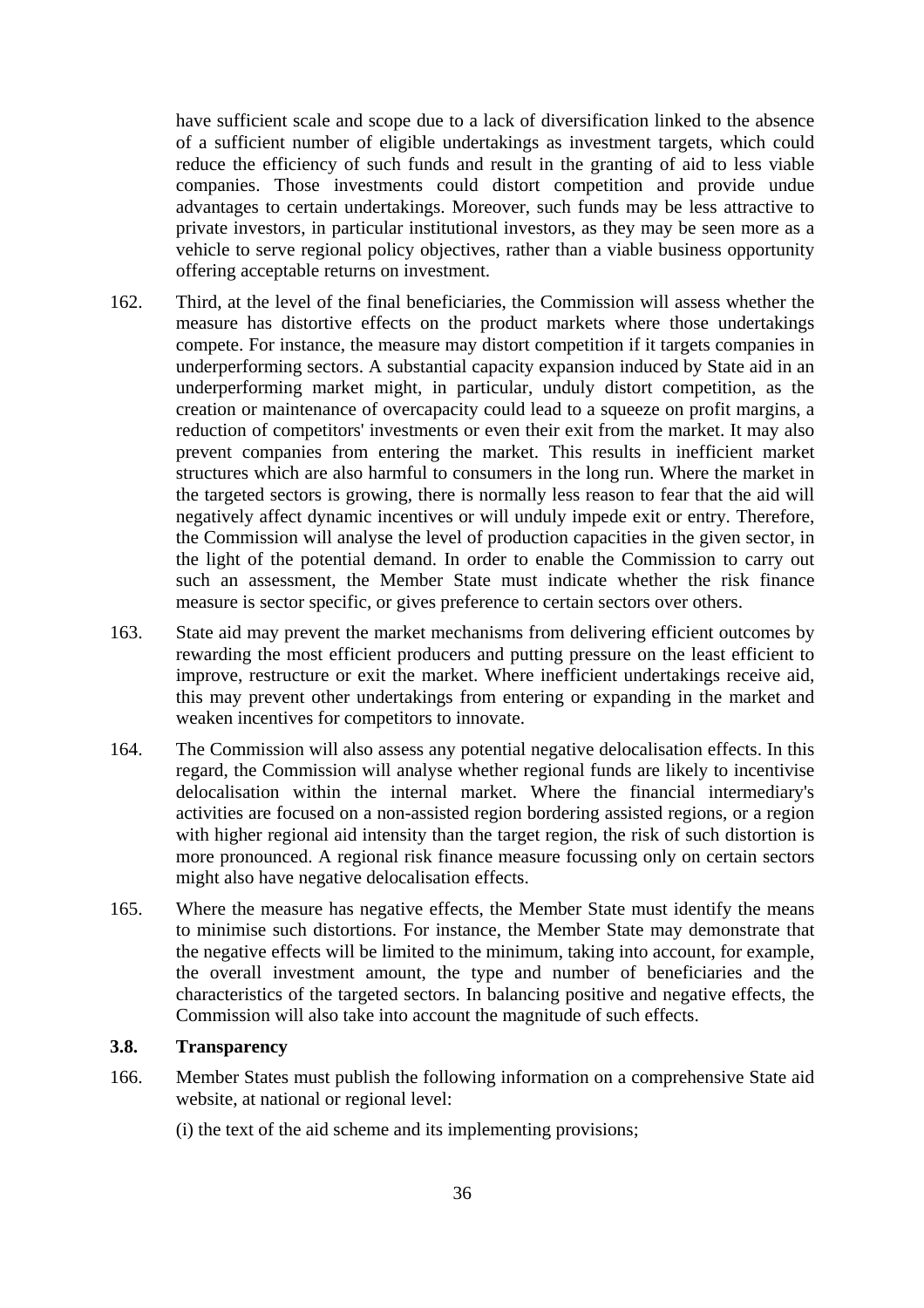(ii) the identity of the granting authority;

(iii) the total amount of the Member State's participation in the measure;

 (iv) the identity of the entrusted entity, if applicable, and the names of the selected financial intermediaries;

 (v) the identity of the undertaking supported under the measure, including information about the type of undertaking (SME, small midcap, innovative midcap); the region (at NUTS level II) in which the undertaking is located; the principal economic sector in which the undertaking has its activities at NACE group level; the form and amount of investment. Such a requirement can be waived with respect to SMEs which have not carried out any commercial sale in any market and for investments below EUR 200 000 into a final beneficiary undertaking;

 (vi) in the case of fiscal risk finance aid schemes, the identity of the beneficiary corporate investors $43$  and the amount of the fiscal advantage received, where the latter exceeds EUR 200 000. Such amount can be provided in ranges of EUR 2 million.

 Such information must be published after the decision to grant the aid has been taken, must be kept for at least 10 years and must be available for the general public without restrictions.<sup>[44](#page-36-3)</sup>

# <span id="page-36-0"></span>**3.9. Cumulation**

- 167. Risk finance aid may be cumulated with any other State aid measure with identifiable eligible costs.
- 168. Risk finance aid may be cumulated with other State aid measures without identifiable eligible costs, or with *de minimis* aid, up to the highest relevant total financing ceiling fixed in the specific circumstances of each case by a block exemption regulation or a decision adopted by the Commission.
- 169. Union funding centrally managed by the institutions, agencies, joint undertakings or other bodies of the Union that is not directly or indirectly under the control of the Member States does not constitute State aid. Where such Union funding is combined with State aid, only the latter will be considered for determining whether notification thresholds and maximum aid amounts are respected, provided that the total amount of public funding granted in relation to the same eligible costs does not exceed the most favourable funding rate laid down in the applicable rules of Union law.

# <span id="page-36-1"></span>**4. EVALUATION**

- 170. To further ensure that distortions of competition and trade are limited, the Commission may require that certain schemes be subject to a limited duration and to an evaluation, which must address the following issues:
	- (a) the effectiveness of the aid measure in the light of its pre-defined general and specific objectives and indicators; and

<span id="page-36-2"></span><sup>&</sup>lt;sup>43</sup> This does not apply to private investors that are natural persons.

<span id="page-36-3"></span>This information should be regularly updated (for example every six months) and should be available in non-proprietary formats.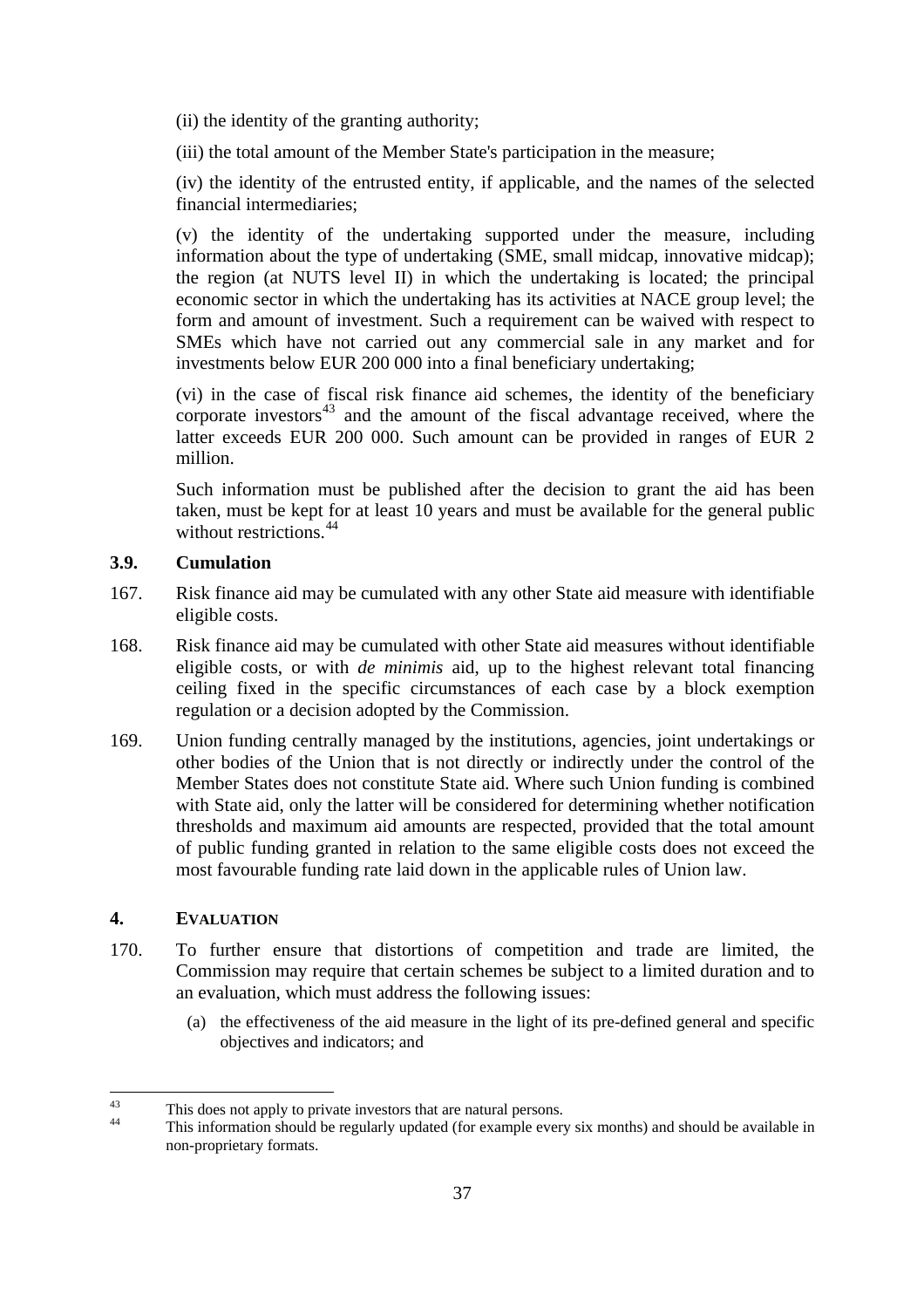- (b) the impact of the risk finance measure on markets and competition.
- 171. An evaluation may be required for the following aid schemes:
	- (a) large schemes;
	- (b) schemes with a regional focus;
	- (c) schemes with a narrow sectoral focus;
	- (d) schemes which are modified, where the modification impacts on the eligibility criteria, the amount of investment or the financial design parameters; the evaluation may be submitted as part of the notification;
	- (e) schemes containing novel characteristics;
	- (f) schemes where the Commission so requests in the decision approving the measure, in the light of its potential negative effects.
- 172. The evaluation must be carried out by an expert independent from the State aid granting authority on the basis of a common methodology<sup>[45](#page-37-3)</sup> and must be made public. The evaluation must be submitted to the Commission in sufficient time to allow for the assessment of the possible prolongation of the aid scheme and in any case upon expiry of the scheme. The precise scope and methodology of the evaluation that is to be carried out will be defined in the decision approving the aid scheme. Any subsequent aid measure with a similar objective must take into account the results of that evaluation.

# <span id="page-37-0"></span>**5. FINAL PROVISIONS**

# <span id="page-37-1"></span>**5.1. Prolongation of the Risk Capital Guidelines**

173. The Risk Capital Guidelines shall be in force until 30 June 2014.

# **5.2. Applicability of the rules**

- 174. The Commission will apply the principles set out in these Guidelines for the compatibility assessment of all risk finance aid to be awarded from 1 July 2014 until 31 December 2020.
- 175. Risk capital aid unlawfully awarded or to be awarded before 1 July 2014 will be assessed in accordance with the rules in force at the date on which the aid is awarded.
- 176. In order to preserve the legitimate expectations of private investors, in the case of risk finance schemes that provide for public funding to private equity investment funds, the date of the commitment of the public funding to the private equity investment funds, which is the date of signature of the funding agreement, determines the applicability of the rules to the risk finance measure.

# <span id="page-37-2"></span>**5.3. Appropriate measures**

177. The Commission considers that the implementation of the present Guidelines will lead to substantial changes in the assessment principles for risk capital aid in the Union. Furthermore, in the light of the changed economic and social conditions, it appears necessary to review the continuing justification for and effectiveness of all

<span id="page-37-3"></span> $45$ Such a common methodology may be provided by the Commission.